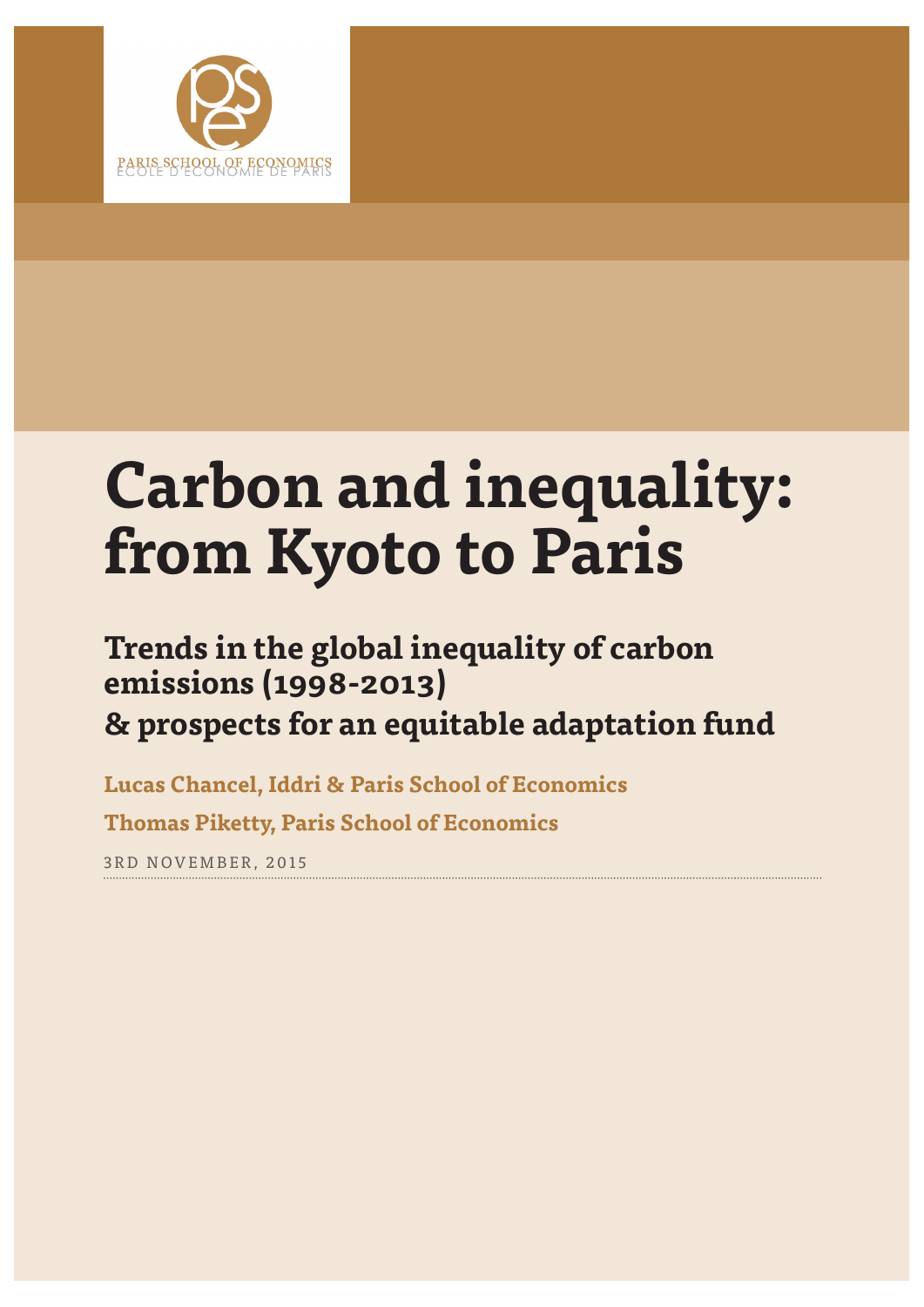**Abstract.** This study presents evolutions in the global distribution of  $CO<sub>2</sub>e$  emissions ( $CO<sub>2</sub>$  and other Green House Gases) between world individuals from 1998 and 2013 and examines diferent strategies to fnance a global climate adaptation fund based on efforts shared among high world emitters rather than high-income countries. To this end, we combine data on historical trends in per capita country-level CO<sub>2</sub>e emissions, consumption-based  $CO<sub>2</sub>e$  emissions data, within-country income inequality and a simple income- $CO<sub>2</sub>e$ elasticity model. We show that global  $CO<sub>2</sub>e$  emissions inequalities between individuals decreased from Kyoto to Paris, due to the rise of top and mid income groups in developing countries and the relative stagnation of incomes and emissions of the majority of the population in industrialized economies. Income and  $CO<sub>2</sub>e$  emissions inequalities however increased within countries over the period. Global CO<sub>2</sub>e emissions remain highly concentrated today: top 10% emitters contribute to about 45% of global emissions, while bottom 50% emitters contribute to 13% of global emissions. Top 10% emitters live on all continents, with one third of them from emerging countries.

The new geography of global emitters calls for climate action in all countries. While developed and developing countries already engaged in mitigation efforts, contributions to climate adaptation funds remain almost entirely fnanced by developed nations, and for the most part by Europe (62%). In order to increase climate adaptation fnance and better align contributions to the new distribution of high emitters, we examine the implications of a global progressive carbon tax to raise €150 billion required annually for climate adaptation. In strategy 1, all emitters above world average emissions (i.e. all individuals emitting more than 6.2tCO<sub>2</sub>e per year) contribute to the scheme in proportion to their emissions in excess of this threshold. North Americans would contribute to 36% of the fund, vs. 21% for Europeans, 15% for China, and 20 % for other countries. In strategy 2, the effort is shared by all top 10% emitters in the world (i.e. all individuals emitting more than 2.3 times world average emissions), again

**2**

in proportion to their emissions in excess of this threshold. North Americans would then contribute to 46% of the fund, vs. 16% for Europeans, 12% for China. In strategy 3, the effort is shared by all top 1% emitters in the world (i.e. all individuals emitting more than 9.1 times world average emissions). North Americans would then contribute to 57% of the tax, vs. 15% for Europeans, 6% for China. In these strategies, European contributions to adaptation fnance would decrease in proportion compared to today, but substantially increase in absolute terms. In these strategies, European contributions to adaptation fnance would decrease in proportion compared to today, but largely increase in absolute terms. American contributions would increase both in absolute and relative terms. We also discuss possible implementations via country-level carbon and income taxes or via a generalized progressive tax on air tickets to fnance the adaptation fund. This latter solution might be easier to implement but less well targeted at top emitters.

**Disclaimer:** Responsibility for the views expressed in this study lies entirely with the authors and does not necessarily refect those of the Paris School of Economics or Iddri.

**Acknowledgments:** The authors are particularly grateful to Branko Milanovic, Christopher Lakner, Paul Segal, Sudhir Anand, Glenn Peters, Robbie Andrews, the Iddri team and Julia Steinberger for their comments and/or help with the provision of specifc data sources.

**CONTACT** lucas.chancel@sciencespo.fr piketty@ens.fr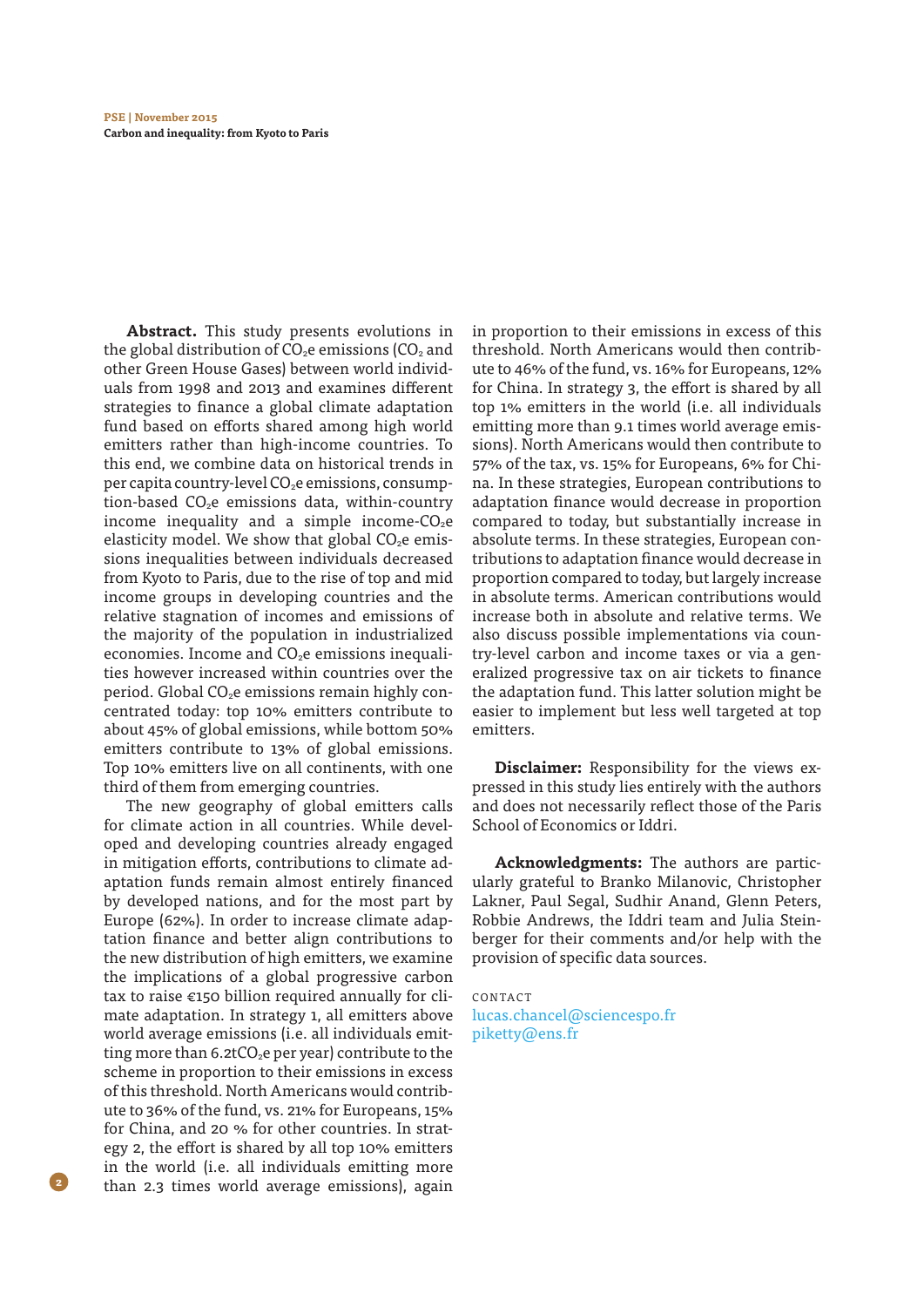| <b>TABLE DES MATIÈRES</b>                                                                                                                                                                                                                                                                                                                                                                                                                                                                                                                                           |                                        |
|---------------------------------------------------------------------------------------------------------------------------------------------------------------------------------------------------------------------------------------------------------------------------------------------------------------------------------------------------------------------------------------------------------------------------------------------------------------------------------------------------------------------------------------------------------------------|----------------------------------------|
| Résumé de l'étude en français                                                                                                                                                                                                                                                                                                                                                                                                                                                                                                                                       | 5                                      |
| <b>TABLE OF CONTENTS</b>                                                                                                                                                                                                                                                                                                                                                                                                                                                                                                                                            |                                        |
| <b>Executive Summary in English</b>                                                                                                                                                                                                                                                                                                                                                                                                                                                                                                                                 | 9                                      |
| Section 1. Introduction                                                                                                                                                                                                                                                                                                                                                                                                                                                                                                                                             | 12                                     |
| Section 2. Climate adaptation funding: the gap                                                                                                                                                                                                                                                                                                                                                                                                                                                                                                                      | 13                                     |
| Section 3. Historical CO <sub>2</sub> e emissions: key facts and Figures<br>Section 3.1. Global CO <sub>2</sub> e budget and annual emissions<br>Section 3.2. Per capita emissions over time                                                                                                                                                                                                                                                                                                                                                                        | 15<br>15<br>15                         |
| Section 4. Combining income inequality statistics with $CO2e$ emissions: a literature review<br>Section 4.1. CO <sub>2</sub> e emissions, living standards and income levels<br>Section 4.2. Previous work on the global distribution of $CO2e$ emissions<br>Section 4.3. Recent research on the world distribution of income                                                                                                                                                                                                                                       | 20<br>20<br>22<br>24                   |
| <b>Section 5. Our methodology</b><br>Section 5.1. Distribution of income<br>Section 5.2. Distribution of CO <sub>2</sub> e emissions<br>Section 5.3. Coverage of the study                                                                                                                                                                                                                                                                                                                                                                                          | 25<br>25<br>25<br>27                   |
| Section 6. A global distribution of carbon emissions: from Kyoto to Paris<br>Section 6.1. From production to consumption-based emissions<br>Section 6.2. Where do high and low emitters live?<br>Section 6.3. Who is hiding behind the numbers? Focus on top, bottom and middle emitters<br>Section 6.4. How unequal are global carbon emissions?<br>Section 6.5. Who benefitted from the highest growth in CO <sub>2</sub> e emissions since Kyoto?<br>Section 6.6. Did global CO <sub>2</sub> e emission inequalities increase or decrease over the past decades? | 28<br>28<br>28<br>29<br>31<br>32<br>33 |
| Section 7. Financing adaptation via a global progressive carbon tax<br>Section 7.1. Proposed strategies for climate adaptation contributions<br>Section 7.2. Implementation via country-level progressive taxation<br>Section 7.3 Implementation via a global progressive tax on air tickets                                                                                                                                                                                                                                                                        | 35<br>35<br>38<br>38                   |
| Section 8. Conclusions and prospects for future research                                                                                                                                                                                                                                                                                                                                                                                                                                                                                                            | 40                                     |
| <b>Bibliography</b>                                                                                                                                                                                                                                                                                                                                                                                                                                                                                                                                                 | 41                                     |
| <b>Appendix Figures and Tables</b>                                                                                                                                                                                                                                                                                                                                                                                                                                                                                                                                  | 44                                     |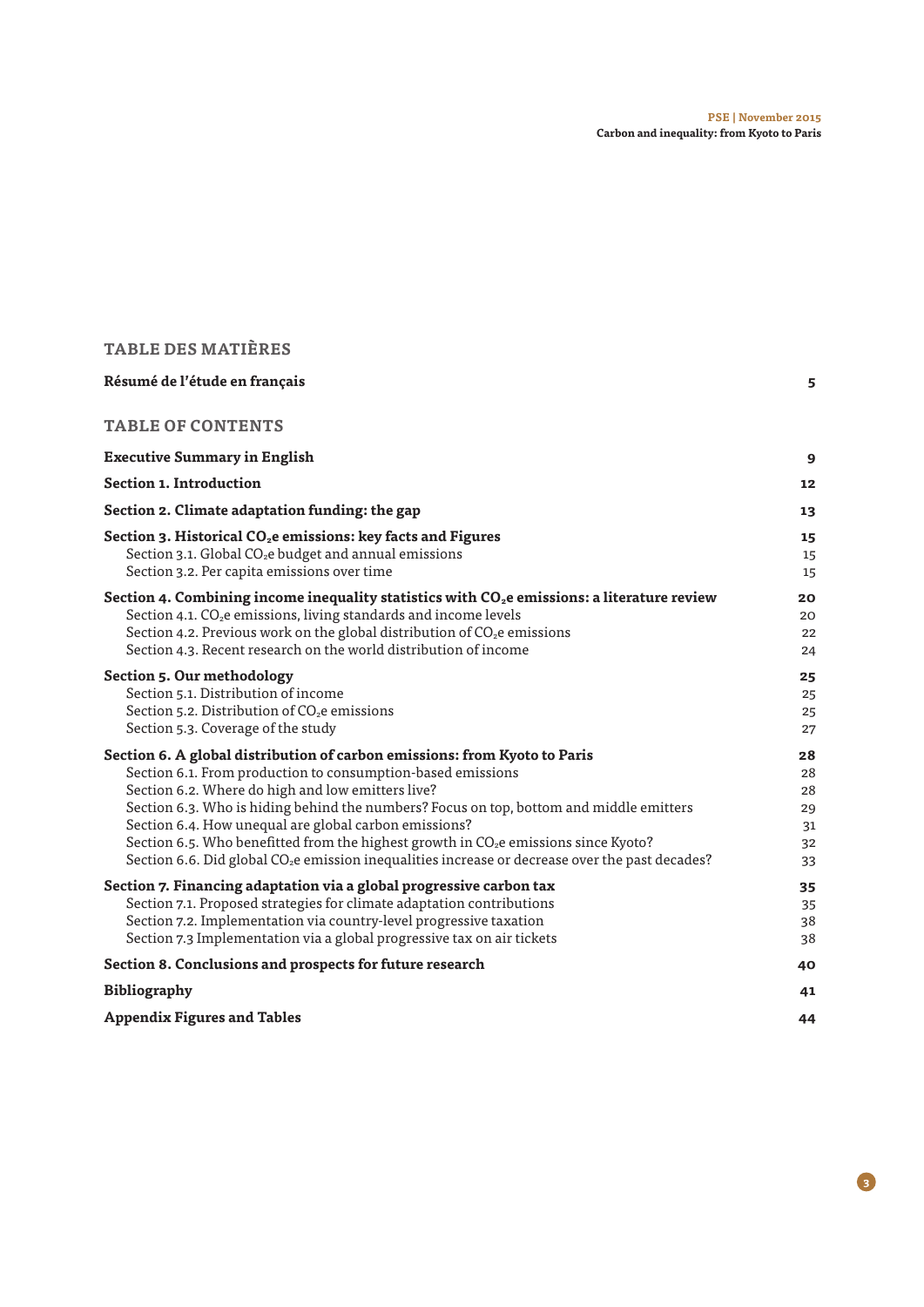## **LISTE DES FIGURES**

| Figure E.1. Répartition géographique des émetteurs                 |    |
|--------------------------------------------------------------------|----|
| de CO <sub>2</sub> e                                               | 6  |
| Figure E.2. Comment les émissions                                  |    |
| de CO <sub>2</sub> e ont-elles évolué entre Kyoto et Paris         |    |
| pour différents groupes d'émetteurs ?                              | 6  |
| Figure E.3. Inégalités mondiales d'émissions de CO <sub>2</sub> e: |    |
| importance des inégalités intra et inter pays                      | 6  |
|                                                                    |    |
| <b>LISTE OF FIGURES</b>                                            |    |
| Figure E.1. Breakdown of top 10, middle 40                         |    |
| and bottom 50% CO <sub>2e</sub> emitters                           | 10 |
| Figure E.2. How did CO <sub>2</sub> e emissions grow from          |    |
| Kyoto to Paris for different groups of emitters?                   | 10 |
| Figure E.3. World CO <sub>2</sub> e emissions inequalities:        |    |
| within and between country importance                              | 10 |
| Figure 1A. Contributors to global adaptation                       |    |
| funds (2014)                                                       | 13 |
| Figure 1.B. Distribution of current                                |    |
| production-based CO <sub>2</sub> e emissions                       | 14 |
| Figure 1.C. Distribution of cumulated                              |    |
| production-based historical CO <sub>2</sub> e emissions            | 14 |
| Figure 2A. Share in global CO <sub>2</sub> e emissions             |    |
| since 1820                                                         | 16 |
| Figure 2B. Share in cumulated global                               |    |
| $\mathrm{CO}_2$ e emissions since 1820                             | 16 |
| Figure 3. Global CO <sub>2</sub> e emissions per region,           |    |
| from 1820 to today                                                 | 17 |
| Figure 4. Per capita CO <sub>2</sub> e emissions                   |    |
| per world region                                                   | 18 |
| Figure 5. Regional composition of emissions                        |    |
| per global CO <sub>2</sub> e quintile.                             | 28 |
| Figure 7. Regional composition of top 10,                          |    |
| middle 40 and bottom 50% emitter groups                            | 31 |
| Figure 7. Growth of CO <sub>2</sub> e emissions                    |    |
| from 1998 to 2013                                                  | 32 |
| Figure 8. Evolution of within & between                            |    |
| country CO <sub>2</sub> e emissions inequalities                   | 33 |
| Figure A.o. List of countries and available years                  | 44 |
| Figure A.1. Breakdown of global GDP in 2014                        | 46 |
| Figure A.2. Breakdown of consumption-based CO <sub>2</sub> e       |    |
| emissions in 2013                                                  | 46 |
| Figure A.3. Distribution of world emitters                         |    |
| according to GHG emission categories                               | 47 |
| Figure A.4. Income growth from 1998 to 2013                        | 48 |

## **LISTE DES TABLEAUX**

| Tableau E.4. Qui devrait contribuer aux fonds<br>d'adaptation pour le climat? | 7  |
|-------------------------------------------------------------------------------|----|
| <b>LISTE OF TABLES</b>                                                        |    |
| Table E.4. Who should contribute to climate                                   |    |
| adaptation funds?                                                             | 11 |
| Table 1. Current per capita CO <sub>2</sub> e emissions                       | 19 |
| Table 2. Global GDP, Population                                               |    |
| and GHG coverage (%)                                                          | 27 |
| Table 3. Current per capita CO <sub>2</sub> e emissions -                     |    |
| consumption-based                                                             | 28 |
| Table 4. Bottom global CO <sub>2</sub> e emitters, 2013                       | 29 |
| Table 5. Top global CO <sub>2</sub> e emitters, 2013                          | 29 |
| Table 6. Average world emitters in 2013                                       | 30 |
| Table 7. CO <sub>2</sub> e emissions concentration shares                     |    |
| in 2013 (%)                                                                   | 31 |
| Table 8. Evolution of percentile ratios for CO <sub>2</sub> e                 |    |
| emissions                                                                     | 33 |
| Table 9A. Population, mean emissions and world                                |    |
| shares in strategies 0-1                                                      | 36 |
| Table 9B. Population, mean emissions and                                      |    |
| world shares in strategies 2-3                                                | 36 |
| Table 10. Implementation via country-level                                    |    |
| progressive income taxation                                                   | 37 |
| Table 11. Who should contribute to climate                                    |    |
| adaptation funds?                                                             | 39 |
| Table A.1. Income concentration shares                                        |    |
| over time (%)                                                                 | 48 |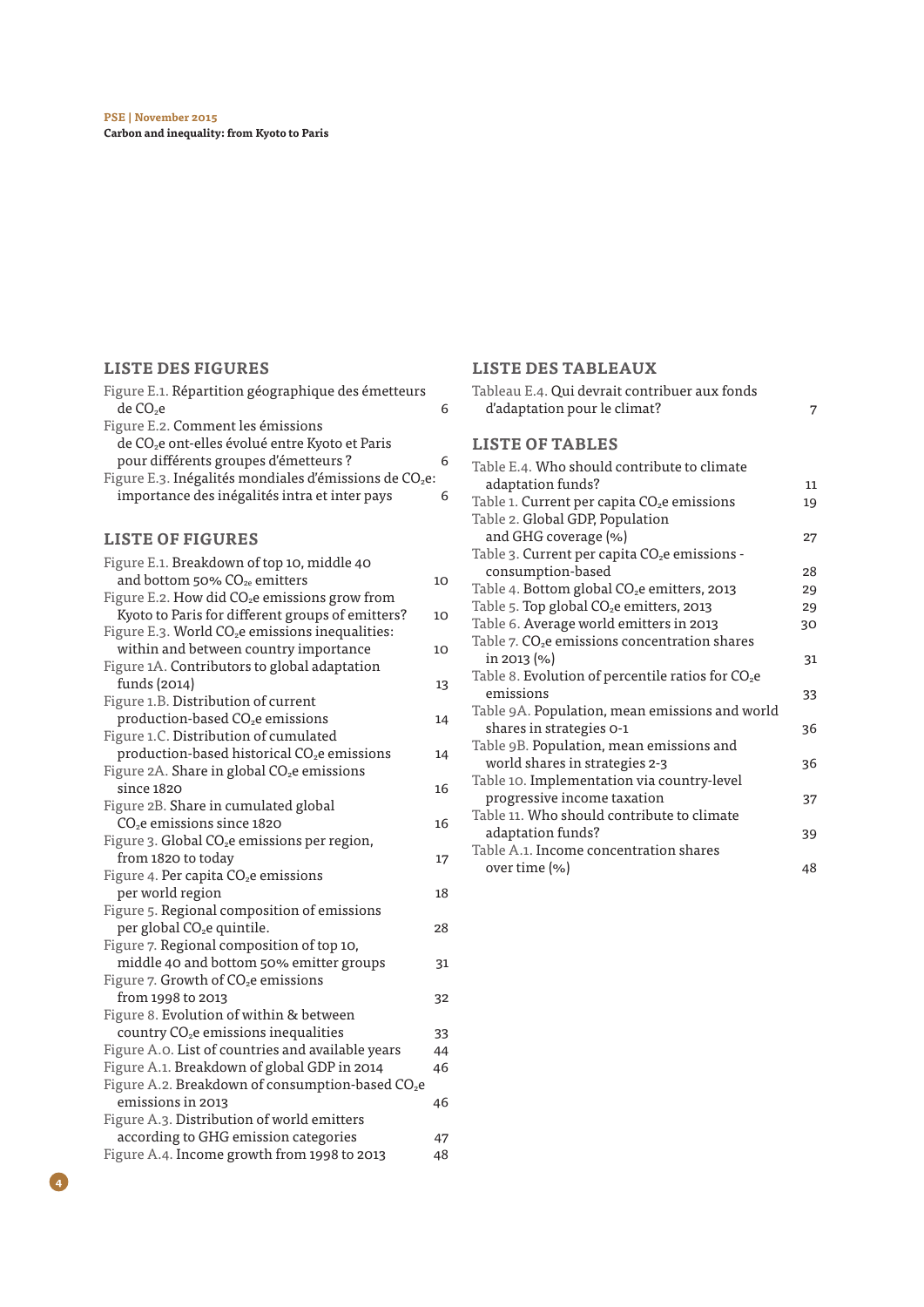## **Carbone et inégalité: de Kyoto à Paris**

Evolution de l'inégalité mondiale des émissions de CO<sub>2</sub> **(1998-2013) et perspectives pour un fnancement équitable de l'adaptation**

## **RÉSUMÉ DE L'ÉTUDE EN FRANÇAIS**

Cette étude analyse l'évolution des inégalités d'émissions de  $CO<sub>2</sub>e$  (CO<sub>2</sub> et autres gaz à effet de serre) entre individus, dans le monde entier, de 1998 à 2013. Nous utilisons ces résultats pour construire et examiner diférentes stratégies de fnancement d'un fond mondial pour l'adaptation au changement climatique, fondé sur un principe d'équité entre individus et non entre pays. A cette fn, l'étude combine des données historiques sur l'évolution des inégalités de revenus à l'intérieur des pays ainsi que des données sur les émissions nationales liées à la consommation (incluant donc les imports et les exports de  $CO<sub>2</sub>e$ ). Une loi simple reliant revenu individuel et émissions, à l'intérieur de chaque pays, est utilisée. Nos données couvrent approximativement 90% de la population, du PIB et des émissions mondiales de CO<sub>2</sub>e. Les résultats ne dépendent pas seulement des inégalités de revenu à l'intérieur des pays, mais aussi des évolutions en matière d'émissions liées à la consommation entre pays.

L'étude montre que les inégalités mondiales d'émissions de CO<sub>2</sub>e entre individus ont diminué entre 1998 et aujourd'hui, en raison de la progression des classes moyennes et aisées dans les pays émergents et la stagnation relative des revenus et des émissions de la majorité de la population dans les pays industrialisés. Les inégalités de revenus et de CO<sub>2</sub>e ont cependant augmenté à l'intérieur des pays au cours des quinze dernières années. Les émissions de  $CO<sub>2</sub>e$  demeurent fortement concentrées aujourd'hui: les 10% des individus les plus émetteurs sont aujourd'hui responsables de 45 % des émissions mondiales alors que les 50 % les moins émetteurs sont responsables de moins de 13% des émissions (Figure E.1). Les grands émetteurs sont aujourd'hui sur tous les continents et un tiers d'entre eux vient des pays émergents.

Parmi les individus les plus émetteurs de la planète en 2013, nos estimations mettent en avant les 1% les plus riches Américains, Luxembourgeois, Singapouriens et Saoudiens, avec des émissions annuelles par personne supérieures à 200 t $CO<sub>2</sub>e$ . A l'autre extrémité de la pyramide des émetteurs, on retrouve les individus les plus pauvres du Honduras, du Mozambique, du Rwanda et du Malawi, avec des émissions 2000 fois plus faibles, proches de 0,1 tCO<sub>2</sub>e par personne et par an. Au milieu de la distribution mondiale des émetteurs (entre 6 et 7 tCO2e par an), on retrouve des groupes tels que les 1 % les plus riches tanzaniens, une partie de la classe moyenne chinoise ou des Européens aux revenus modestes (deuxième et troisième décile français et allemand par exemple).

Les classes moyennes et aisées des pays émergents ont accru leurs émissions plus rapidement que tous les autres groupes sociaux à l'échelle mondiale au cours des 15 dernières années, avec des taux de croissance cumulés des émissions atteignant 40 % (Figure E.2). Certains groupes sociaux ont vu leurs émissions croître beaucoup moins rapidement depuis 1998, voire diminuer dans le cas des individus les plus faiblement émetteurs. Au sommet de la pyramide des émetteurs, la majorité de la population des pays industrialisés a vu ses émissions croître relativement modestement (10 %). Si les diférences d'émissions entre le milieu de la distribution et le sommet se sont réduites, elles se sont accrues entre le bas de la pyramide des émetteurs et le milieu. Ces tendances sont positives du point de vue des revenus (émergence d'une classe moyenne mondiale) mais elles constituent un réel défi en matière climatique.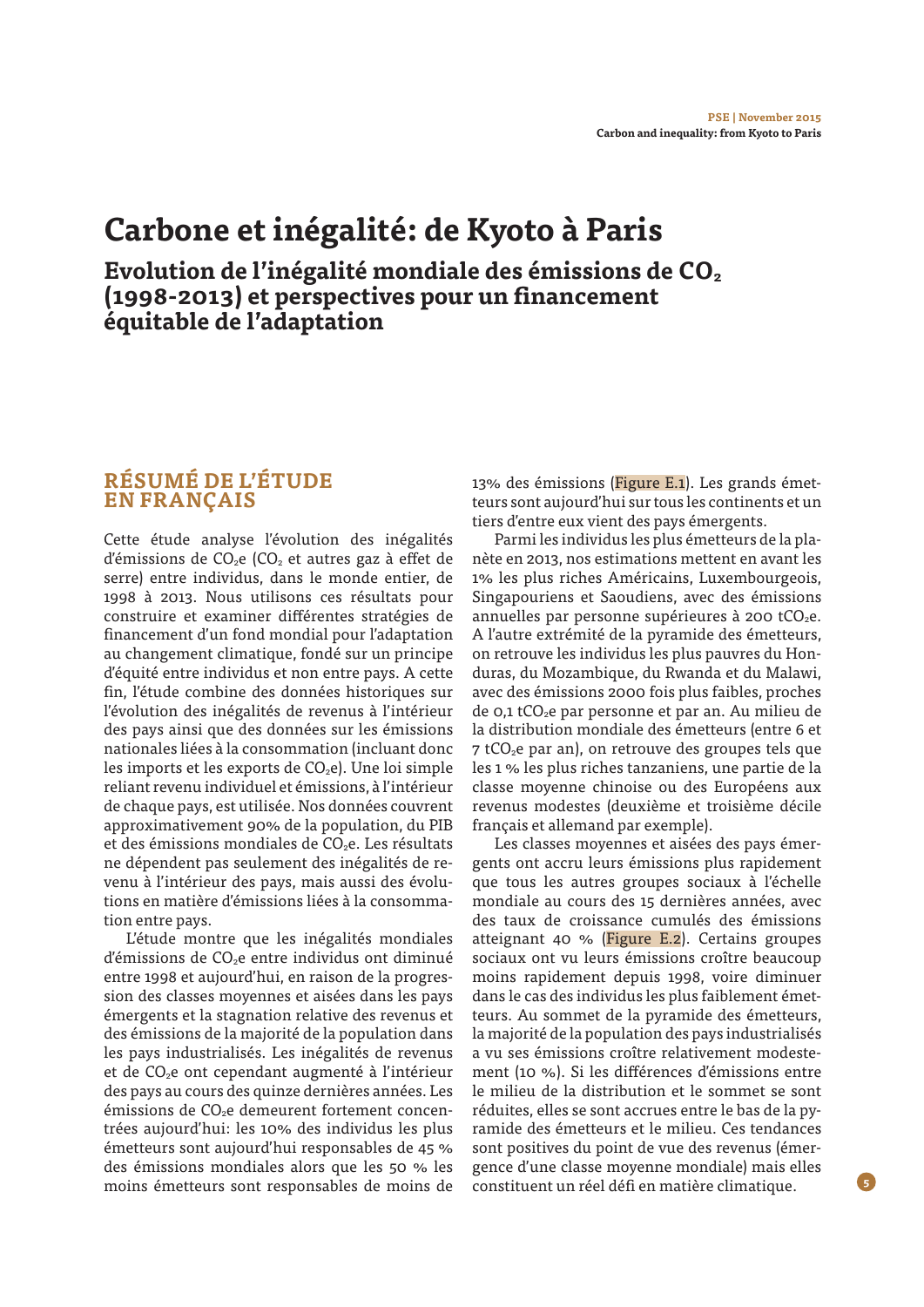#### **PSE | November 2015**

**Carbon and inequality: from Kyoto to Paris**



### **FIGURE E.1. RÉPARTITION GÉOGRAPHIQUE DES ÉMETTEURS DE CO2e**

Source: auteurs. Lecture : Parmi les 10 % des individus les plus émetteurs au niveau mondial, 40 % des émissions de CO<sub>2</sub>e satisfont les besoins des Nord-Américains, 20 % des Européens et 10 % des Chinois.



**FIGURE E.2. COMMENT LES ÉMISSIONS** 

Source : auteurs. Lecture: le groupe représentant les individus les 2 % les moins émetteurs au monde a vu ses émissions de CO2e par tête baisser de 12 % en 1998 et 2013.

**0 10 20 30 40 50**

Cinquantile de la distribution mondiale des émissions de GES

## **FIGURE E.3. INÉGALITÉS MONDIALES D'ÉMISSIONS DE CO2e: IMPORTANCE DES INÉGALITÉS INTRA ET INTER PAYS**



Source : auteurs. Lecture: En 2008, la composante intra-pays de l'indice de Theil était de 0,35 et la composante entre-pays de 0,40, i.e. les inégalités intra-pays contribuaient à hauteur de 47 % à l'inégalité globale contre 53 % pour les inégalités mondiales - telles que mesurées par l'indice de Theil.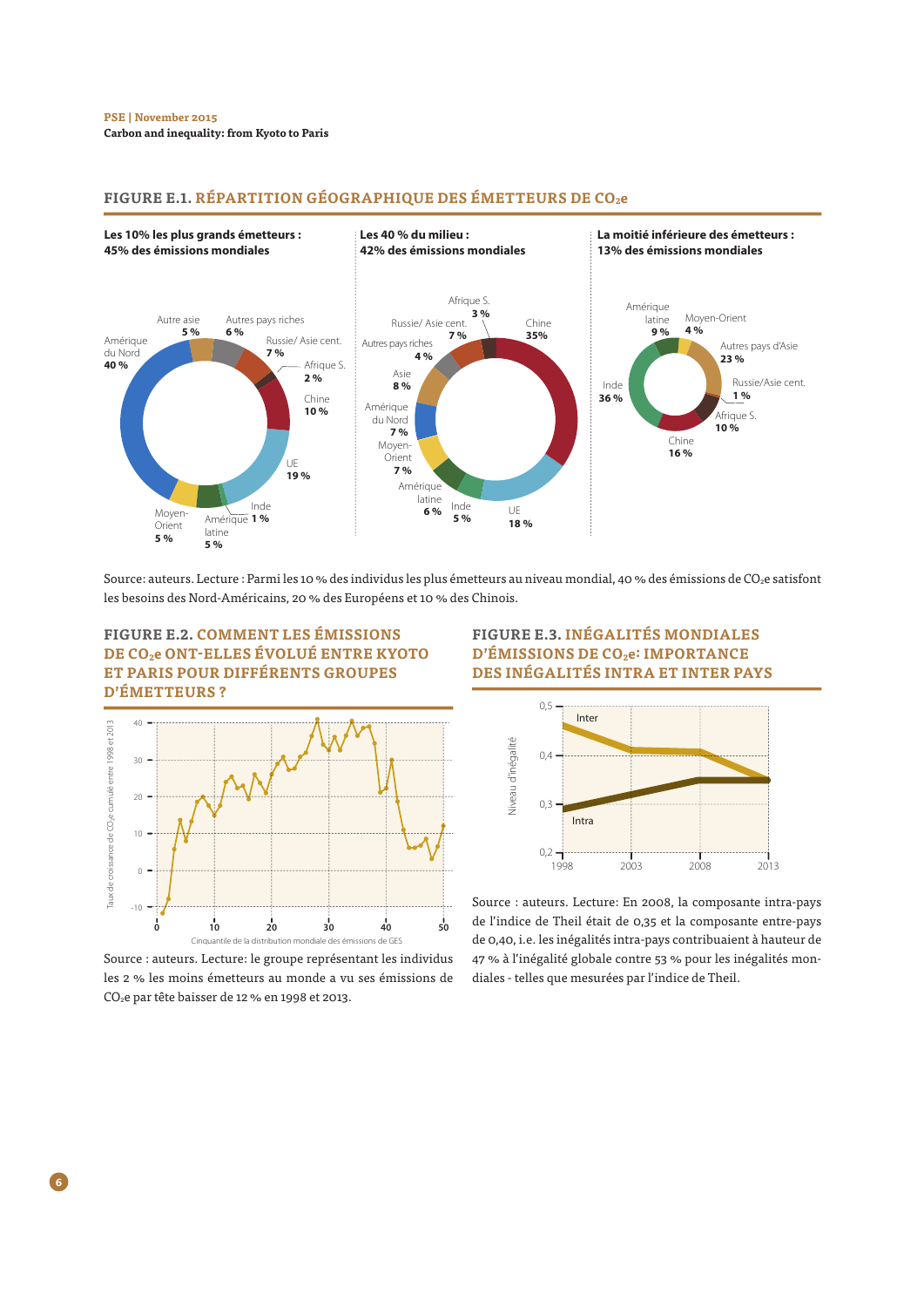|                              |                                                                                        | Financement par des taxes progressives sur le CO <sub>2</sub> e                                     |                                                                                                                        |                                                                                                                         |                                                                     |
|------------------------------|----------------------------------------------------------------------------------------|-----------------------------------------------------------------------------------------------------|------------------------------------------------------------------------------------------------------------------------|-------------------------------------------------------------------------------------------------------------------------|---------------------------------------------------------------------|
|                              | <b>Financement</b>                                                                     | Stratégie 1                                                                                         | Stratégie 2                                                                                                            | Stratégie 3                                                                                                             |                                                                     |
| <b>Régions</b>               | en proportion<br>des émissions<br>totales (taxe<br>proportionnelle<br>sur le CO2e) (%) | Partage du<br>financement parmi<br>tous les émetteurs<br>au-dessus de la<br>moyenne mondiale<br>(%) | Partage du<br>financement<br>parmi les 10% les<br>plus émetteurs<br>(2,3 x au-dessus<br>de la moyenne<br>mondiale) (%) | Partage du<br>financement<br>parmi les 1% les<br>plus émetteurs<br>$(9.1 x au-dessus$<br>de la moyenne<br>mondiale) (%) | <b>Financement selon</b><br>une taxe sur les<br>billets d'avion (%) |
| Amérique du Nord             | 21,2                                                                                   | 35,7                                                                                                | 46.2                                                                                                                   | 57,3                                                                                                                    | 29,1                                                                |
| <b>UE</b>                    | 16.4                                                                                   | 20,0                                                                                                | 15.6                                                                                                                   | 14,8                                                                                                                    | 21,9                                                                |
| Chine                        | 21,5                                                                                   | 15.1                                                                                                | 11,6                                                                                                                   | 5.7                                                                                                                     | 13,6                                                                |
| Russie/Asie centrale.        | 6,0                                                                                    | 6,6                                                                                                 | 6,3                                                                                                                    | 6,1                                                                                                                     | 2,8                                                                 |
| Autres riches                | 4,6                                                                                    | 5,8                                                                                                 | 4.5                                                                                                                    | 3,8                                                                                                                     | 3,8                                                                 |
| Moyen-Orient/Afrique du Nord | 5.8                                                                                    | 5.4                                                                                                 | 5.5                                                                                                                    | 6,6                                                                                                                     | 5,7                                                                 |
| Amérique latine              | 5.9                                                                                    | 4,3                                                                                                 | 4.1                                                                                                                    | 1.9                                                                                                                     | 7,0                                                                 |
| Inde                         | 7,2                                                                                    | 1,0                                                                                                 | 0.7                                                                                                                    | O, O                                                                                                                    | 2,9                                                                 |
| Autres Asie                  | 8.3                                                                                    | 4,7                                                                                                 | 4,1                                                                                                                    | 2,7                                                                                                                     | 12,1                                                                |
| Afrique subsaharienne        | 3.1                                                                                    | 1.5                                                                                                 | 1.5                                                                                                                    | 1.1                                                                                                                     | 1,1                                                                 |
| Monde                        | 100                                                                                    | 100                                                                                                 | 100                                                                                                                    | 100                                                                                                                     | 100                                                                 |

## **TABLEAU E.4. QUI DEVRAIT CONTRIBUER AUX FONDS D'ADAPTATION POUR LE CLIMAT?**

Source: auteurs. Lecture: l'Amérique du Nord représente 46,2 % des émissions mondiales générées par des individus émettant plus de 2,3 fois la moyenne mondiale. Les individus émettant 2,3 fois plus que la moyenne mondiale (soit 14,3 tCO<sub>2</sub>e) appartiennent aux 10 % les plus émetteurs. Note : 27 % des émetteurs mondiaux émettent plus que la moyenne mondiale (Stratégie 1). Ces calculs correspondent aux émissions liées à la consommation des individus.

Nos résultats montrent que les inégalités d'émissions de CO<sub>2</sub>e mondiales sont de plus en plus expliquées par les inégalités à l'intérieur des pays - et non entre pays. En effet, les inégalités intra-pays expliquaient un tiers de l'inégalité mondiale des émissions de  $CO<sub>2</sub>e$  individuelles en 1998 et représentent aujourd'hui la moitié de cette inégalité (Figure E.3). Cela renforce la pertinence d'un focus sur les individus plutôt que sur les pays fortement émetteurs.

La nouvelle géographie des émetteurs appelle à des actions de lutte contre le changement climatique dans tous les pays. Alors que les pays en développement et émergents contribuent de manière croissante aux efforts de réduction des émissions (eforts dits d'atténuation), la contribution aux fonds internationaux de fnancement de l'adaptation au changement climatique demeure essentiellement le fait des pays développés (et principalement de l'UE, avec plus de la moitié des fnancements, cf. section 2). Si une hausse des contributions des pays du Nord est nécessaire, notre étude montre que les classes aisées des pays émergents, du fait de la hausse de leurs revenus et de leurs émissions, pourraient également contribuer à ces fonds. Avec les contributions récentes

de la Corée du Sud, du Mexique et de la Colombie au Fonds Vert pour le Climat, des pays émergents et en développement fnancent de facto l'adaptation au changement climatique et remettent en cause les principes de répartition qui semblaient prévaloir jusqu'à présent. Toutefois, leur contribution demeure symbolique à l'heure actuelle et ne refète ni la répartition des émissions historiques de gaz à efet de serre, ni la nouvelle géographie des grands et petits émetteurs individuels.

Cette étude examine de nouvelles stratégies en vue d'augmenter le volume global de l'aide pour l'adaptation au changement climatique. Dans ces stratégies, les émissions individuelles et non les émissions nationales ou le PIB par tête, seraient la base de calcul des contributions. Afn de mieux aligner les contributions aux fonds d'adaptation à la nouvelle distribution mondiale des émetteurs, l'étude examine les implications d'une taxe mondiale progressive sur le  $CO<sub>2</sub>e$  afin de lever 150 milliards d'euros nécessaires pour fnancer l'adaptation (Tableau E.4). Dans la stratégie 1, tous les émetteurs au dessus de la moyenne mondiale (i.e. tous les émetteurs au dessus de 6,2 tCO<sub>2</sub>e par an) contribuent à l'effort en proportion de leurs émissions dépassant le seuil. Les Nord-Américains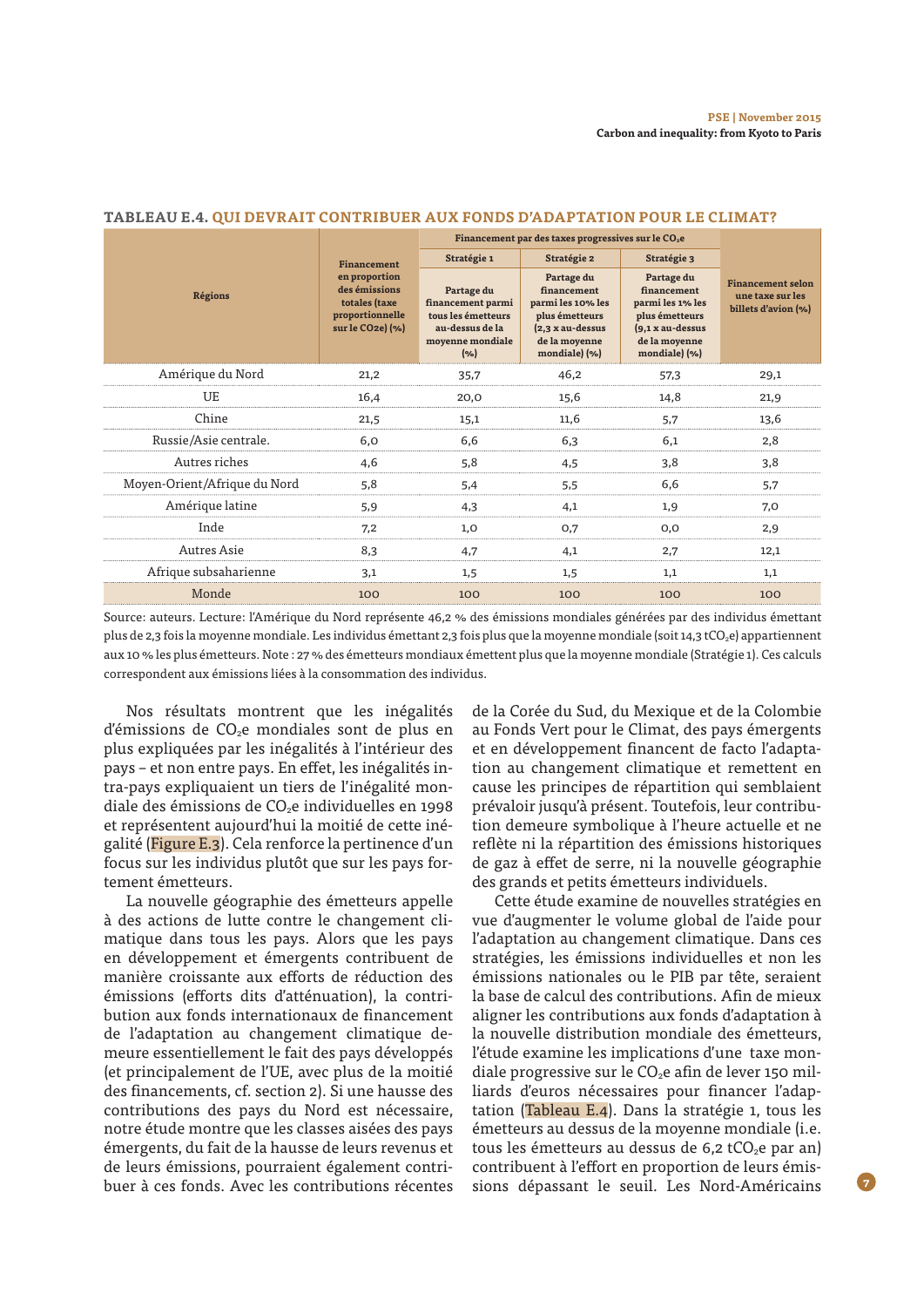**8**

contribueraient à hauteur de 46 % des efforts, contre 16 % pour les Européens et 12 % pour les chinois. Dans la stratégie 3, les efforts sont répartis entre les 1% les plus émetteurs (i.e. tous les individus au-dessus de 9,1 fois la moyenne mondiale). Les Nord-américains contribueraient à hauteur de 57 % des efforts, contre 15 % pour les Européens et 6 % pour les Chinois. Dans ces nouvelles clefs de répartition des efforts, la part des financements provenant de l'Europe diminuerait en proportion mais augmenterait en absolu. En effet, dans la stratégie 3, la plus favorable aux Européens, le volume de fnancement provenant du Vieux continent atteindrait 23 milliards d'euros, soit plus de trois fois sa contribution actuelle.

Nous discutons également de la mise en place de telles mesures via des taxes nationales sur le revenu et via une taxe progressive généralisée sur les billets d'avion. Une taxe sur les billets d'avions a déjà été mise en place dans 9 pays et est actuellement utilisée pour fnancer des programmes de développement international. La taxation de tous les billets de première classe à hauteur de 180 € et de tous les billets de classe économie à hauteur de 20 € permettrait de générer 150 milliards d'euros pour l'adaptation chaque année. Cette solution serait plus facile à mettre en oeuvre qu'une taxe progressive sur le  $CO<sub>2</sub>$  mais ciblerait moins bien les grands émetteurs individuels.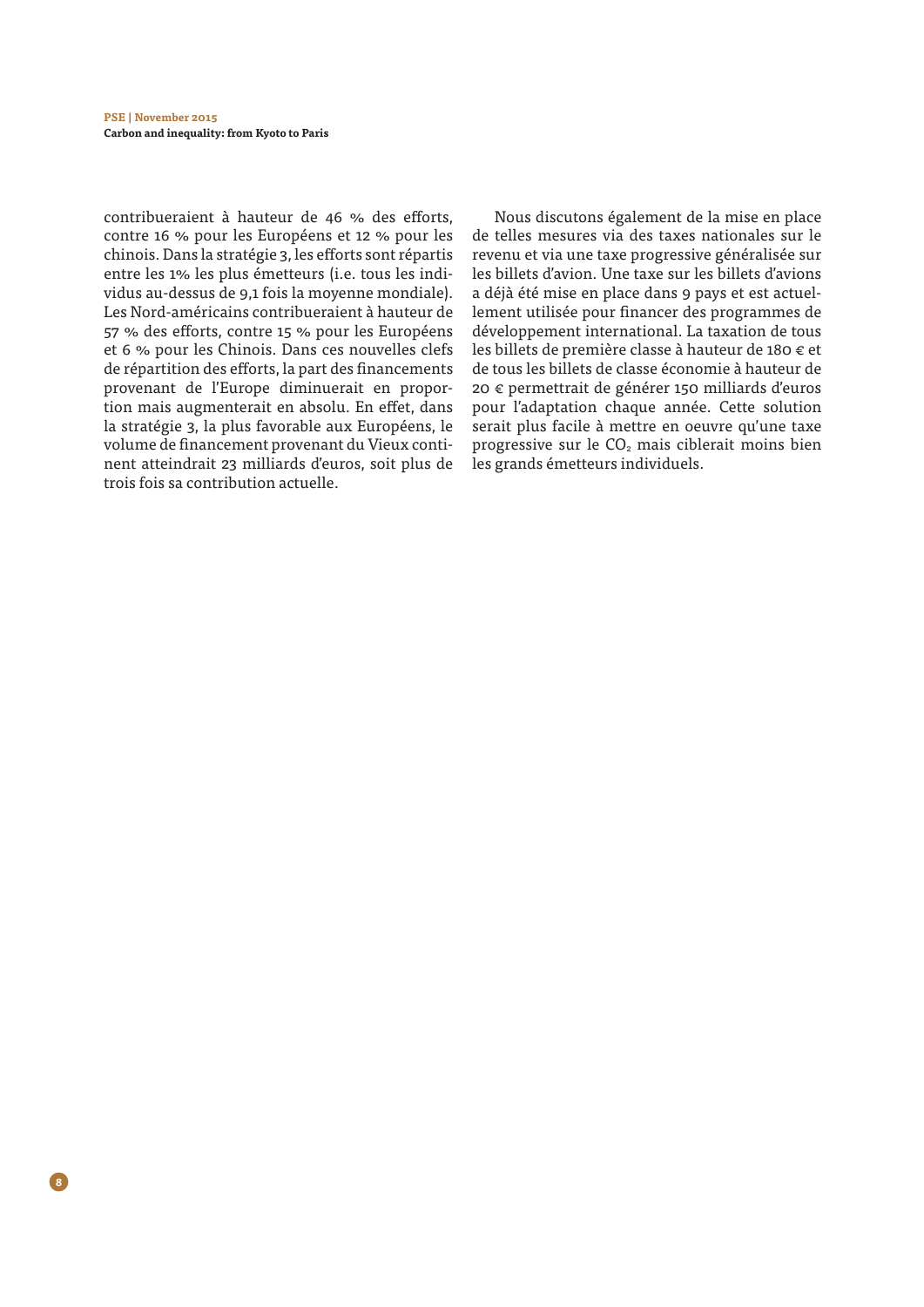## **EXECUTIVE SUMMARY IN ENGLISH**

This study presents evolutions in the global distribution of  $CO<sub>2</sub>e$  emissions ( $CO<sub>2</sub>$  and other Green House Gases [GHG]) between world individuals from 1998 and 2013 and examines diferent strategies to contribute to a global climate adaptation fund based on efforts shared among high emitters rather than high-income countries. To this end, we combine data on historical trends in per capita country-level emissions, within-country income inequality, as well as environmental input-output data (capturing consumption-based  $CO<sub>2</sub>$  emissions and other GHG gases) and a simple income-CO<sub>2</sub>e elasticity model. Our data covers approximately 90% of world GDP, population and CO<sub>2</sub>e emissions. Our results depend not only on within country inequalities, but also on changes in consumption-based  $CO<sub>2</sub>e$  emission levels of countries.

We show that global  $CO<sub>2</sub>e$  emissions inequalities between individuals decreased from Kyoto to Paris, due to the rise of top and mid income groups in developing countries and the relative stagnation of incomes and emissions of the majority of the population in industrialized economies. Income and CO<sub>2</sub>e emissions inequalities however increased within countries over the period. Global  $CO<sub>2</sub>e$  emissions remain highly concentrated today: top 10% emitters contribute to 45% of global emissions, while bottom 50% contribute to 13% of global emissions. Top 10% emitters live on all continents, with one third of them from emerging countries (Figure E.1).

Our estimations show that the top 1% richest Americans, Luxemburgers, Singaporeans, and Saudi Arabians are the highest individual emitters

in the world, with annual per capita emissions above 200t $CO<sub>2</sub>e$ . At the other end of the pyramid of emitters, lie the lowest income groups of Honduras, Mozambique, Rwanda and Malawi, with emissions two thousand times lower, at around  $0.1$ t $CO<sub>2</sub>e$  per person and per year. In the middle of the world distribution of emitters (between 6 and 7tCO<sub>2</sub>e per person and per year), lie groups such as the top 1% richest Tanzanians, the Chinese 7th income decile, the French second income decile or the third German income decile.

Middle and upper classes of emerging countries increased their  $CO<sub>2</sub>e$  emissions more than any other group within the past 15 years. This led to a reduction in the global dispersion of  $CO<sub>2</sub>e$ emissions - especially between the middle of the income distribution and the top (Figure E.2). However, the inequality of  $CO<sub>2</sub>e$  emissions increased between the bottom of the distribution and the middle. While these trends, if continued, are positive from an income point of view (emergence of a global middle class), they constitute a real challenge for future global  $CO<sub>2</sub>e$  emissions levels.

Our estimates also show that within-country inequality in  $CO<sub>2</sub>e$  emissions matters more and more to explain the global dispersion of  $CO<sub>2</sub>e$ emissions. In 1998, one third of global  $CO<sub>2</sub>e$  emissions inequality was accounted for by inequality within countries. Today, within-country inequality makes up 50% of the global dispersion of  $CO<sub>2</sub>e$ emissions (Figure E.3). It is then crucial to focus on high individual emitters rather than high emitting countries.

The new geography of global emitters calls for climate action in all countries. While developed and developing countries already engaged in mitigation efforts, contributions to climate adaptation funds remain almost entirely fnanced by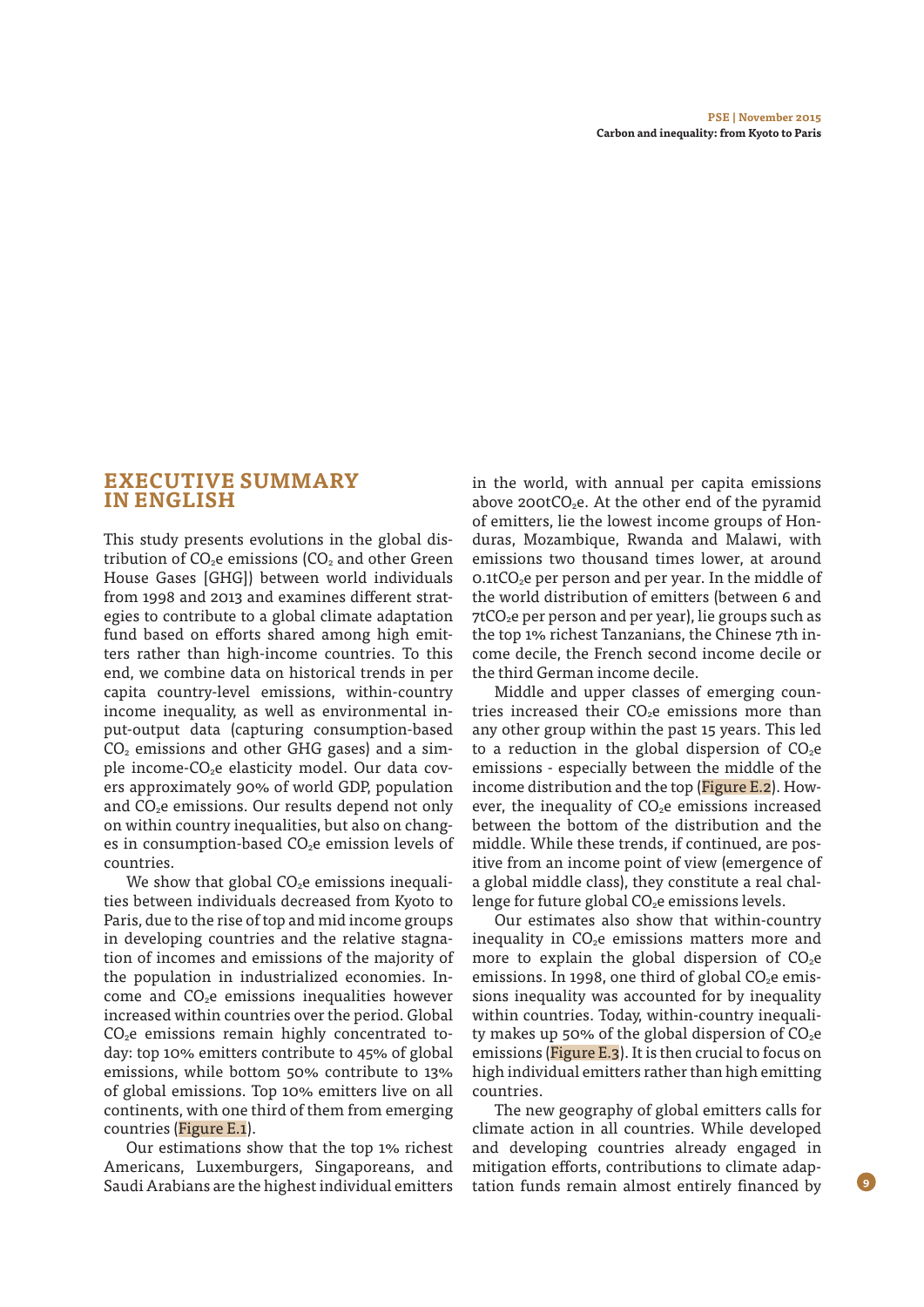#### **PSE | November 2015**

**Carbon and inequality: from Kyoto to Paris**



#### **FIGURE E.1. BREAKDOWN OF TOP 10, MIDDLE 40 AND BOTTOM 50% CO2e EMITTERS**

Source: authors. Key: Among the top 10% global emitters, 40% of CO<sub>2</sub>e emissions are due to US citizens, 20% to the EU and 10% from China.

#### **FIGURE E.2. HOW DID CO2e EMISSIONS GROW FROM KYOTO TO PARIS FOR DIFFERENT GROUPS OF EMITTERS?**



Source: authors. Key: the group representing the 2% lowest  $CO<sub>2</sub>e$  emitters in the world, saw its per capita  $CO<sub>2</sub>e$  emissions level decrease by 12% between 1998 and 2013.

developed nations, and for the most part by Europe (with more than half total contributions, see section 2). If it is necessary to increase the volume of adaptation fnance from developed countries, our study shows that upper income groups of emerging countries, who benefted from income growth and resulting  $CO<sub>2</sub>e$  emissions growth over the past decades, could also participate in to such funds. With the contributions of South

**10**

### **FIGURE E.3. WORLD CO2e EMISSIONS INEQUALITIES: WITHIN AND BETWEEN COUNTRY IMPORTANCE**



Source: authors. Key: in 2008, the within-country component of the Theil index was of 0.35 and the between-country component of 0.40, i.e. between-country inequalities contributed to 53% of total inequalities - as measured by the Theil index.

Korea, Mexico or Colombia to the Green Climate Fund, emerging and developing countries are committing to fnance adaptation and broke the standard developed-developing countries divide which seemed to prevailed so far. However, their contributions remain symbolic at this stage (less than 1% of all global adaptation funds) and the equity logic behind adaptation funding remains unclear.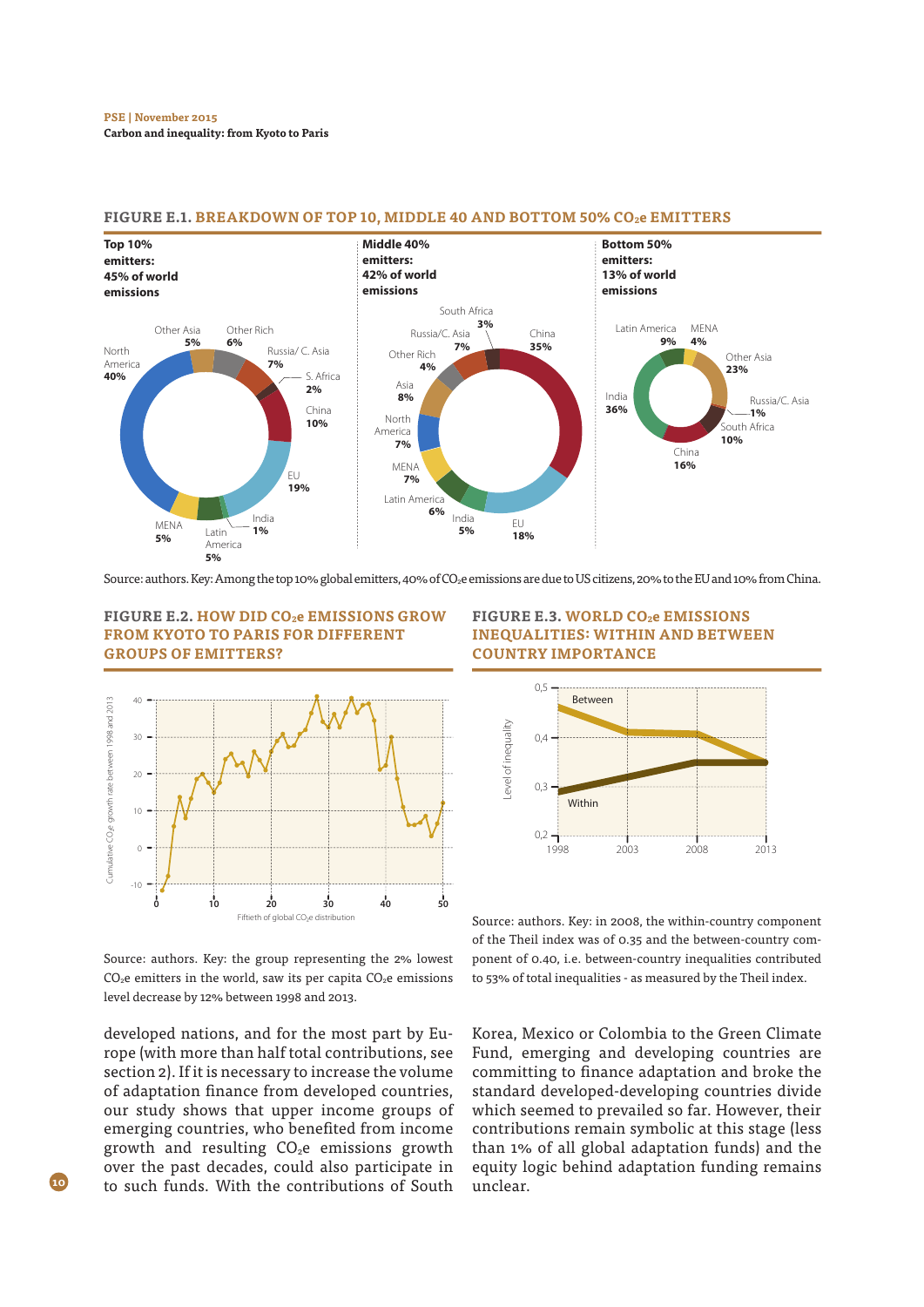|                  |                                                        | Progressive carbon tax strategies                                            |                                                                                         |                                                                                        |                                                    |
|------------------|--------------------------------------------------------|------------------------------------------------------------------------------|-----------------------------------------------------------------------------------------|----------------------------------------------------------------------------------------|----------------------------------------------------|
|                  | <b>Effort sharing</b>                                  | Strategy 1                                                                   | <b>Strategy 2</b>                                                                       | Strategy 3                                                                             | <b>Effort sharing</b>                              |
| <b>Regions</b>   | according to all<br>emissions (flat<br>carbon tax) (%) | <b>Effort sharing</b><br>among all emitters<br>above world<br>average<br>(%) | <b>Effort sharing</b><br>among top 10%<br>emitters (above<br>2.3x world<br>average) (%) | <b>Effort sharing</b><br>among top 1%<br>emitters (above<br>9.1x world average)<br>(%) | according to a<br>global tax on air<br>tickets (%) |
| North America    | 21.2                                                   | 35.7                                                                         | 46.2                                                                                    | 57.3                                                                                   | 29.1                                               |
| EU               | 16.4                                                   | 20.0                                                                         | 15.6                                                                                    | 14.8                                                                                   | 21.9                                               |
| China            | 21.5                                                   | 15.1                                                                         | 11.6                                                                                    | 5.7                                                                                    | 13.6                                               |
| Russia/C. Asia   | 6.0                                                    | 6.6                                                                          | 6.3                                                                                     | 6.1                                                                                    | 2.8                                                |
| Other Rich       | 4.6                                                    | 5.8                                                                          | 4.5                                                                                     | 3.8                                                                                    | 3.8                                                |
| Middle East/N.A. | 5.8                                                    | 5.4                                                                          | 5.5                                                                                     | 6.6                                                                                    | 5.7                                                |
| Latin America    | 5.9                                                    | 4.3                                                                          | 4.1                                                                                     | 1.9                                                                                    | 7.0                                                |
| India            | 7.2                                                    | 1.0                                                                          | O.7                                                                                     | 0.0                                                                                    | 2.9                                                |
| Other Asia       | 8.3                                                    | 4.7                                                                          | 4.1                                                                                     | 2.7                                                                                    | 12.1                                               |
| S.S. Africa      | 3.1                                                    | 1.5                                                                          | 1.5                                                                                     | 1.1                                                                                    | 1.1                                                |
| World            | 100                                                    | 100                                                                          | 100                                                                                     | 100                                                                                    | 100                                                |

#### **TABLE E.4. WHO SHOULD CONTRIBUTE TO CLIMATE ADAPTATION FUNDS?**

Source: Authors. Air passenger data from World Bank ( 2015). Key: North Americans represent 46.2% of global emissions released by individuals who emit 2.3 times more than the global average. Individuals who emit more than 2.3 times average emissions (14.3 tCO2e per year) belong to the top 10% emitters. Note: 27% of individuals emit more than world average emissions (Strategy 1). These estimations focus on consumption-based emissions.

This report suggests novel strategies to increase global climate adaptation funding, in which individual  $CO<sub>2</sub>e$  emissions (rather than national  $CO<sub>2</sub>e$  or income averages) are the basis for contributions. In order to better align these contributions to the new distribution of high emitters, we frst examine the implications of a global progressive carbon tax to raise €150 billion required annually for climate adaptation (Table E.1). In strategy 1, all emitters above world average emissions (i.e. all individuals emitting more than 6.2t per year) contribute to the scheme in proportion to their emissions in excess of this threshold. North Americans would contribute to 36% of the fund, vs. 20% for Europeans, 15% for China. In strategy 2, the effort is shared by all top 10% emitters in the world (i.e. all individuals emitting more than 2.3 times world average emissions), again in proportion to their emissions in excess of this threshold. North Americans would then pay 46% of the tax, vs. 16% for Europeans, 12% for China. In strategy 3, the efort is shared by all top 1% emitters in the

world (i.e. all individuals emitting more than 9.1 times world average emissions). North Americans would then contribute to 57% of efforts, vs. 15% for Europeans, 6% for China. In these new strategies to fnance climate adaptation, the share of Europe would decrease in proportion, but increase in absolute terms. In strategy 3, the most favourable to Europeans, the volume of fnance coming from Europe would reach  $\epsilon$ 23 billion, more than three times its current contributions.

We also discuss possible implementations via country-level carbon and income taxes or via a generalized progressive tax on air tickets to finance the adaptation fund. A tax on air tickets has already been implemented in 9 countries and is currently used to fnance development programs. Taxing all business class tickets at a rate of €180 and all economy class tickets at a rate of €20 would yield €150 billion required for climate adaptation every year. This latter solution might be easier to implement but less well targeted at top emitters.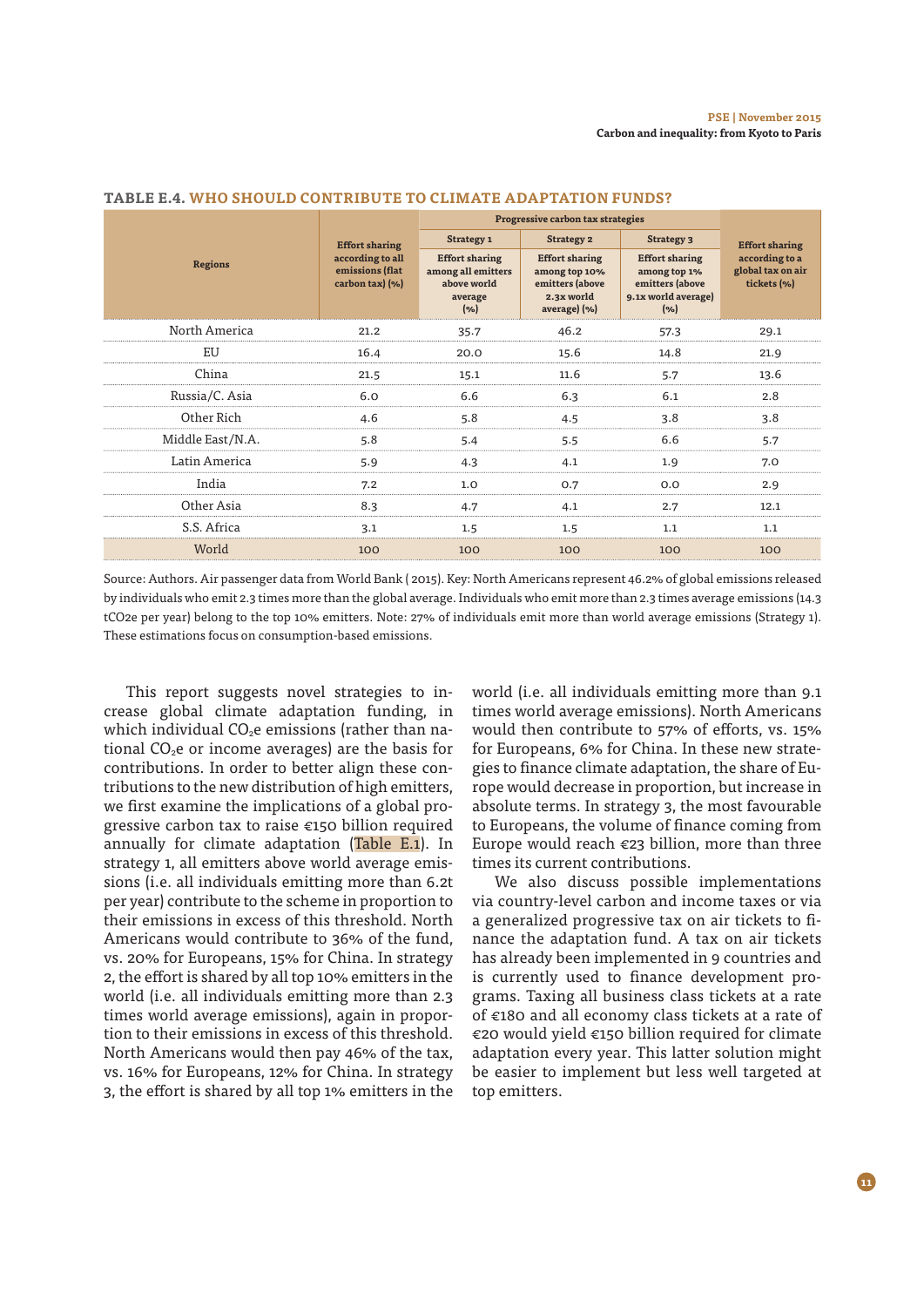## **SECTION 1. INTRODUCTION**

Environmental degradation, in particular climate change (IPCC, 2014a), and rising economic inequalities (Piketty, 2014; OECD, 2011) are two key challenges for policymakers in the decades to come. Both challenges endanger democratic institutions and social contracts. In order to address these two challenges, it is essential to better understand interactions between economic inequalities and environmental degradation.

Diferent types of "environmental inequalities" can be distinguished: inequalities in terms of exposure to environmental degradation, and inequalities in contribution to pollution. Exposure inequalities occur between countries (tropical countries are more exposed to climate change than more temperate zones, for instance- see IPCC, 2014), but also within countries and among social or ethnic groups. Aizer et al. (2015), for instance, showed how African-Americans are more likely to suffer from exposure to lead pollution in Northeastern USA, which in return affects their life chances and capabilities. The second type of environmental inequality, upon which we focus in the present study, relates to contribution to pollution inequalities, or to the diferentiated impacts of social groups or individuals on environmental degradation (see Chakravarty and Ramana, 2011). Environmental inequalities can also take a third form, namely policy effect inequalities. These are inequalities generated by environmental policies that alter income distributions. Energy policies which increase the price of energy can have regressive impacts, i.e. hit the poor relatively more than the rich (Sterner, 2011). A fourth form of environmental inequalities relates to policy making inequalities, i.e. diferent social groups do not access environmental policy making in the same way (Martinez-Alier, 2003).

This study focuses upon the second type of environmental inequalities (unequal contributions to pollution). We present novel and up-to-date estimates of the global distribution of individual CO<sub>2</sub>e emissions (and other green house gases<sup>1</sup>) between world individuals from 1998 and 2013. We then examine diferent strategies to contribute

to a global climate adaptation fund based on efforts shared among high emitters rather than high-income countries or historical emissions. In efect, we simulate diferent variants of a global progressive carbon tax. We also discuss possible implementations via country-level carbon and income taxes or via a generalized progressive tax on air tickets. Our basic premise is that in order to increase funding and acceptability for a world adaption fund, it is necessary to deepen our understanding of what an equitable distribution of efforts between countries should look like. Rather than clearing developed countries from their responsibilities, this approach calls for an increase in current contributions from high emitters wherever they are on the planet.

The rest of this report is organized as follows: in section 2, we review the current debate on climate adaptation funds and the need to fnd new fnancing schemes. Section 3 provides data on historical regional  $CO<sub>2</sub>e$  emissions trends. Existing literature on global distributions of  $CO<sub>2</sub>e$  emissions is discussed in section 4 and section 5 presents the methodology followed. Section 6 presents our results of the current distribution of individual  $CO<sub>2</sub>e$ emissions and its evolution over the past 15 years (1998-2013). Finally, section 7 applies our results to diferent progressive carbon tax options on the world top carbon emitters in order to fnance adaptation funds.

**<sup>12</sup>**

<sup>1.</sup> Unless specified,  $CO<sub>2</sub>e$  and  $CO<sub>2</sub>$  equivalent  $(CO<sub>2</sub>e)$  are used interchangeably.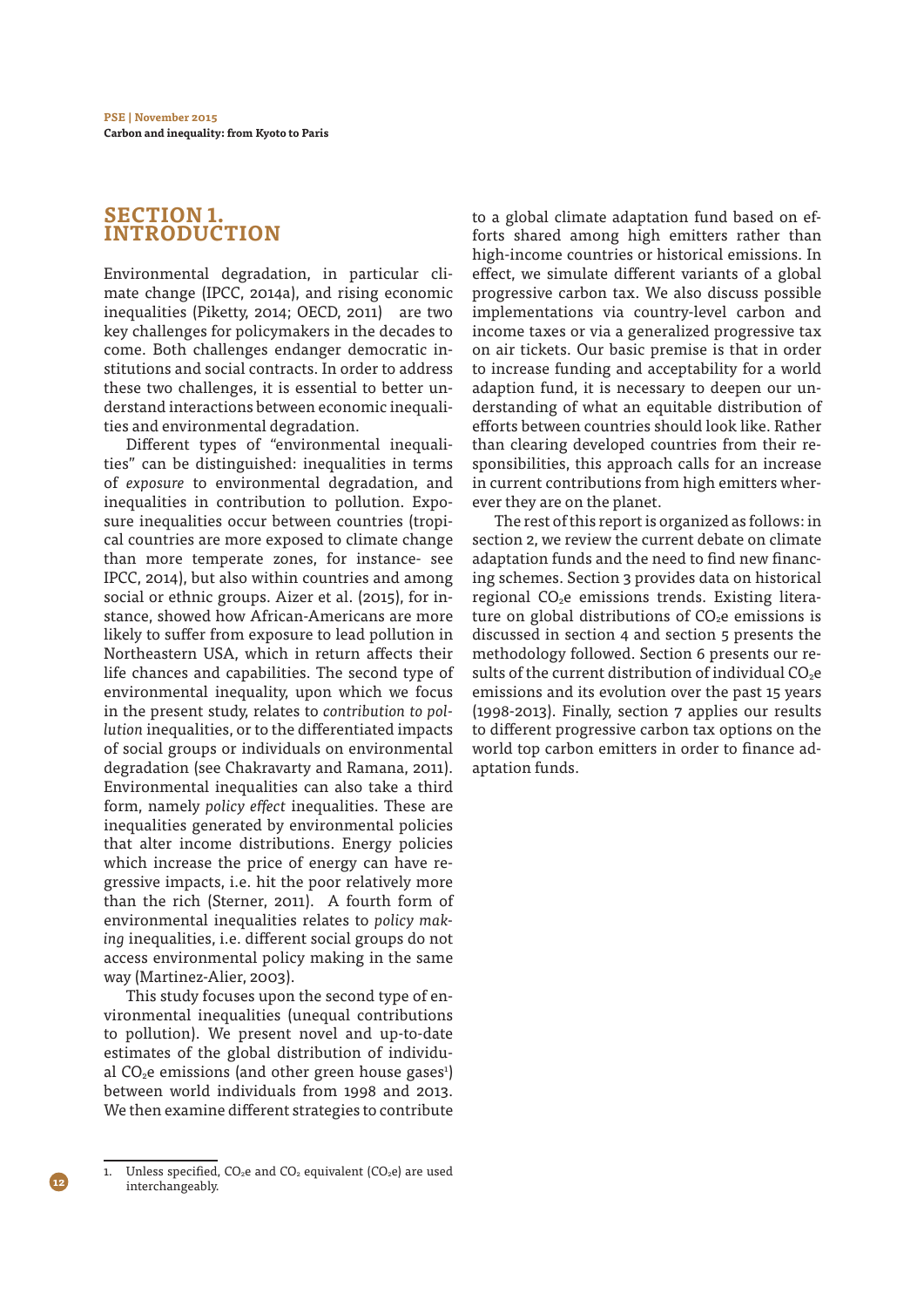## **SECTION 2. CLIMATE ADAPTATION FUNDING: THE GAP**

The effects of climate change are already palpable: warmer temperatures, ocean and sea level rise as well increased frequency of high precipitations events (IPCC, 2013). Further warming will inevitably occur in the decades to come - the question is whether it can be limited to a two degree rise - and will place higher pressure on ecosystems and human populations, particularly those living in tropical areas and close to seashores of the developing world<sup>2</sup> (IPCC, 2014a). Estimates of costs to adapt to such changes in developing countries range from €60 billion per year according to the IPCC (2014b) up to €300 billion per year<sup>3</sup>, according to the United Nations Environmental Program (UNEP, 2014). It should however be reminded that many types of climate change impacts cannot easily (or not at all) be valued in economic terms (for e.g. human losses or the extinction of living species).

Current flows for climate adaptation in developing countries fall short of these fgures. According to the OECD (2015), they reached only about  $\in$ 10bn in 2014, with less of  $\in$ <sub>2</sub>bn in donations. In comparison, funds allocated to climate mitigation in developing countries (i.e. actions to reduce carbon emissions rather than adapt to a warmer climate) are four times higher. The OECD and the UNEP anticipate a climate adaptation fnance gap, despite the diversity of global funds existing to fnance adaptation in developing countries: the newly established Green Climate Fund should in theory dedicate half of its resources to adaptation, but only 20% of the €4.3bn pledged currently support adaptation programs. Other international funds are specifcally directed at adaptation, such as the World Bank's Pilot Program for Climate Resilience and the UNFCCC Least Developed Countries Fund but their volume remains low compared to the requirements<sup>4</sup>.

As crucial as the question of the volume of finance required for adaptation is the repartition of the financial effort and the equity logic followed to share the contributions. In order to increase the total volume of fnance that countries are ready to allocate to the fund, it seems critical to better understand how an equitable distribution of contributions should look like. Figure 1A presents the regional breakdown of global climate adaptation funds contributors. Such data is indeed imperfect given the difficulty to measure such financial flows, but remains a useful benchmark. According our estimates, the European Union provides more than 60% of funds, the USA a quarter, other rich countries making up 13% of the effort.

## **FIGURE 1A. CONTRIBUTORS TO GLOBAL ADAPTATION FUNDS (2014)**



and **Russian Contract Contract Contract Contract Contract Contract Contract Contract Contract Contract Contract Contract Contract Contract Contract Contract Contract Contract Contract Contract Contract Contract Contract Co** of funds of €7.5bn. The focus is solely on global funds pledged account. eu. Key: Western Europe contributes to 61% of global climate **8%** adaptation funds.Note: the breakdown is based on a total value Other Rich **5%** and/or actually disbursed. Bilateral funds and funds disbursed Source: Authors. Data from climatefundsupdate.org and gcca. by developing countries for themselves are not taken into

<sup>2.</sup> Even though other zones, including temperate regions in developed countries are also at risk.

<sup>3.</sup> According to the latest Adaptation Gap publications (UNEP, 2014), adaptation costs could climb as high as \$150 billion (€125bn) by 2025/2030 and \$250-500 billion per year (€208bn - €416bn) by 2050.

<sup>4.</sup> These two schemes respectively operated €800m and €750m in 2014. Other schemes include the Special Cli-

India UNFCCC and operated by the Global Environmental Faci-References  $\mathbf{r}$ . . . . .<br>. . . . **8%** with €250m, administered by the UN International Fund  $\overline{a}$ **16%** mate Change Fund with €280m, both established by the by developing countries. lity, the Adaptation for Smallholder Agriculture Program for Agricultural Development as well as the Adaptation Fund established by the UNFCCC, with €180m. The Global Climate Change Alliance of the European Union also acts in the feld of Adaptation with about €120m in 2014. In addition, not listed here, are all the funds directly disbursed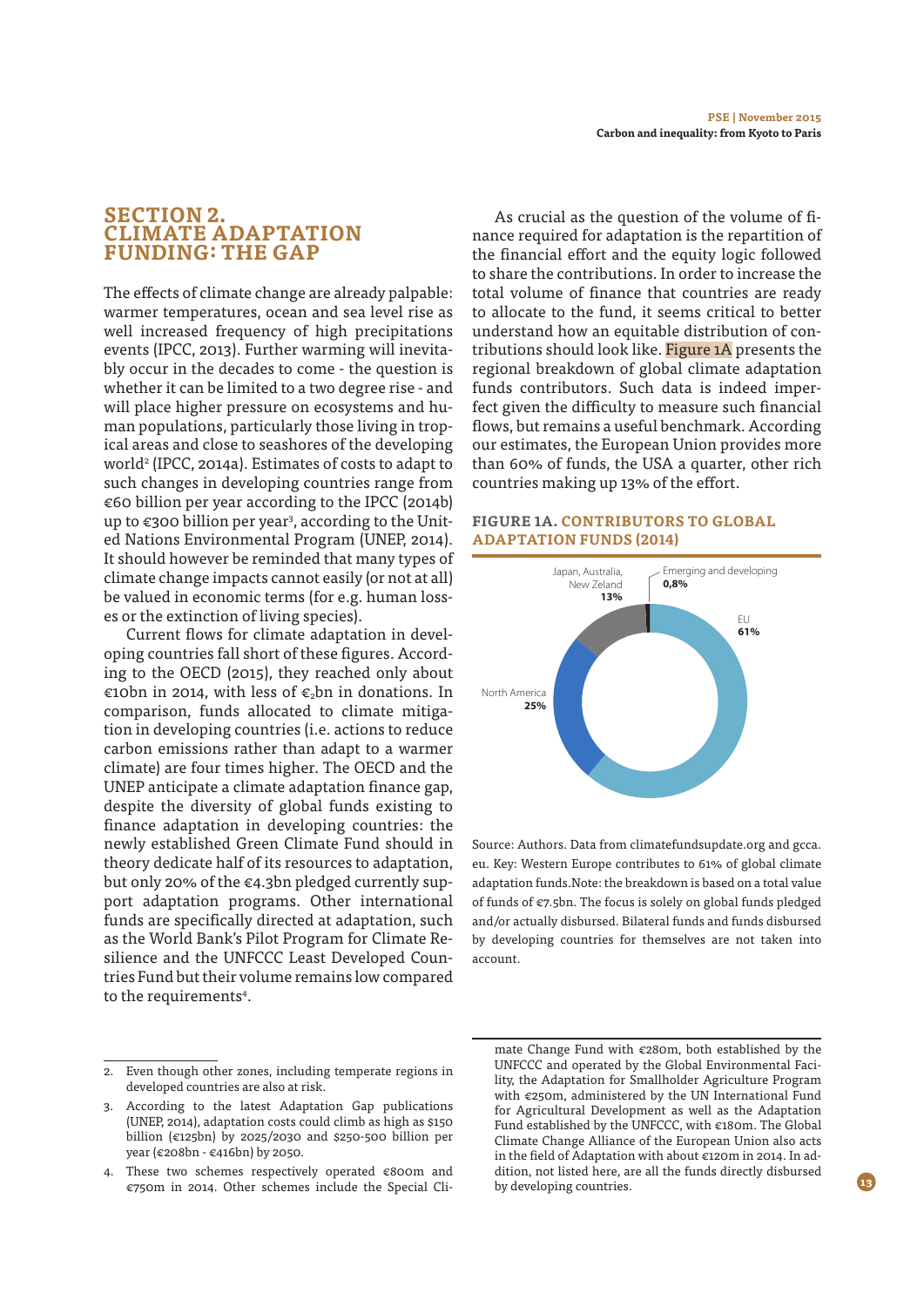While this breakdown could a priori be justifed by countries' historical responsibilities for climate change – in line with "retributive justice" principles and the UNFCCC "Common But Diferentiated Responsibilities" (CBDR) principle, such arguments need to be made more explicit. We show below that European countries are responsible for less than 11% of current emissions, and 20% of cumulated emissions since the industrial revolution - and emerging countries already account for more than a third of cumulated historical  $CO<sub>2</sub>e$  emissions (see figures 1B-1C). Another logic which could justify such a breakdown of the contributions to adaptation could be ability to pay of contributors (for e.g. their GDP per capita and income levels – see fgure A.1.) following a "distributive justice" principle or the "Respective Capabilities" principle of the UNFCCC. This logic may however also be challenged, given the importance of within-country inequalities. Once again, our objective is not to clear Europe (or the USA) from their responsibilities - their contributions to adaptation should substantially increase, but rather examine novel effort sharing strategies in which within-country inequalities would also be taken into account.

It is interesting to note the presence of contributors from emerging and developing countries in Fig. 1A. South Korea, Mexico, Peru and Colombia contribute to global climate adaptation fnance via their recent pledges to the Green Climate Fund. Their contributions only represent 1% of all adaptation fnance, but it is noteworthy because it is de facto calling into question standard understanding of climate equity principle in climate debates. There is thus an opportunity to reassess the current repartition of climate adaptation funding eforts -with the objective to increase the volume of efforts- in the light of new equity principles<sup>5</sup>. In this paper, we examine a logic in which individuals, rather than countries would contribute to adaptation efforts, on the basis of their current contributions to climate change. This calls for the construction of an up-to-date global distribution of individual  $CO<sub>2</sub>e$  emissions, as it does not exist so far.

## **FIGURE 1.B. DISTRIBUTION OF CURRENT PRODUCTION-BASED CO2e EMISSIONS**



Source: authors based on CAIT (WRI, 2015). Key: China represents 25% of global  $CO<sub>2</sub>e$  emissions when measured from a production base. Note: data from 2012. me **16%**

#### EU **20% EMISSIONS** Africa **5 % PRODUCTION-BASED HISTORICAL CO2e 6% 3% FIGURE 1.C. DISTRIBUTION OF CUMULATED**



Source: authors based on CAIT (WRI, 2015) and CDIAC (Boden et al., 2015). Key: Emissions from North America represent 27% of all CO<sub>2</sub>e emissions ever emitted since the industrial revolution. Note: these are production-based emissions estimates. Regions may slightly vary from those of other graphs, see Boden el at. (2015).

<sup>5.</sup> For a review of different proposal for climate adaptation finance and diferent equity approaches to it, see Brown and Vigneri (2008) and Baer (2006).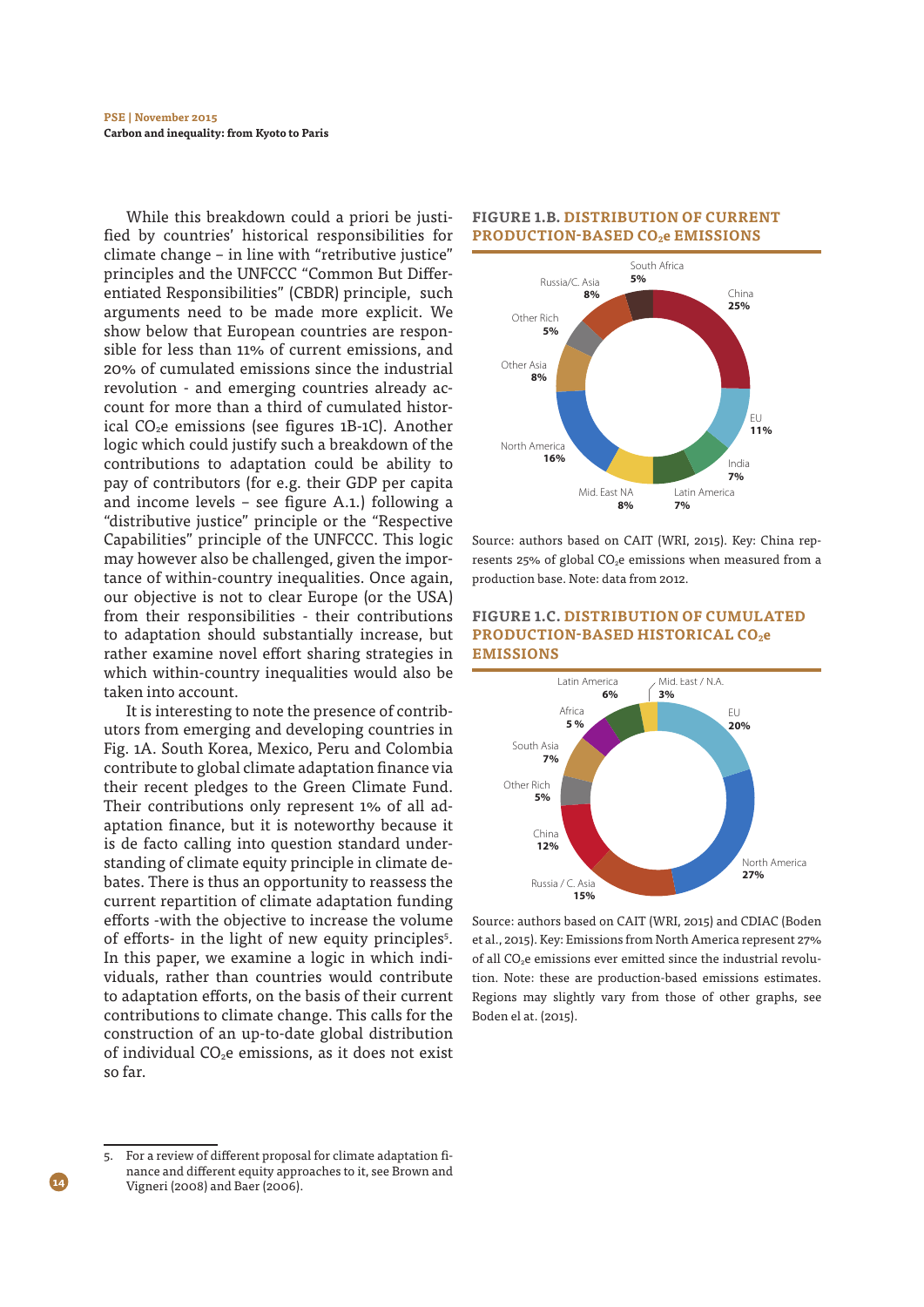## **SECTION 3. HISTORICAL CO2e EMISSIONS: KEY FACTS AND FIGURES**

## **Section 3.1. Global CO<sub>2</sub>e budget and annual emissions**

Before turning to a global distribution of individual  $CO<sub>2</sub>e$  emissions, and its implications for climate adaptation fnance, we review a few key facts and fgures of global climate change debates, which will be referred to later in this report. In order to secure reasonable chances to limit global warming to a 2°C average temperature rise the Intergovernmental Panel on Climate Change (IPCC) estimates that we are left with the equivalent of about 1000 gigatonnes (Gt) of  $CO<sub>2</sub>e$  to emit before 2100. In 2014, global  $CO<sub>2</sub>e$  emissions reached approximately fourty-five GtCO<sub>2</sub>e<sup>6</sup>. At this rate of emissions, the world will reach the 2°C limit in about twenty years and a prolongation of current emissions trends throughout the century will increase global temperatures by more than 4°C by 2100 (IPCC, 2014a). From the 1000 Gt budget, it is possible to calculate the sustainable level of emissions per capita, i.e. the amount of  $CO<sub>2</sub>e$  emissions each individual is entitled to emit, between now and 2100. The sustainable level of  $CO<sub>2</sub>e$  to emit per person per year, from now to 2100 is approximately  $1.2$ t $CO<sub>2</sub>e<sup>7</sup>$ - about 6 times lower than the current average annual per capital emission level of  $6.2$ t $CO<sub>2</sub>e$ .

Since the frst industrial use of coal in the early 18th century Britain, the geographical repartition of CO2e emissions changed constantly and radically (Fig. 2A). At the end of the frst industrial Revolution, in the 1820s, emissions from Western Europe accounted for more than 95% of the global total. A hundred years later, in 1920, North America was the highest emitting region in the world, with 50% of global emissions. Another hundred years down the line (that is today), both Western

6. It is about 43  $GtCO<sub>2</sub>e$  excluding for all  $GHGs$  excluding land-use change and 46GtCO<sub>2</sub>e including land-use change (such as deforestation for agriculture for instance).

Europe and North America's shares in global emissions had shrunk, though not at the same pace: Western Europe represents 9% of global emissions today (about 3.6 Giga tonnes of  $CO<sub>2</sub>e$  per year), while North America maintains itself at a relatively high level: it represents 16% of emissions (7 Gt). The new high global emitting region is indeed Asia, and in particular China, which emits close to 25% of world  $CO<sub>2</sub>e$  emissions (11 Gt). Fig. 2B shows the change in cumulated historical emissions per region. It comes out that emissions stemming from Western Europe, North America, Japan and Australia account for less than 50% of global historical emissions since the industrial revolution<sup>8</sup>. China accounts for 12% of all anthropic emissions ever produced.

## **Section 3.2. Per capita emissions over time**

China is the world's highest emitter today, but its emissions per head are still below those of most of western European countries and the USA. It is essential to go beyond national totals in order to get a sense of how  $CO<sub>2</sub>e$  is distributed among humans. In 1820, per capita  $CO<sub>2</sub>e$  emissions were zero for most of the world and 0.5t per person in Western Europe. In 1920, world  $CO<sub>2</sub>e$  emissions' average was close to 3.4 tonnes per capita: the second industrial revolution had occurred and spread to the North American continent. North American emissions had skyrocketed to 19 tonnes per person, while Western Europeans emitted about 6 tonnes of  $CO<sub>2</sub>e$ .

This early gap between American and European per capita emissions deserves attention: as early as the 1920s, Americans were consuming three times more energy per capita than Europeans and emitting three times more  $CO<sub>2</sub>e$  emissions as a result. If Europeans slightly caught up with their American counterparts after the second World War (thanks to the so-called "Golden age of growth", the development of mass private transportation and mass consumption) a 10 tonnes difference persisted between Americans and Western Europeans throughout the 20th century, despite

<sup>7.</sup> The IPCC RCP 2.6 scenario (IPCC, 2013) estimates that the leftover budget, accounting for non-CO2 GHG, is 275 PgC, i.e. about 1000GtCO2e. We divide the 1000GtCO2e by estimated cumulated annual population from now to 2100, i.e. 795 billion-year individuals according to the UN.

<sup>8.</sup> Looking at consumption-based emissions (as we do below) rather than production base emissions would increase the share and responsibility for developed countries.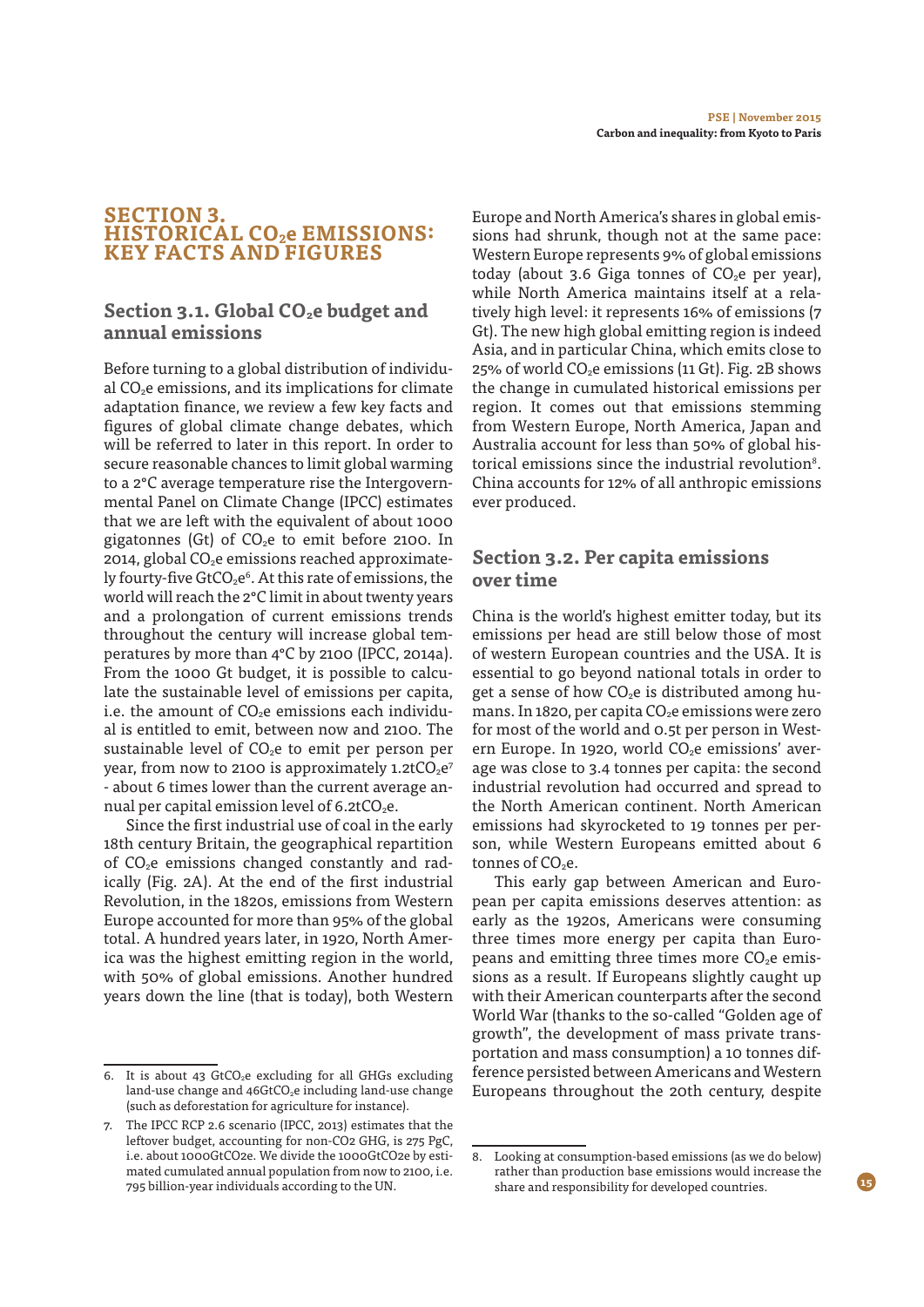**16**



#### **FIGURE 2A. SHARE IN GLOBAL CO2e EMISSIONS SINCE 1820** 80

Source: authors' estimates based on CAIT (WRI, 2015), CDIAC (Boden et al., 2015), Maddison (Maddison, 2013). Key: in 2010, 9% of global CO<sub>2</sub>e emissions are emitted in Western Europe. Note: data is smoothed via 5-year centred moving averages. The composition of each region in this graph may slightly vary from the rest of the study, see Boden et al. (2015) for details.



#### **FIGURE 2B. SHARE IN CUMULATED GLOBAL CO2e EMISSIONS SINCE 1820**

20 Source: authors' estimates based on CAIT (WRI, 2015), CDIAC (Boden et al., 2015), Maddison (Maddison, 2013). Key: In 2010, 12% of cumulated global CO<sub>2</sub>e emissions, since the Industrial revolutions, were emitted in China. Note: data is smoothed via 5-year centred moving averages. Composition of each regionsin this graph may slightly vary from the rest of the study, see Boden et al. (2015) for details.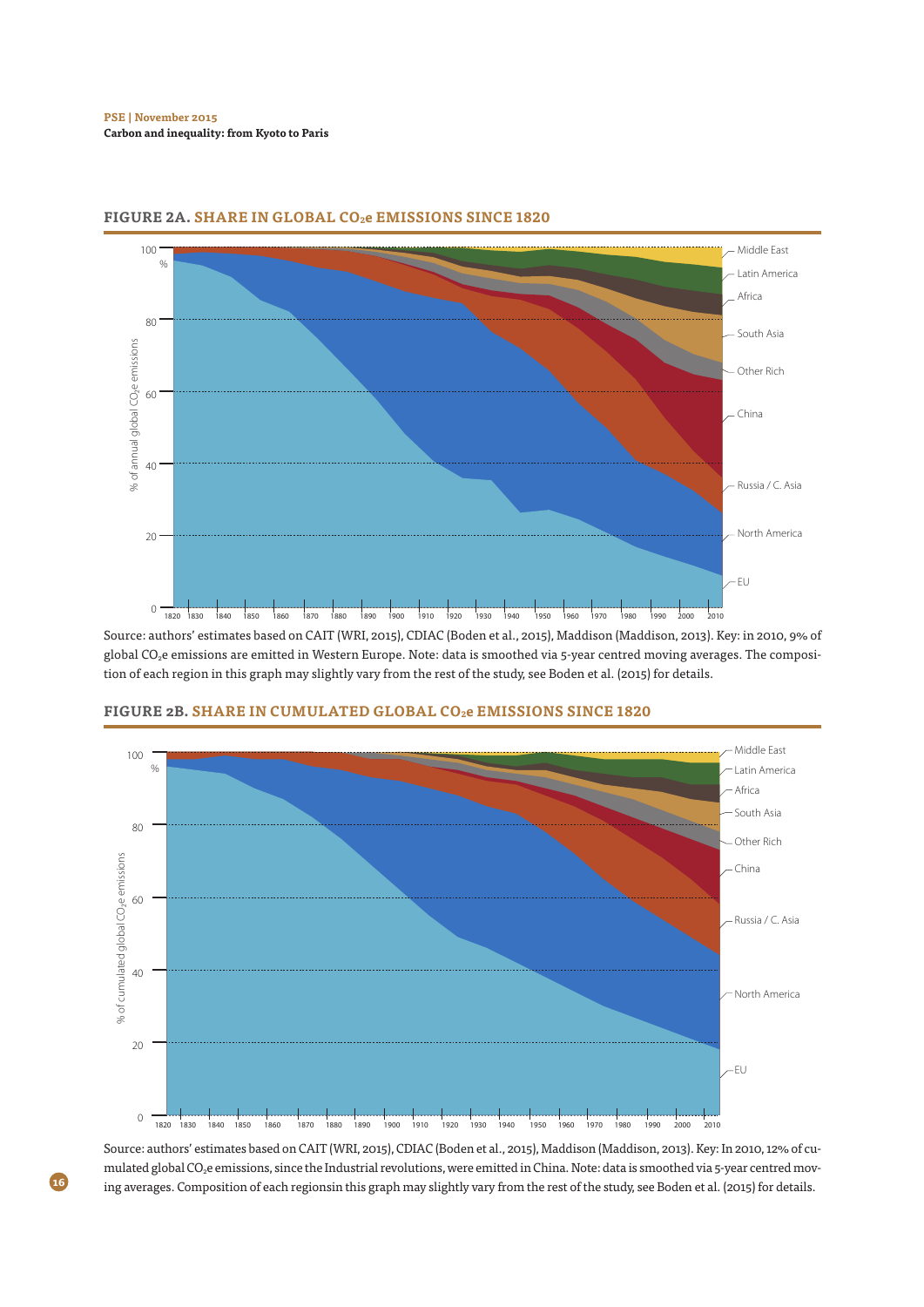

## **FIGURE 3. GLOBAL CO2e EMISSIONS PER REGION, FROM 1820 TO TODAY**

Source: authors' estimates based on CAIT (WRI, 2015), CDIAC (Boden et al., 2015), Maddison (Maddison, 2013). Key: Western European countries emit 3.5 billion tonnes of CO<sub>2</sub>e in 2012.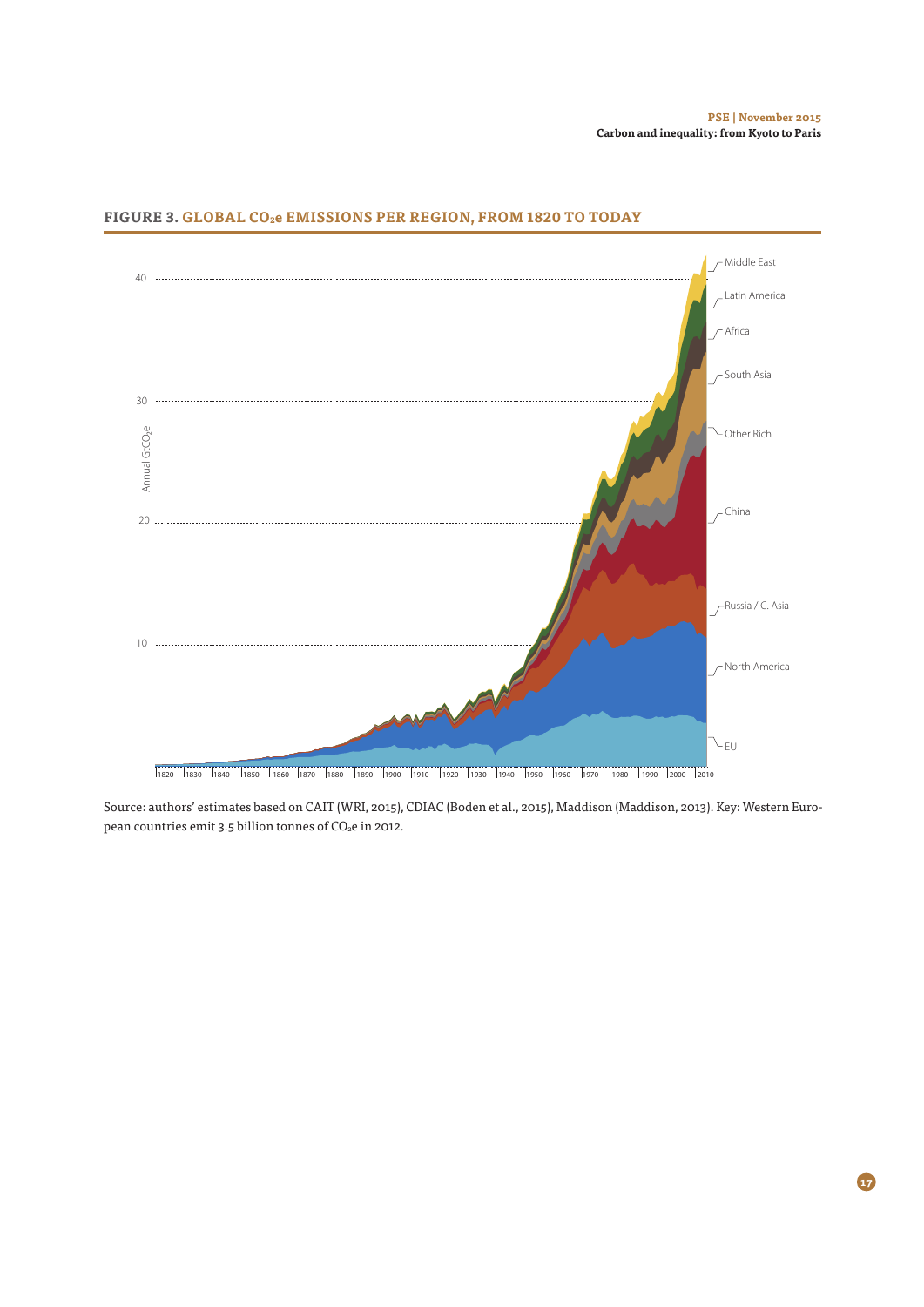

#### **FIGURE 4. PER CAPITA CO2e EMISSIONS PER WORLD REGION**

Source: Authors' estimates based on CAIT (WRI, 2015), CDIAC (Boden et al., 2015), Maddison (Maddison, 2013). Key: in 2012, the North American per capita  $CO<sub>2</sub>e$  emission average is 20.5t $CO<sub>2</sub>e$ .

harmonization in per capita income between the two regions<sup>9</sup>.

Today, each American emits about 20 tonnes of CO<sub>2</sub>e per year, while a typical Western European emit more than two times less: 9 tonnes, in a close range to average the Russian. An average person from the Middle East emits around 8 tonnes per capita, a fgure similar to Chinese per capita emissions, above the world average, i.e. 6.2 tonnes per capita, while south Asians and Africans emit respectively close to  $2.4$ t $CO<sub>2</sub>e$  per capita<sup>10</sup>.

Table 1 presents the ratio between regional per capita emissions and world average. Regional averages are all above the sustainable level of  $CO<sub>2</sub>e$ emissions of  $1.2$ t $CO<sub>2</sub>e$  per head.

Such values however suffer from two key limitations. The frst one is that they refect production-base (or territorial) emissions. Production-base emissions relate to all CO<sub>2</sub>e emitted on a given territory: emissions attributed to China take into account all emissions which were produced

The Europe/US gap is further discussed in section 4.1 below.

<sup>10.</sup> Note that when emissions from land use change are included, world average is 6.5CO<sub>2</sub>etCO<sub>2</sub>e, African average emissions are  $3.4CO<sub>2</sub>$ etCO<sub>2</sub>e and Latino American average emissions come about 7.4CO<sub>2</sub>etCO<sub>2</sub>e, a large difference

explained by deforestation in tropical regions. However, the proper way to measure emissions associated with land use is still debated and it is very hazardous to reconstruct historical series accounting for land -use change - we thus only include all GHG without land use change values in our fgures.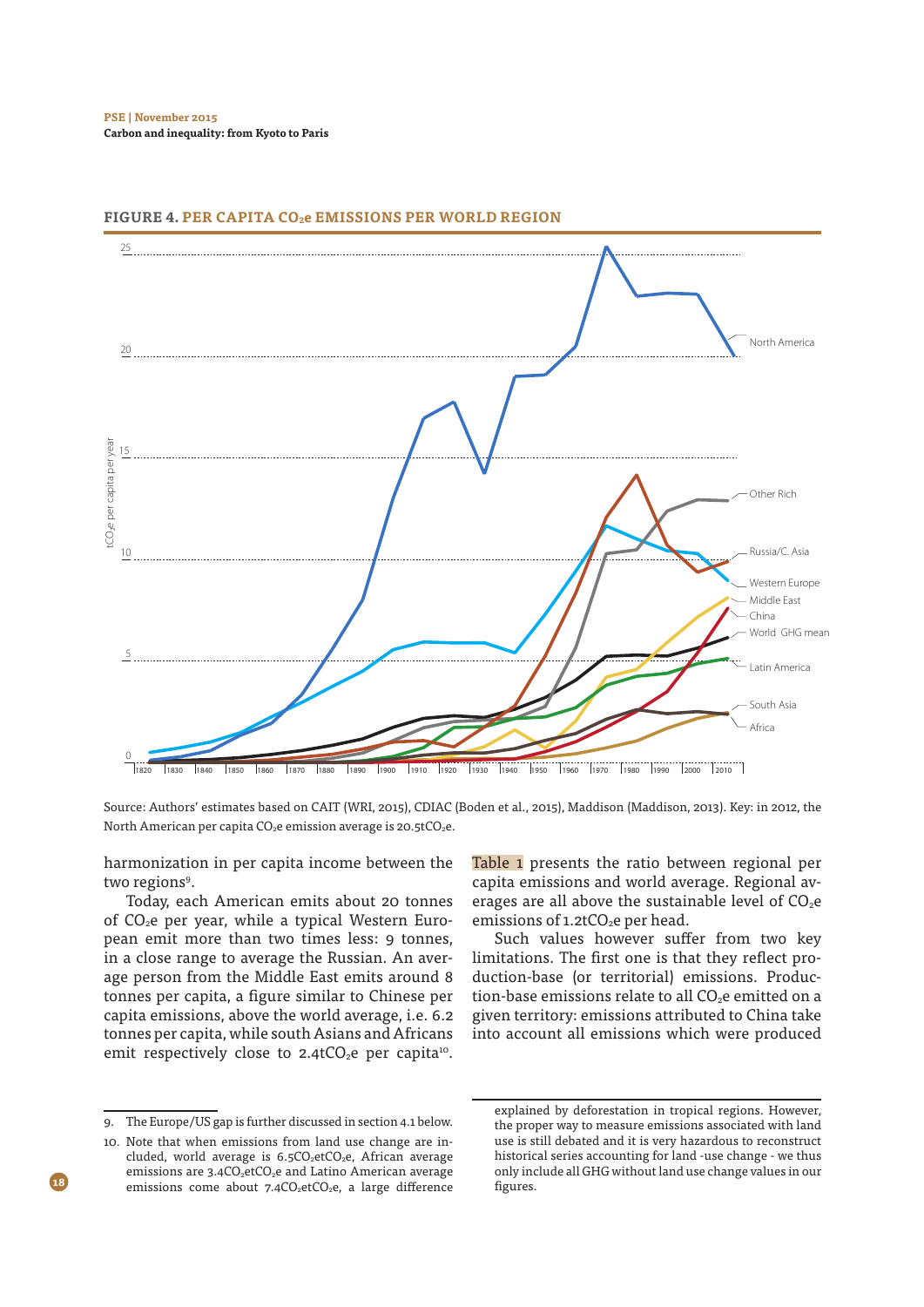#### **TABLE 1. CURRENT PER CAPITA CO<sub>2</sub>e EMISSIONS**

|                      | tCO <sub>se</sub><br>per person<br>per year | <b>Ratio to world</b><br>average |
|----------------------|---------------------------------------------|----------------------------------|
| World average        | 6.2                                         |                                  |
| N. Americans         | 20                                          | 3.2                              |
| Russians / C. Asians | 10                                          | 1.6                              |
| West. Europeans      | q                                           | 1.5                              |
| Chinese, Middle East |                                             | 1.3                              |
| S. Americans         | 5.2                                         | 0.8                              |
| S. Asians, Africans  | 2.4                                         | 0.4                              |
| Sustainable level    | 1.3                                         | ∩ י                              |

in China, even if these emissions were used to produce goods or services consumed elsewhere in the world. It is then misleading to only focus on production base emissions and one should also look at "consumption-based emission": emissions attributed to countries or individuals on the basis of what they really consume. There is a growing amount of work on consumption-based emissions (see for instance Peters and Hertwich, 2008; Wood et al., 2014), but constructing these estimates is a complicated task and they are available for a few years only, certainly not in relatively homogenous series dating back to 1820 as we present here - that is why only production base emissions are presented in this historical section.

The second key limitation of these graphs is that they inform on national per capita averages and not on any disparity within countries. Indeed, within countries, individuals do not have the same energy consumption and resulting  $CO<sub>2</sub>e$ emission levels as lifestyles and income levels are not homogenous: in Western Europe for instance, urban dwellers, using public transportation will not have the same level of energy consumption and  $CO<sub>2</sub>e$  emissions as peri-urban neighbours, who take the car every day - even if a few holiday air trips (or inefficient heating systems) can counterbalance differences in  $CO<sub>2</sub>e$  emissions from daily transportation. In India, individual emissions between a peasant of rural Maharashtra (Bombay State) and a motorized urban upper middle class individual living in Bombay are even more likely to difer.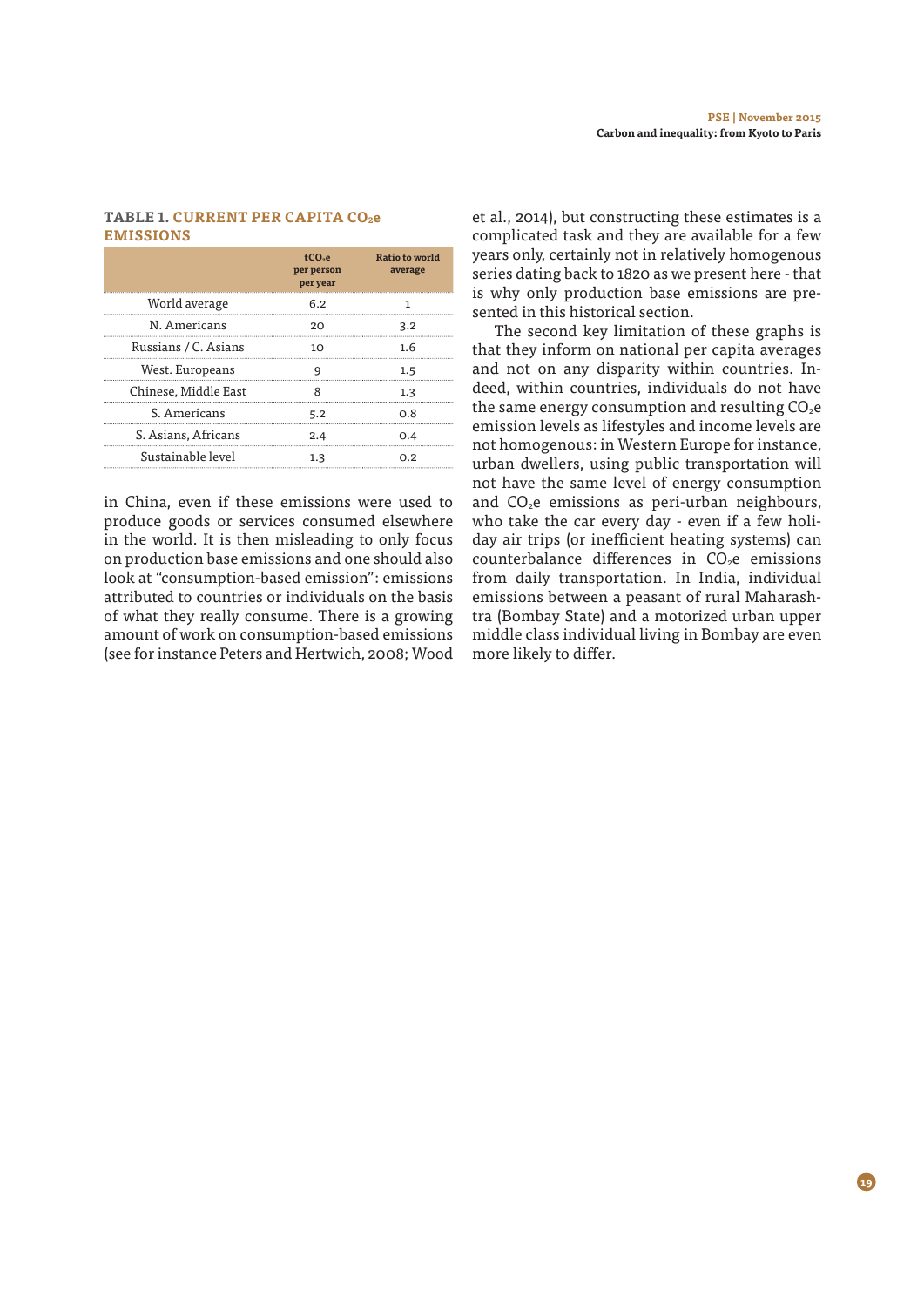## **SECTION 4. COMBINING INCOME INEQUALITY STATISTICS WITH CO2e EMISSIONS: A LITERATURE REVIEW**

## Section 4.1. CO<sub>2</sub>e emissions, living **standards and income levels**

National statistical institutes were not historically well equipped to provide detailed information of environmental resource consumption, and even less on individual level consumption of environmental goods and services. There have been important evolutions over the past decade to better account for the evolution of the environmental resources and services, as well as of the evolution of within country income distributions (UN, 2014). However, detailed statistics on the distribution of pollution or consumption of environmental within countries is still among individuals is generally missing.

Existing research however lays the ground to develop such statistics. There is an important amount of work on the determinants of energy consumption and CO<sub>2</sub>e emissions for instance, and a growing interest in the specific question of  $CO<sub>2</sub>e$ emissions and income distributions (Jackson and Papathanasopoulou, 2008; Lenzen et al., 2006; Weber and Matthews, 2008). Such literature puts forward income or expenditure level as the most important driver of  $CO<sub>2</sub>e$  emissions, even though other important variables have a role to play.

## **Section 4.1.1. Income, expenditure, energy con**sumption CO<sub>2</sub>e emissions

Income or expenditure levels are generally put forward as the main drivers explaining energy consumption or total  $CO<sub>2</sub>e$  emissions differences among individuals and households (see for instance Wier et al., 2001; Lenzen et al., 2006). It is important here to defne what we call total individual CO<sub>2</sub>e emissions: these refer to the sum of direct emissions (emitted directly by individuals, such as emissions from individual car transportation, or from personal gas heating devices) and indirect (or consumption-based) emissions (emissions embedded in the consumption of goods and services consumed by individuals).

Income or overall consumption level is particularly closely correlated with indirect individual emissions, while direct individual  $CO<sub>2</sub>e$  emissions rise less proportionally than income or consumption (Herendeen and Tanaka, 1976). One way to explain this is that there is a limit to the amount of heat most individuals use every day, or to the amount of fuel they put in their cars (when they have several cars, people cannot drive them all at the same time). On the opposite, there is little limit to the amount of "stuf" (and services) purchased by wealthy individuals. While cars parked in garages all day to not add to direct  $CO<sub>2</sub>e$  emissions of individuals, the  $CO<sub>2</sub>e$  used for their construction is taken into account in indirect  $CO<sub>2</sub>e$  estimates<sup>11</sup>. This explains why the share of indirect  $CO<sub>2</sub>e$  emitted by individuals within a given country rises with their income level: two thirds of total emissions are indirect for bottom decile in China, versus about four ffths for the top decile (Golley and Meng, 2012). The top 3% urban earners emit more than 83% of their total emissions as indirect  $CO<sub>2</sub>e$ , and it is generally less than 75% for other groups (Parikh et al., 2009). Top 20% Americans and top 20% French income earners emit more than 75% of their total emissions as indirect emissions against two thirds for bottom quintiles (Lenglart et al., 2010; Weber and Matthews, 2008).

Even if there are a few (and a growing) number of studies measuring inequalities in individual or household  $CO<sub>2</sub>e$  emissions, precise estimation of indirect  $CO<sub>2</sub>e$  of individuals remains a complex task, with no harmonized methodologies to do so (see the methodology section<sup>12</sup>). Nevertheless, several studies provide estimates for  $CO<sub>2</sub>e$  (or energy) to consumption expenditure elasticity, that is the ratio informing on the percentage change in  $CO<sub>2</sub>e$ associated to a percentage change consumption expenditure, within a given country. When the

<sup>11.</sup> Pourouchottamin et al. (2013) show that indirect required for transportation (i.e. for the production of transportation material, sales, and repair) falls in a similar range to direct energy required to fuel cars.

<sup>12.</sup> Physical data for CO<sub>2</sub>e emissions at the household level have to be reconstructed from household consumption surveys and national physical energy and  $CO<sub>2</sub>e$  accounts. To do so, one must attribute CO<sub>2</sub>e emissions of various production sectors (such as "shoe production sector" or "electronic appliances production sector") to various consumption categories used in household surveys (in our cases, shoes, TVs or HIFI systems). Data for the indirect  $CO<sub>2</sub>e$  requirements of production sectors are obtained from Input-Output studies (see Peters et al., 2011), following the work of W. Leontief (1970).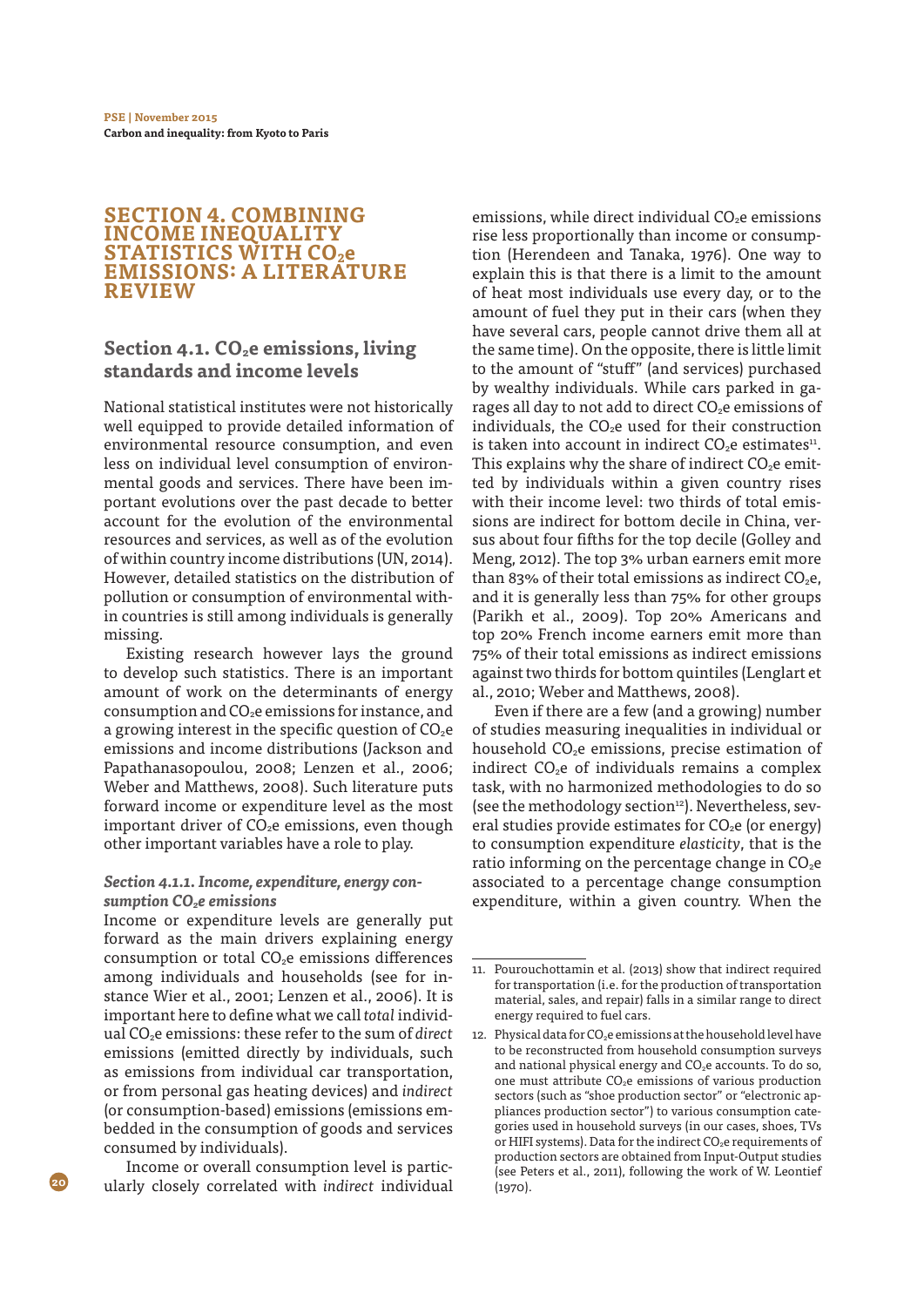$CO<sub>2</sub>e$ -income elasticity is 0.9, this means that a household earning (or spending) 10% more than its neighbour emits 9% more  $CO<sub>2</sub>e$ . Elasticity values for consumption expenditures to energy and CO<sub>2</sub>e collected by Chakravarty et al. (2009) from 17 countries and time periods, range from 0.4 to 1 for energy and from 0.6 to 1 for  $CO<sub>2</sub>e$ , with most results in the 0.8-1 range. Nevertheless, as reminded by Lenzen et al. (2006) there is no "one fts all" value for elasticity, which varies from country to country and over time. In addition, such multistudy aggregations suffer from systematicity as diferent studies do not necessarily use the same defnitions of consumption, or the same formulas, to derive elasticity values.

One specifc issue relates to the measurement of emissions associated to savings and investments of individuals. Complicated methodological and normative issues are raised here: in the case of the construction of a factory, who should be attributed emissions from the initial construction of the building? The ultimate consumers of the goods produced by the factory? Or the owners of that factory? Such questions have been rarely discussed in the literature and have no simple answer. Choices made to reallocate emissions from capital spending to individuals can clearly alter the elasticity values presented above. While data from CICERO (Peters and Andrew, 2015) tends to support that overall investments are less carbon intensive than overall consumption<sup>13</sup>, this is clearly not the case if we compare certain sectors (indeed, the construction is highly  $CO<sub>2</sub>e$  intensive per euro spent) to the environmental footprint of overall consumption. The question thus remains open and calls for the use of multiple elasticity values as well as a cautious interpretation of results based such elasticities.

#### **Section 4.1.2. Beyond income**

If income stands out as the main driver of total  $CO<sub>2</sub>e$  emission levels among individuals, it is not the only one. There are many other factors which play a role in determining energy consumption and  $CO<sub>2</sub>e$  requirements. The first way to illustrate this is to compare Americans and Europeans average incomes (which are fairly similar) to their  $CO<sub>2</sub>e$  emissions levels (which are twice bigger in the American case - as we have seen in section 3, Figure 4). The US-Europe gap can be explained by differences in the efficiency of energy production process, a diferent relationship to space (massively available in the USA and lacking in Europe), which determines the organization of cities and the distances travelled by individuals and goods, and the energy and  $CO<sub>2</sub>e$  associated to it; as well as by diferent forms taken by the consumer culture (see for instance Flacher, 2003 or Kenworthy, 2003). This shows that national level drivers (energy mixes, urban forms and national consumption patterns) have a very important role to play on individual or household  $CO<sub>2</sub>e$  emissions<sup>14</sup>.

At the individual level as well, several drivers play on CO<sub>2</sub>e emissions levels beyond income levels. They can be distinguished in three categories: socio-demographic, geographic and technical factors. Among socio-demographic drivers, size of household is often presented as a key determinant of total individual  $CO<sub>2</sub>e$  emissions, as several energy consumption devices can be shared among individuals of the same house (heating and cooling systems), thus reducing the individual footprints of people living in large families. Education or social status have also been discussed as a signifcant driver of  $CO<sub>2</sub>e$  emissions - but with varying effects according to countries and studies. Education can act negatively on energy consumption - once income is controlled for- in developing countries (Pachauri, 2004) but can also play a signifcant role in shaping individual preferences towards more energy-intensive lifestyles. In France, Nicolas and Verry (2015) show that educational degree, rather than income, determines a high propensity to emit transport - related  $CO<sub>2</sub>e$  emissions among top income groups. It is important here to stress that their study does not focus on  $CO<sub>2</sub>e$  emissions other than from transport (if it were focusing on

<sup>13.</sup> The  $CO<sub>2</sub>e$  per euro spent ratio is 2.4 and 3.8 times lower in France and the USA respectively for investments than for household consumption.

<sup>14.</sup> See also Lamb et al. (2014; Wiedenhofer et al. (2013)but little is known about factors driving these dynamics. In this letter we estimate the cross-sectional economic, demographic and geographic drivers of consumption-based carbon emissions. Using clustering techniques, countries are grouped according to their drivers, and analysed with respect to a criteria of one tonne of carbon emissions per capita and a life expectancy over 70 years (Goldemberg's Corner. Note that we show in Section 6, Figure 8 that national level drivers are becoming less and less important to explain the global disparity in individual  $CO<sub>2</sub>e$  emissions.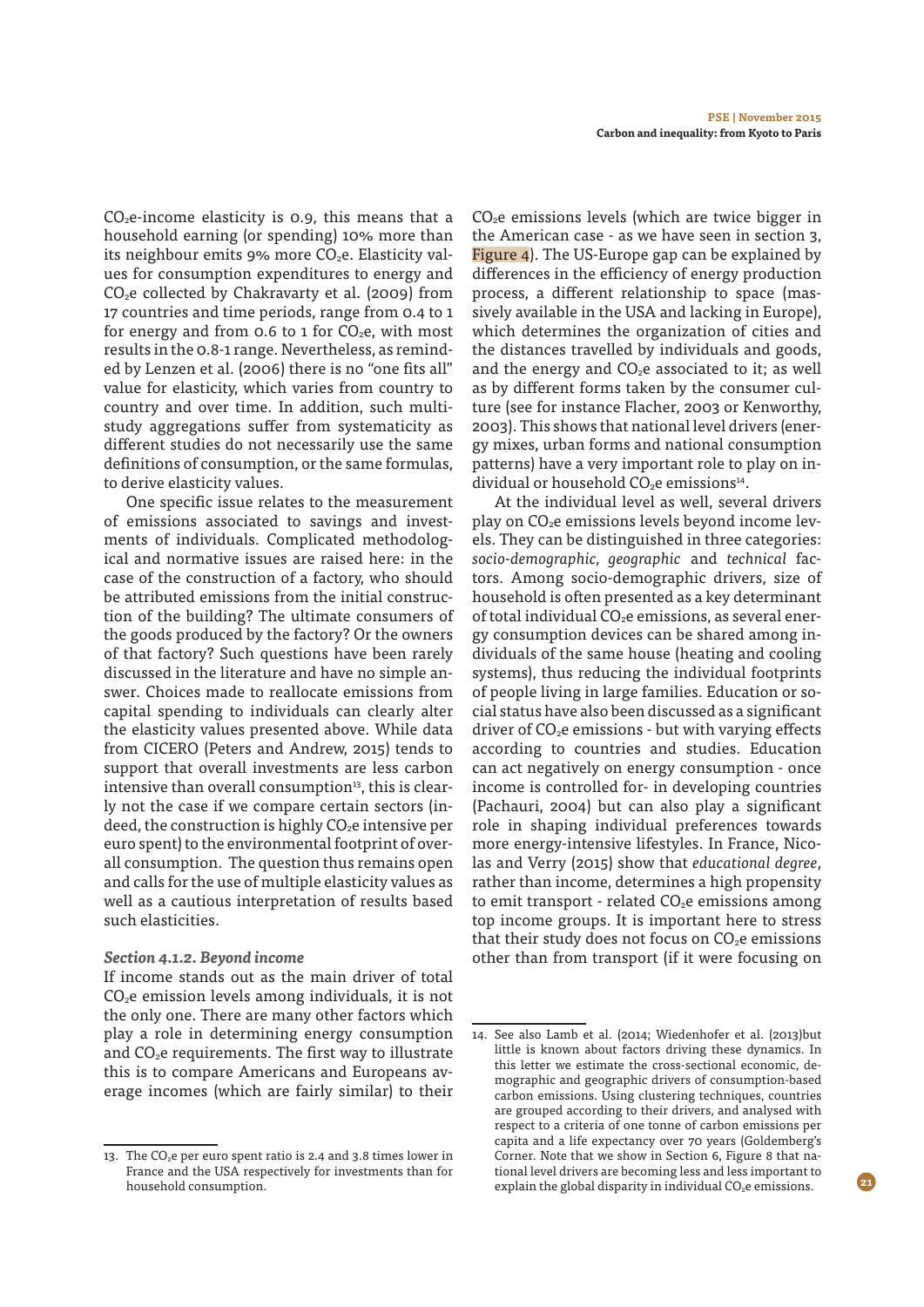total CO<sub>2</sub>e emissions, consumption level would most likely be more important than education level). Age has also been discussed on several occasions (Wilson et al., 2013; Lenglart et al., 2010), with an inverse U-shape relationship between age and  $CO<sub>2</sub>e$  emissions. These interactions are however complex: retired persons may use their car less on a daily basis than professionals, but may travel more to leisure places, using air transport; in addition, retired people are also more likely to live alone, requiring more energy to heat. The impact of date of birth on  $CO<sub>2</sub>e$  emissions was also looked at in the USA and in France (Chancel, 2014) and it was shown that beyond diferences attributed to income diferentials between generations, date of birth may also influence CO<sub>2</sub>e emissions via differences in habits.

Turning to geographic drivers, it is possible to cite local climate, with 1° temperature change across regions associated with an additional 5% energy consumption in a country like France, controlling for other factors (Cavailhes and Hilal,  $2012$ <sup>15</sup>. Proximity to public transport or to urban centres also plays a role in determining transport related emissions. Ummel (2014) shows that there is a strong, negative correlation between urban density and CO<sub>2</sub>e footprint in the USA above a certain density threshold<sup>16</sup>. Kenworthy (2003) shows a general negative pattern between urban density and energy use required for transport in 84 global cities.

Technical factors also have a role to play, as households and individuals make diferent choices with respect to their energy appliances, and can also be trapped in certain infrastructure contexts which they could alter but which are difficult to change for economic, legal or psychological reasons (like energy inefficient homes for instance see Chancel, 2014). Pourouchottamin et al. (2013) compare two households, one equipped with energy appliances from the 1990s and another one with 2010s top efficiency energy appliances (as well as highly efficient insulation system) and show that emissions can difer in their energy and  $CO<sub>2</sub>e$  emission levels by factor 3, for the same level of energy service.

All in all, it clearly stands out that income alone cannot predict an individual  $CO<sub>2</sub>e$  emissions level within a country with a high degree of precision. However, income or consumption level remains the main driver explaining variations in total  $CO<sub>2</sub>e$ emissions among households and individuals and it is the best available proxy if we want to construct a global distribution of  $CO<sub>2</sub>e$  with individual level emissions, rather than national per capita averages, as the building block.

## **Section 4.2. Previous work on the**  global distribution of CO<sub>2</sub>e emissions

### **Section 4.2.1 Previous estimates of the global dis**tribution of CO<sub>2</sub>e consumption

At the national level, several studies, already mentioned above, focus on within country distribution of CO2e footprints (Pachauri, 2004; Jackson and Papathanasopoulou, 2008; Weber and Matthews, 2008; Lenglart et al., 2010; Ummel, 2014)2004; Jackson and Papathanasopoulou, 2008; Weber and Matthews, 2008; Lenglart et al., 2010; Ummel, 2014. Such studies even date back several decades: Herendeen and Tanaka, as soon as the 1976, derived the direct and indirect energy footprint of American households<sup>17</sup>.

Attempts to build a world distributions of  $CO<sub>2</sub>e$ emissions on the basis of individual emissions, have been less frequent. The previous attempt (and frst, to our knowledge) to achieve such a task is Chakravarty et al. (2009). In their study, Chakravarty et al. use a straightforward method:  $CO<sub>2</sub>e$ emissions of individuals are assumed to be a simple power law of income:

## (1)  $CO_2e_{ic} = k_c y_i^e$

Where  $CO<sub>2</sub>e<sub>ic</sub>$  is the  $CO<sub>2</sub>e$  emission level of individual *i* from country *c*, with income y.  $k_c$  is a country-specifc term and e is the income elasticity of CO<sub>2</sub>e emissions.

Authors derive Gamma probability density

<sup>15.</sup> See Wiedenhofer et al. (2013) for a review on these factors in the case of Australia.

<sup>16.</sup> i.e. densities over 6000 persons per square mile.

<sup>17.</sup> The authors concluded that affluent households used about 35% of its total energy requirement in the form of direct energy, while the fgure would be inversed for poor household, using 65% their requirement as direct energy and 35% as indirect energy. Nevertheless, there is a renewed interest in the distribution of  $CO<sub>2</sub>e$  within countries.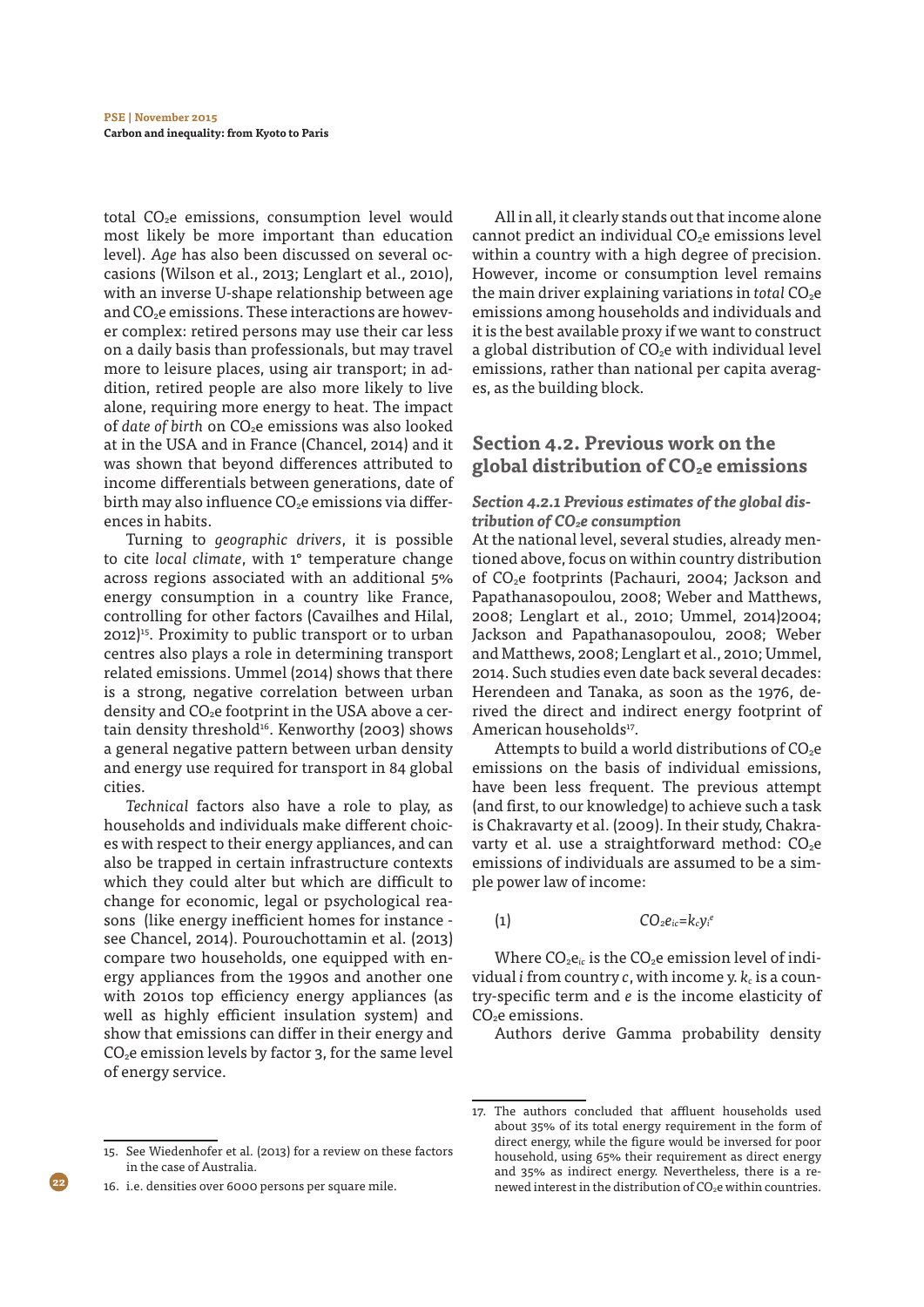functions from seven income or consumption quantile shares obtained from World Development Indicators and then modify these density functions into Generalized gamma  $CO<sub>2</sub>e$  density functions, using income elasticity e and national emissions average as parameters. They then measure the number of individuals in each region of the world, over and under a global cap and floor of  $CO<sub>2</sub>e$  emissions. The authors' main interest lie in "the reality that emissions from OECD countries and from countries outside the OECD are now roughly equal, and therefore tough global atmospheric stabilization targets require the participation of the developing countries". According to the authors, regardless of where people lived, individuals emitting similar amounts of  $CO<sub>2</sub>e$  should contribute to  $CO<sub>2</sub>e$  emissions reductions in the same way.

This study attracted considerable attention before the Copenhagen Summit of 2009 in part because it called into question the Annex I non Annex one diferentiation principle, one of the pillars of the IPCC. According to this principle, Annex I countries (mostly rich countries) had a higher responsibility burden than non-Annex I countries (developing and emerging nations). By measuring and revealing the number of high emitters in non-Annex I countries, the study may well have contributed to shift climate policy debates within certain countries (Chakravarty and Ramana, 2011).

However, as we noted in section 1, if both developing and developed countries contribute to mitigation efforts today, this is still not the case for adaptation efforts - in other words, Chakravarty et al.'s main message didn't completely make its way through climate changes debates. In addition, Chakravarty et al.'s estimates had several limitations, some of them criticized by Grubler and Pachauri (2009) for instance, who rejected the unitary elasticity assumption. In our opinion, one strong limitation is that the income or consumption distribution statistics they used were based on 2003 estimates and dependent on data shortcomings of the time. Since then, there are more up to date and more precise world inequality datasets. On the environmental side, authors' interest lied only in CO<sub>2</sub>e emissions and neglected about a quarter of all green house gases. And finally, the authors did not take into account consumption-based emissions. For a country like China, the gap between production and consumption-based emissions is as high as 25% (CICERO, 2015). It is thus important to correct national emissions for

trade exchanges in order to better represent carbon footprints associated to one's lifestyle rather than with the production structure of one's national economy.

#### **Section 4.2.2. Previous estimates of global distribution of CO<sub>2</sub>e production**

Taking a standpoint opposite to the one presented above, some authors have also looked at the concentration of emissions from the point of view of  $CO<sub>2</sub>e$  "producers"<sup>18</sup>. Such studies are interesting as they call into question the very notion of what being "responsible" of emissions means. Heede (2014), for instance, attributes all  $CO<sub>2</sub>e$  emissions since 1854 to oil and gas majors which extracted these emissions. It comes out that close to 70% of all  $CO<sub>2</sub>e$  emissions ever emitted by humans can be traced back to only 86 oil or gas majors or other industries such as cement producers. Such a distribution reminds us that, at the beginning of the pipe, there are only a few actors extracting fossil fuels. However, the concept of  $CO<sub>2</sub>e$  production and of responsibilities in  $CO<sub>2</sub>e$  emissions used in Heede's study are criticisable. First, oil producers extract oil from the ground, but do not emit most of the  $CO<sub>2</sub>e$  emissions associated to oil consumption: other industries, or households -using their cars for instance- do so. Second, policy options based on such a concept of responsibility may in fact fail to reach their objective (i.e. make the industries pay). Richards and Boom (2014), on the basis of this study, suggest a tax on oil and gas majors to raise climate adaptation and mitigation funds. While taxing producers may a priori seem to be a fair idea, such an option is in fact blind to the distributional efects of taxes on energy producers. Fossil energy being constitutive of the way of life of billions of individuals, it cannot easily be replaced<sup>19</sup>. As a result, a tax on producers ultimately passes on to consumers - and generally has regressive - i.e. unequal - effects on income distributions.

<sup>18.</sup> The standpoint is in fact that of oil producers - and some industrial CO<sub>2</sub>e producers, such as cement. Extracting oil and releasing  $\overline{CO}_2e$  is however not the same.

<sup>19.</sup> For other types of pollutants (CFCs for instance, responsible for Ozone layer destruction and used in fridges up to the Montreal protocol which banned them), specifcally targeting producers may lead to rapid shifts in production patterns. In the case of oil, which cannot easily be replaced (even though there are plenty alternatives to it, their implementation takes time), the tax passes on to consumers.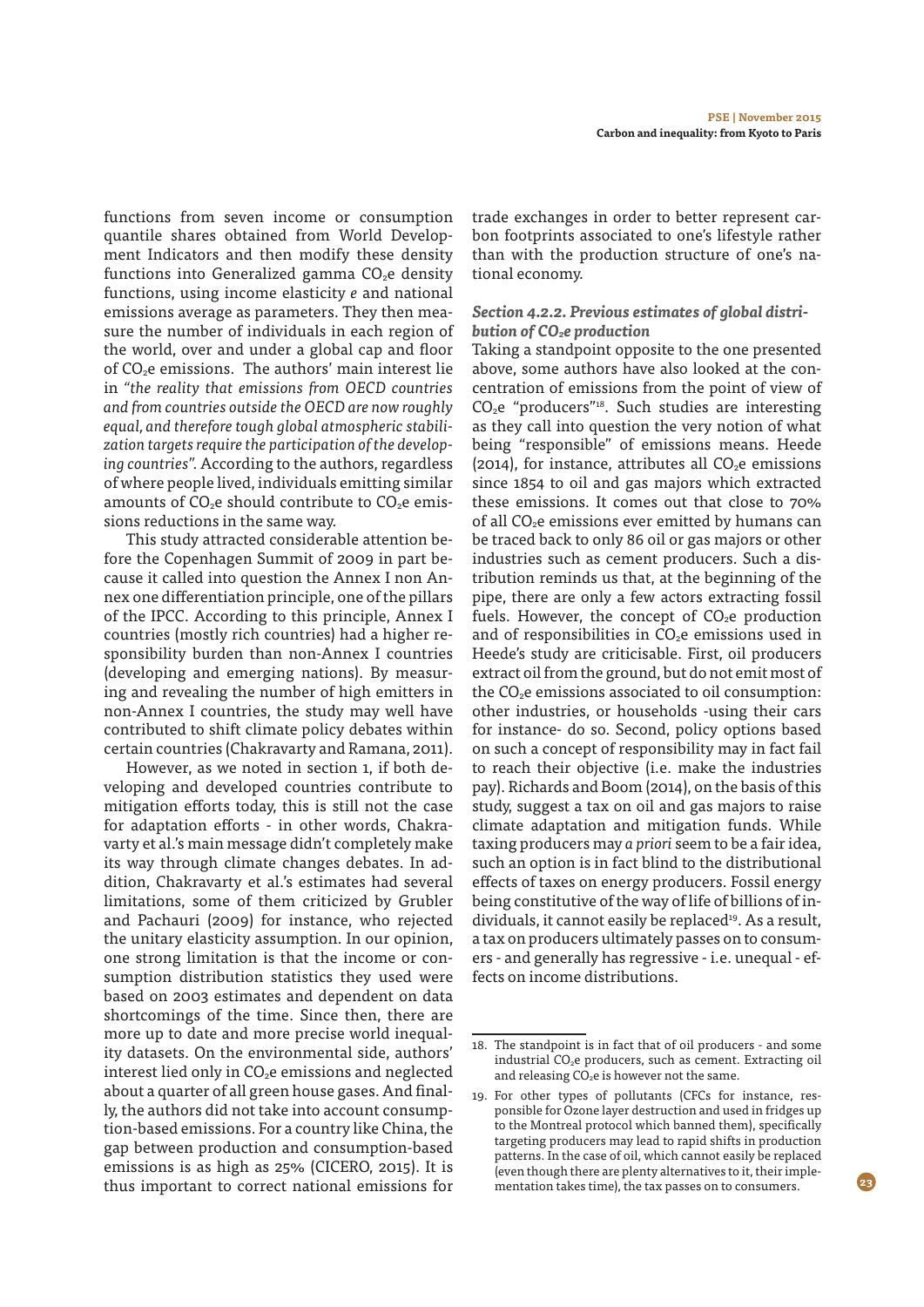## **Section 4.3. Recent research on the world distribution of income**

Moving on to income inequalities, recent years triggered renewed interest in inequality debates, in particular following the publication of new long run historical series on top income shares (see e.g. Piketty and Saez, 2003; Atkinson et al., 2011; Alvaredo et al., 2013; Piketty, 2014). While the availability and quality of national level inequality statistics is growing, there is still a limited amount of work on the combination of such data into a coherent, systematic, global distribution of income and wealth. In sum: we know a bit more than we used to, but we still know far too little.

In parallel to these attempts to improve country-level inequality estimates, there has been some attempts to aggregate within-country data into estimates of the world distribution of income. In particular, Lakner and Milanovic (2013) produced a harmonized dataset representing the evolution of income distribution, for approximately 90% of world population, using a combination of income and consumption expenditure surveys throughout the world, from 1988 to 2008. Survey data is well-known to sufer from several limitations, including underreporting at the top of the distribution. In order to better represent top incomes, Lakner and Milanovic apply Pareto interpolation techniques for the top 1% and top 5% of the population. 20 In one of their variant, they also attribute the diference between survey total income and national accounts statistics to the top 1%, thus assuming that the totality of the diference between survey and national accounts is income accruing to the richest segments of society.

One problem with this method is that the attribution of the diference between survey income and national accounts very likely leads to an overestimation of top incomes. Not all the diference between surveys and national accounts accrues

20. Computed from the top 20% and top 10% shares, such that

 $\alpha$  =

$$
\left| \frac{\text{share}_n}{1 - \ln \left( \frac{\text{share}_n}{\text{share}_{n+1} \times \ln(2)} \right)} \right|
$$

assuming the coefficient is constant, the share of top 1% income is then derived from the formula:

$$
_{1}=s_{10}\times (0.1)^{\frac{\alpha}{\alpha}}
$$

**24**

where s1 and s10 are the respective income shares of top 1 and 10%.

,

to the richest. The Pareto interpolation technique is potentially a better way to proceed. However WTID series indicates that Pareto coefficients are not completely stable within top deciles. In the future, it would be desirable to develop flexible, non-parametric techniques to interpolate Pareto curves (see e.g. Fournier, 2015).

In order to further refne Lakner and Milanovic's global distribution estimates, Anand and Segal (2014) attempt to use WTID data in a more direct way in order to correct with top 1% and top 5 % income shares obtained from tax statistics. Contrarily to survey data, tax statistics provide a much more detailed representation of top incomes - either under-represented or missing in household surveys. Combining the two datasets is however not straightforward and would require the development of more sophisticated estimation techniques. Anand and Segal (2014) adopt a more direct and simpler method and regress existing top 1% shares from WTID data on top ten percent share and GDP per capita data in Lakner-Milanovic in order to predict top 1 shares for countries and periods with missing WTID data. Anand and Segal then assume that survey data in the Lakner-Milanovic dataset represent only 99% of the population, and append the top percentile with its income share from the tax data (the share of control income is assumed to be equal to the share of survey income). As a result, authors have to re-estimate (i.e. increase) mean income for each country. This method is not perfectly satisfactory, but it provides a reasonable compromise. Below we explain how we have followed the general methodology pioneered by Lakner-Milanovic (2013) and Anand-Segal (2014) - although our method slightly differs from theirs<sup>21</sup>.

<sup>21.</sup> We are most grateful to Lakner-Milanovic and Anand-Segal for sharing their data sets and computer codes with us.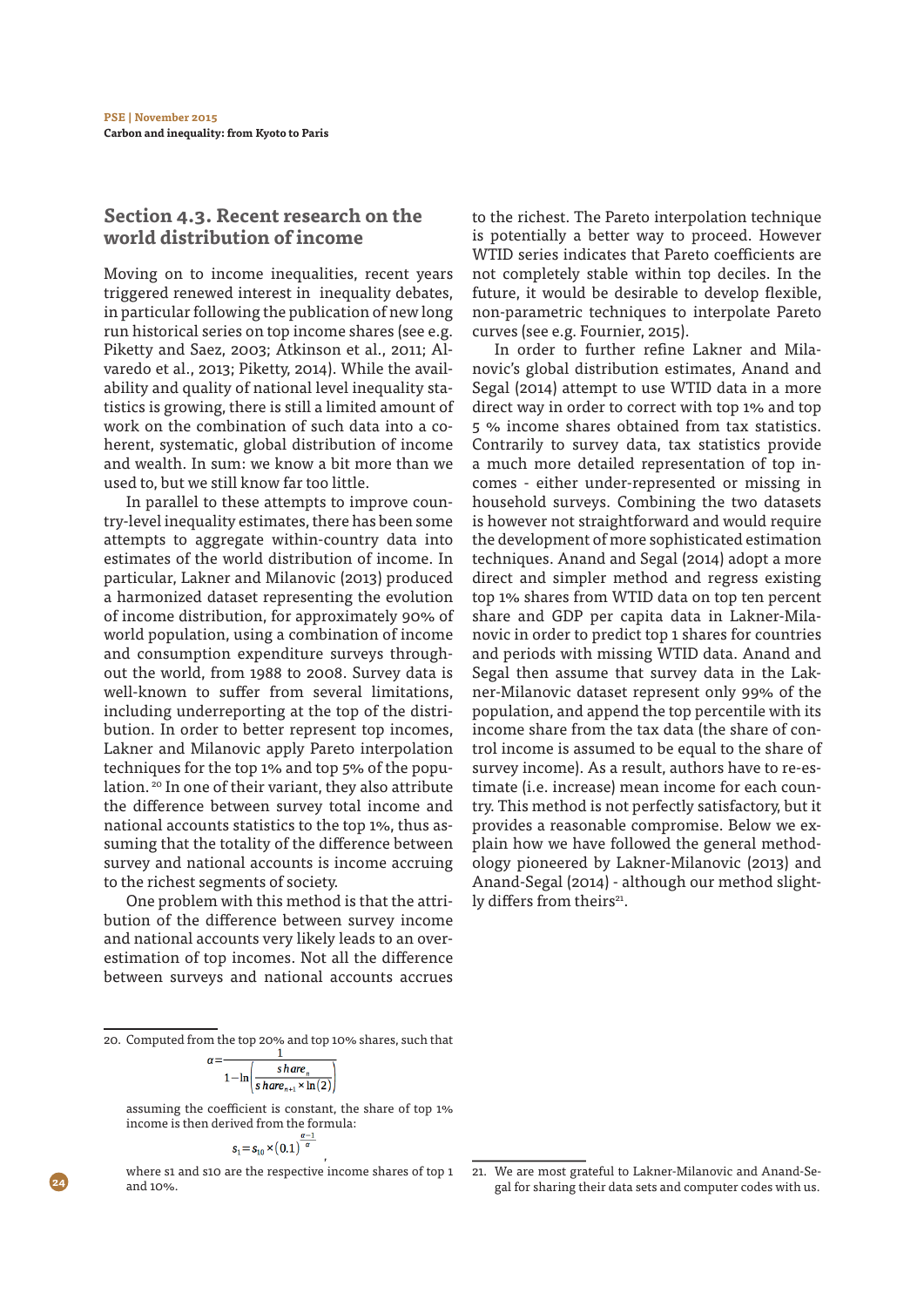## **SECTION 5. OUR METHODOLOGY**

In this section we describe the main steps of the methodology that we use in order to estimate trends in the world distribution of carbon emissions over the 1998-2013 period. For further details, we refer interested readers to our computer codes and data fles, which are all available online.<sup>22</sup> so that robustness checks can easily be carried out and alternative estimation strategies can be implemented.

## **Section 5.1. Distribution of income**

We start from the Lakner-Milanovic data set and proportionally rescale each income group's income so that all country income totals matches Household Final Consumption Expenditures (HFCE) values provided by the World Bank. This scaling choice is motivated by the fact that HFCE defnition and data is more homogenous across countries than income and consumption surveys. In order to estimate top 1% income shares, we follow the Anand-Segal methodology and regress existing top 1% income shares (from WTID) on top 10%, bottom 10% share present in Milanovic dataset and a time indicator.<sup>23</sup> That is, each country is simulated with a distribution comprising 11 synthetic individual observations (one for each of the bottom nine deciles, one for fractile P90-99, and one for the top 1%), all of which are weighted by the relevant population weight and merged in order to estimate the world income distribution.24 We stress that the estimates used in this study should not be seen as defnitive values for the world income distribution, but as a frst attempt to combine global income distributions with top incomes data, following Lakner-Milanovic (2013) and Anand-Segal (2014). This will clearly need to

be improved in the future: this includes the need to develop more fexible Pareto interpolation techniques (see the above discussion) and to simulate higher numbers of country-level synthetic observations. We have made a large number of robustness checks (in particular regarding the regression specifcation), and the main conclusions that we stress in the present report appear to be robust to alternative specifcations.

We also update GDP, HFCE and population data in order to expand the Lakner-Milanovic dataset to 2013 (initial data stops in 2008). The strong assumption that we make here is that income distribution within countries does not change between these years (note however that we correct top 1% estimates for countries with available WTID data in 2013). The Lakner-Milanovic dataset is in 2005 USD PPP. It is converted back into Local Currency Unit of 2005 transformed into its 2014 equivalent and then converted back into 2014  $\in$  PPP, using World Bank PPP estimates<sup>25</sup>.

Finally, we reconstruct income distributions for certain countries not present in the Lakner-Milanovic dataset (Gulf countries and Iran). For Arab Gulf countries, we follow Alvaredo and Piketty (2014) and assume that Saudi Arabia and the United Arab Emirates (for which raw data sources are inadequate) have very high inequality levels (similar to Colombia). For Iran, inequality estimates for one year is missing and we assume no change occurred in the distribution of income between this year and the closest year available.

## **Section 5.2. Distribution of CO<sub>2</sub>e emissions**

## **Section 5.2.1. Life cycle analyses vs. Input Output methods**

In order to measure the pollution or energy consumption associated to individuals' lifestyles, two approaches can be followed. One way - call it the micro method—consists in measuring the pollution associated to each and every good or serviced consumed by the household using Life Cycle Analyses (LCA). These are accounting techniques to trace the amount of pollutants, reconstructing the production chain of a good. Such a method

<sup>22</sup> http://piketty.pse.ens.fr/fles/ChancelPiketty2015Data.zip

<sup>23.</sup> Note that our regression is slightly diferent to Anand and Segal, who regress top shares on top 10% shares and GDP per capita.

<sup>24.</sup> For China, India and Indonesia, we use separate distribution estimates for the rural and urban sectors, so in efect we have 21 synthetic observations for each of these three countries. See on-line computer codes and data fles for details.

<sup>25.</sup> WB estimates for 2014 are derived from a statistical model based on the 2011 ICP.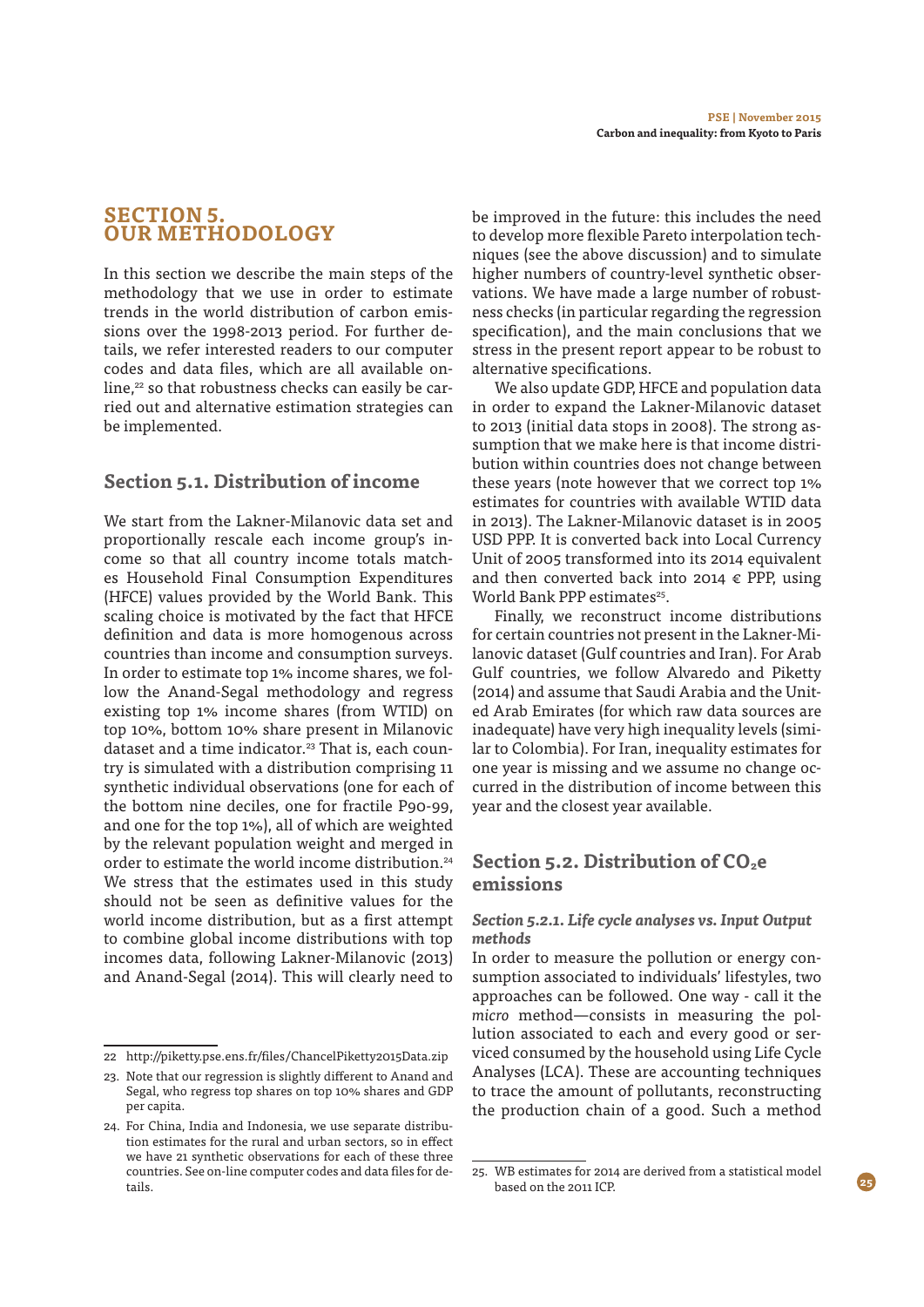delivers precise data on specifc goods or services. However, it can suffer from multiple counting (one unit of energy used in production processes is counted more than once), which would result in national totals higher than their real values. As such, the LCA method is pertinent when we focus on individual level or sectoral studies, but the construction of national and global level estimates on the basis of LCA is hazardous. In practice, very few studies use LCA to derive macro-economic estimates because of this<sup>26</sup>

The second method - the macro method - is based on the work of V. Leontief (1941), known as the Input-Output (I-O) framework, extended to the environment (Leontief, 1970). It does not provide detailed information on the energy or  $CO<sub>2</sub>e$  content of precise types of good or services (it is impossible to discern whether an "Iphone" is more carbon intensive than a "Galaxy phone" for instance), however, it provides macro-economic consistency, i.e. one unit of energy or one unit of  $CO<sub>2</sub>e$  cannot be counted twice. In addition, the I-O approach makes it easy to trace back the origins of CO<sub>2</sub>e or energy imports embedded in a certain sector.

In this study, we use an existing environmental IO database. There are a few good candidates for the provision of environmental Input Output estimates. To name but a few, we can cite GTAP (Andrew and Peters, 2013), Exiobase (Wood et al., 2014), WIOD (Genty et al., 2012) or EORA (Lenzen et al., 2012). Our main interest was two-fold: we wanted to go as far as possible back in time and have an important number of countries to cover as much as possible the Lakner-Milanovic income distribution dataset. This left aside Exiobase and WIOD which are relatively well disaggregated at the within country level (it is possible to know the  $CO<sub>2</sub>e$  emissions associated to the consumption of several sectors of the economy - up to 163 in Exiobase), but which display a limited number of countries (about 40 countries or regions only). EORA and GTAP were candidates with a large number of countries represented (more than a 100 in 2007 for GTAP, and about 70 in 1997).

For certain countries, EORA values were surprising: Sudan and Central African Republic ranked highest in world  $CO<sub>2</sub>e$  per capita consumption levels. This indeed cannot refect true  $CO<sub>2</sub>e$  consumption statistics: living standards of a few elite Sudanese or Central Africans cannot be so high that the country average would rank frst in the world. GTAP itself is not deprived from limitations. For instance, its global  $CO<sub>2</sub>e$  emissions level is smaller than in other databases (22.8Gt-CO<sub>2</sub>e in GTAP compared to 28.2 in EORA and 25.3 in WIOD for year 1997), we thus have relatively low world per capita GHG averages compared to other databases. Nevertheless, GTAP data standed as the best available source of consumption data for our purposes. Other I-O databases will be made available in the near future (Exiobase for instance, will soon provide historical estimates, rather than only two years currently available), and can also be used to refne our methodology.

GTAP consumption-based data provided by G. Peters and R. Andrew<sup>27</sup> was itself harmonized. In particular, the few countries (representing 13% of total emissions in the database in 1997-8 and 5% in 2007-8) which are aggregated into regions were assigned national totals. In order to do so, we assume that emissions are proportional to the population of the country within the region. In other words, we assumed that all individuals in the region have the same  $CO<sub>2</sub>e$  emissions per capita level. This assumption can be justifed by the fact that we are talking about neighbour countries, with relatively homogenous average standard of living and production structures. In order to construct 2003 and 2013 consumption-based emissions levels, not available in the I-O database, we assume that the ratio between production-based emissions and consumption-based emissions for 2003 is the same than for 1997 and that the 2013 ratio equals that of 2007. Given that we have production-based emissions in 2003 and 2013 for all countries, it is possible to approximate consumption-based emissions.

#### **5.2.2. From national averages to individual emissions**

In order to move from country average emissions to emissions of diferent individual (income) groups within countries, we use the following formula:



<sup>26.</sup> One method using elements of LCA analysis to derive macro estimates is the Environmental Footprint.

<sup>27.</sup> We are most grateful to them and the CICERO team for sharing with us their  $CO<sub>2</sub>e$  consumption-based data and exchanging on the methodology.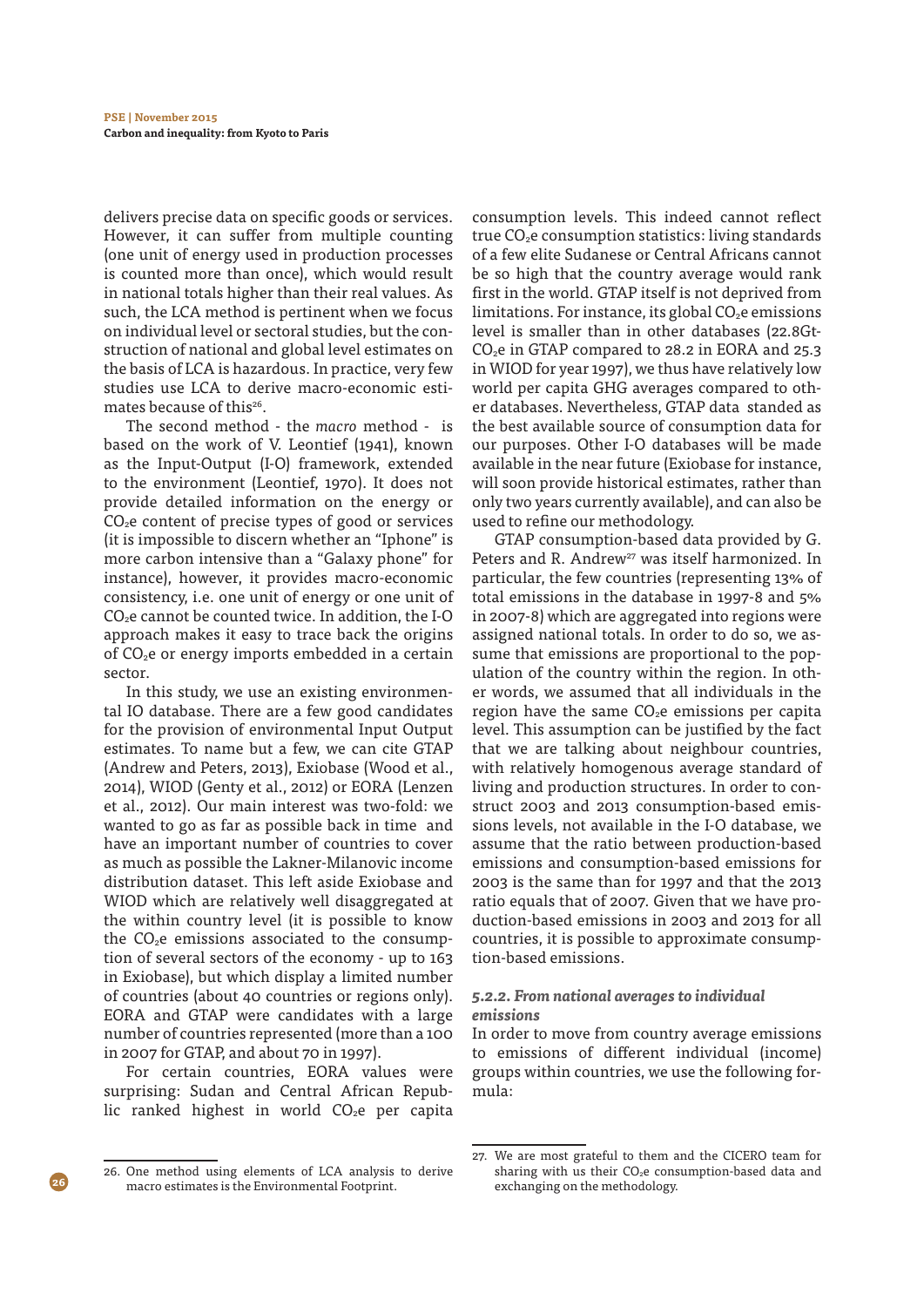(2) 
$$
CO2 = f_i \times \frac{CO_2 e_{tot}}{\sum_{i=1}^{N} f_j \times y_j^e} \times y_i^e
$$

Where  $f_i$  is the total population share of income group  $i$  in total population,  $y_i$  is mean income in group  $i$ ,  $CO<sub>2</sub>e<sub>tot</sub>$  represents total emissions in the country, N the number of income groups, and  $e$  is the income-CO<sub>2</sub>e elasticity. We then divide  $CO<sub>2</sub>e<sub>i</sub>$  by the total population of group *i* to obtain per capita estimates. Note that our income/consumption dataset doesn't provide information on the age of individuals: it is assumed that all individuals living in a household share household income and  $CO<sub>2</sub>e$  emissions equally. We also chose to redirect all consumption-based emissions of a given country to individuals of this country, i.e. this includes emissions associated to government expenditures and investments. This choice is motivated by the fact that these emissions ultimately serve households' actual fnal consumption.

We use several elasticity values from 0.6 to 1.5 in order to account for diferent forms of the CO2e-income relationship. Our core results are based on an elasticity value of 0.9, which comes out as a median value of existing estimates (see section 4.1.1), the same for all countries even though as mentioned above, these are likely to difer. However, in the absence of systematic income-elasticity studies over the world, it seemed to us more straightforward to present standard results based on a single elasticity for all nations

rather than modify them for a few countries. We nevertheless tested scenarios with elasticity modifed for a few countries with specifc elasticity data and our main results seem robust to such changes.

## **Section 5.3. Coverage of the study**

Our dataset covers approximately 95% of GDP from 1993 onwards, about 90% of world population and slightly under 90% of world GHG emissions from 1998 to 2013. The share of world GDP, population and GHG emissions not covered is explained by the lack of GHG emissions or income distribution data for specifc years (see Lakner and Milanovic (2013) for income and Andrew and Peters (2013) as well as (WRI, 2015) for more details).

#### **TABLE 2. GLOBAL GDP, POPULATION AND GHG COVERAGE (%)**

| Year | GDP  | Population | CO-e |
|------|------|------------|------|
| 1988 | 91.8 | 79.1       | NΑ   |
| 1993 | 97.1 | 89.9       | ΝA   |
| 1998 | 96.7 | 89.4       | 87.2 |
| 2003 | 96.1 | 89.6       | 87.1 |
| 2008 | 93.9 | 87.8       | 89.1 |
| 2013 |      | 87.2       |      |

Source: authors. Key: The dataset covers 96.7% of world GDP in 1998, 89.4% of world population and 87.2% of world  $CO<sub>2</sub>$ es emissions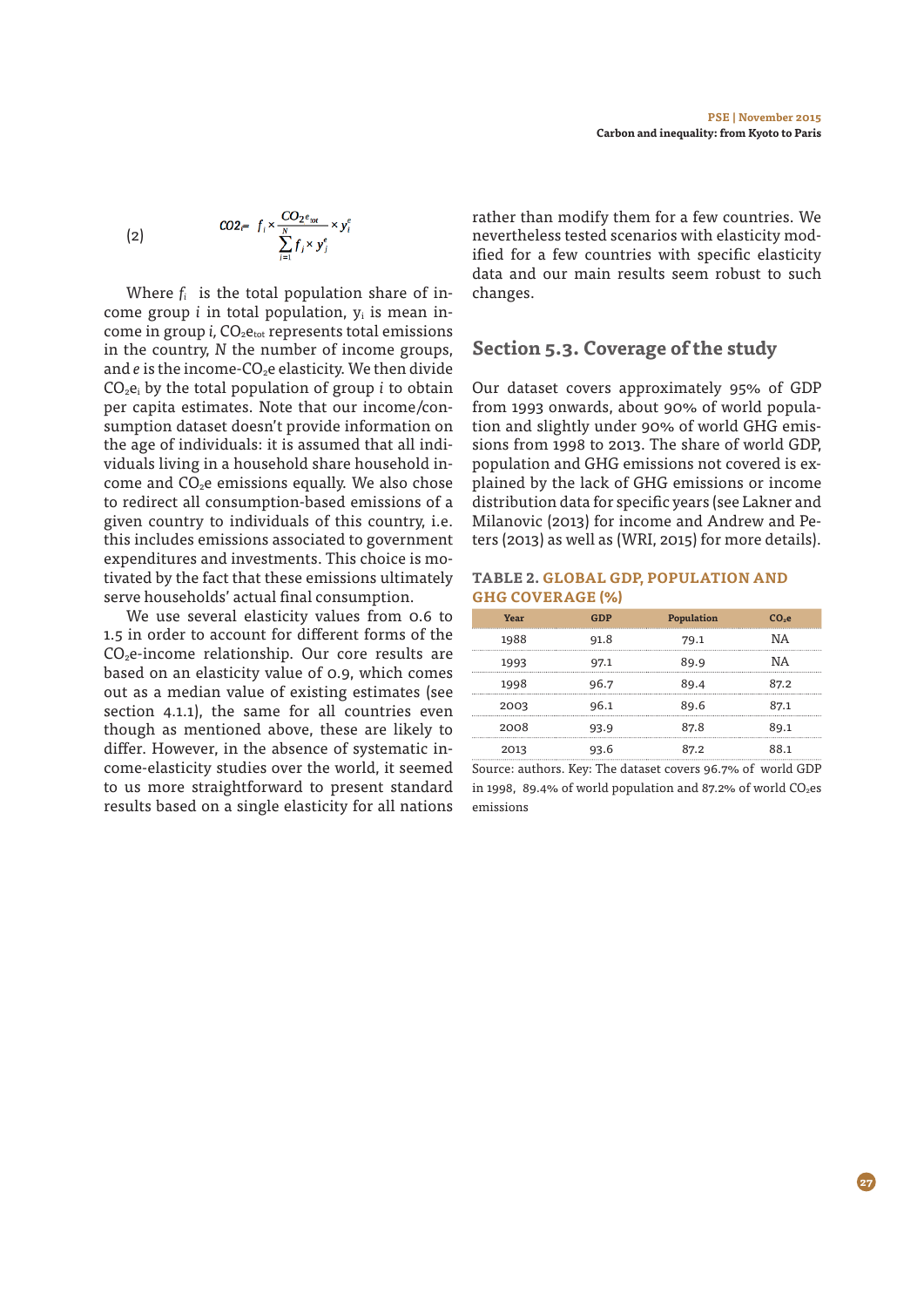## **SECTION 6. A GLOBAL DISTRIBUTION OF CARBON EMISSIONS: FROM KYOTO TO PARIS**

We now present the results of our estimates of the world distribution of carbon emissions over the 1998-2013 period.

## **Section 6.1. From production to consumption-based emissions**

### **TABLE 3. CURRENT PER CAPITA CO2e EMISSIONS - CONSUMPTION-BASED**

|                   | tCO <sub>2</sub> e per<br>year | % change<br>person per with produc-<br>tion | ratio to<br>world<br>average |
|-------------------|--------------------------------|---------------------------------------------|------------------------------|
| World average     | 6.2                            | O                                           | 1                            |
| N. Americans      | 22.5                           | -13                                         | 3.6                          |
| West. Europeans   | 13.1                           | 41                                          | 2.1                          |
| Middle East       | 7.4                            | -8                                          | 1.2                          |
| Chinese           | 6                              | $-25$                                       |                              |
| Latino Americans  | 4.4                            | $-15$                                       | 0.7                          |
| S. Asians         | 2.2                            | -8                                          | 0.4                          |
| Africans          | 1.9                            | -21                                         | 0.3                          |
| Sustainable level | 1.3                            |                                             | 0.2                          |

Source: authors' calculations based on (Peters and Andrew, 2015) and (WRI, 2015). Key: Western Europeans emit on average 13.1t $CO<sub>2</sub>e$  per year and per person, including consumption-based emissions. This fgure is 41% higher than production base emissions and 2.1 times higher than world average. Note: data for 2013.

In order to better represent individual responsibilities to climate change, we believe it is essential to move from production-based emissions (see Table 1) to consumption-based emissions. Below, we present consumption-based per capita averages for the diferent regions of the world (Table 3) and variations between production base emissions and consumption-based estimates. Unsurprisingly, emissions of North Americans and Europeans are higher than when measured from a production or territorial perspective (13% higher for North Americans, 41% higher for Western Europeans<sup>28</sup>)

**28**

and lower for emerging or developing countries (25% lower for China, 21% lower for Africans). Moving from production base emissions to consumption-based emissions reallocates emissions from a large number of relatively poor individuals (Chinese, South Asians) to a fewer number of relatively rich individuals (North Americans and Western Europeans): focusing on consumption-based emissions thus tends to increase the level of global individual  $CO<sub>2</sub>e$  emissions inequalities<sup>29</sup>.

## **Section 6.2. Where do high and low emitters live?**

#### **FIGURE 5. REGIONAL COMPOSITION OF EMISSIONS PER GLOBAL CO2e QUINTILE.**



Source: authors. Key: 36% of emissions within the frst decile of the global CO<sub>2</sub>e distribution (i.e. bottom 20% global emitters) come from India.

Figure 5 presents the regional breakdown of CO<sub>2</sub>e emissions according to different world regions, over five quintiles of the global  $CO<sub>2</sub>e$  distribution. Sub Saharian Africa, India and South East Asia make up most of emissions at the bottom of the distribution, while North America and Europe, absent among bottom quintiles, are over represented at the top. China, Latin

<sup>28.</sup> The percentage change between consumption and production-base emissions is much larger in Europe than in the USA,

largely because production base emissions are already extremely high in the USA (see Figure 4) compared to Europe.

<sup>29.</sup> This holds true for several environmental indicators except for biomass, see for instance (Teixidó-Figueras and Duro, 2015).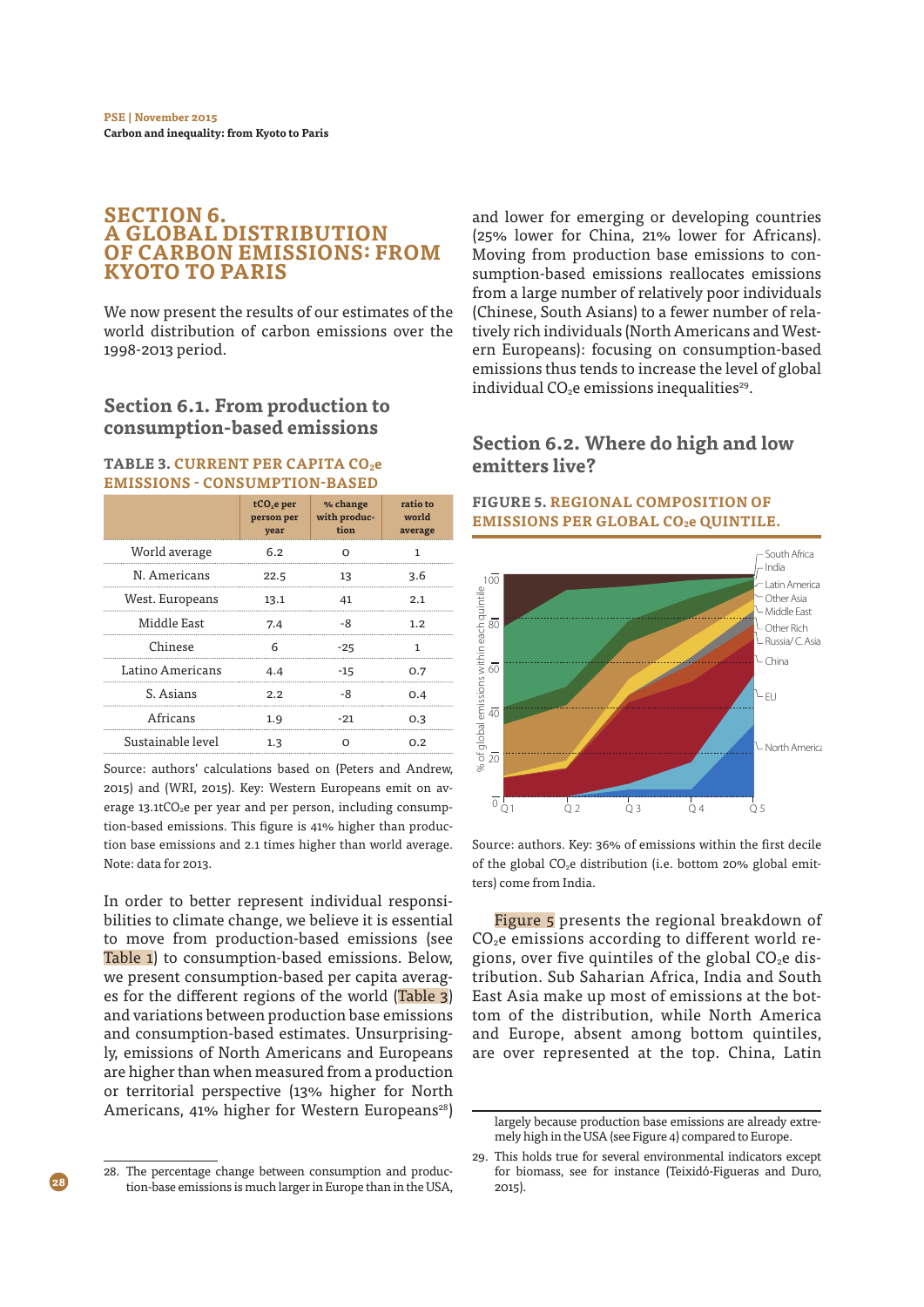America or Middle East/North Africa embrace the entire spectrum of the global emissions distribution, with significant emissions among the bottom 2 quintiles as well as emission among top quintiles.

In appendix figure A2, we show the absolute number of emitters for different categories of emissions across all world regions. In particular, it shows that half of the world population emits below  $3tCO<sub>2</sub>e$  per person and per year, while 90% of the world population emit below  $15tCO<sub>2</sub>e$  per year.

## **Section 6.3. Who is hiding behind the numbers? Focus on top, bottom and middle emitters**

If we zoom into the very bottom of the distribution of GHG emitters, we fnd the bottom decile of African and Latino-american least developed countries: Honduras, Mozambique, Rwanda, Malawi and Zambia (Table 4). Emission levels among these population are extremely low—ten to twenty times below the continental average—and about 50 times below world average.

#### **TABLE 4. BOTTOM GLOBAL CO2e EMITTERS, 2013**

| Country    | Popu-<br>lation<br>(million) | Group                | Income<br><b>PPP</b> | $CO2$ e<br>emissions<br>(Annual<br>tCO <sub>2</sub> e p.c.) |
|------------|------------------------------|----------------------|----------------------|-------------------------------------------------------------|
| Honduras   | 0.8                          | <b>Bottom</b><br>10% | 64                   | 0.09                                                        |
| Mozambique | 2.6                          | <b>Bottom</b><br>10% | 117                  | 0.11                                                        |
| Rwanda     | 1.2                          | Bottom<br>10%        | 215                  | 0.1 <sub>2</sub>                                            |
| Malawi     | 1.6                          | <b>Bottom</b><br>10% | 72                   | 0.14                                                        |
| Zambia     | 1.5                          | <b>Bottom</b><br>10% | 188                  | 0.16                                                        |

Source: authors. Key: the bottom 10% of income earners in Honduras (0.8 million individuals) earned 64€ (2014 PPP) on on average in 2013 and emitted 0.09 $tCO_2$ e per person that year.

Such values match with existing studies on  $CO<sub>2</sub>e$  emissions of very low income groups in the developing world. For instance, Parikh et al. (2009) find a similar value of  $0.15$ t $CO<sub>2</sub>e$  for the poorest 7% of the population in India. In rural areas of developing countries (as well in several urban places), households still largely rely on traditional energy

sources<sup>30</sup> such as charcoal or firewood to cook and heat (IEA, 2014). As long as such fuels are sustainably harvested<sup>31</sup>, the net cooking and heating  $CO<sub>2</sub>e$ emissions of individuals using these traditional fuels can be close to zero<sup>32</sup>. Kerosene or candle lighting is sometimes used and can add  $0.05$  tCO<sub>2</sub>e per year to individual  $CO<sub>2</sub>e$  budget. Another 0.1t $CO<sub>2</sub>e$  is associated to the few goods purchased by individuals.

Let us now turn to the other end of the distribution of emitters and focus on the 5 highest emitting groups in the world. At the top of the world  $CO<sub>2</sub>e$ distribution lie, unsurprisingly, top 1% Americans, Luxembourgers, Saudis and Canadians.

#### **TABLE 5. TOP GLOBAL CO2e EMITTERS, 2013**

| Country      | Pop<br>(million) | Group         | Income<br><b>PPP</b> | CO-e<br>emissions<br>(annual $tCO2e$<br>p.c. |
|--------------|------------------|---------------|----------------------|----------------------------------------------|
| <b>TISA</b>  | 3.16             | Top 1% 542453 |                      | 318.3                                        |
| Luxembourg   | 0.01             | Top 1% 220709 |                      | 286.8                                        |
| Singapore    | 0.05             | Top $1\%$     | 25049,               | 250.7                                        |
| Saudi Arabia | 0.29             | Top $1\%$     | 569063               | 246.7                                        |
| Canada       | 0.35             | Top $1\%$     | 257085               | 203.9                                        |

Source: authors. Key: the top1% Americans earned 542453€ (2014 PPP) on average in 2013 and emitted 318tCO<sub>2</sub>e per person that year.

These groups are comprised of individuals emitting more than  $200tCO<sub>2</sub>e$  per year and per person. Our figures go as high as  $320tCO<sub>2</sub>e$  per year per individual for top 1% Americans, i.e. about 50 times world average and 2500 times the lowest CO<sub>2</sub>e emitters groups presented above. Our results are higher than those of the few studies existing on  $CO<sub>2</sub>e$  emissions of very top income earners. Ummel (2014), for instance, using a diferent method to ours, estimates  $CO<sub>2</sub>e$  emissions of top 2% Americans to be close to  $55tCO<sub>2</sub>e$ . However, the data he uses does not allow him to precisely capture top incomes<sup>33</sup>.

<sup>30.</sup> 2.7 billion individuals currently use traditional biomass for cooking purposes (IEA, 2014).

<sup>31.</sup> This is indeed not always the case, but it surely is in many places.

<sup>32.</sup> It is of 0.008CO<sub>2</sub>etCO<sub>2</sub>e for poorest Indians according to Parikh et al. (2009)

<sup>33.</sup> Since he uses consumer spending data - see the methodology section for a discussion on consumer budget vs. tax data to capture top incomes.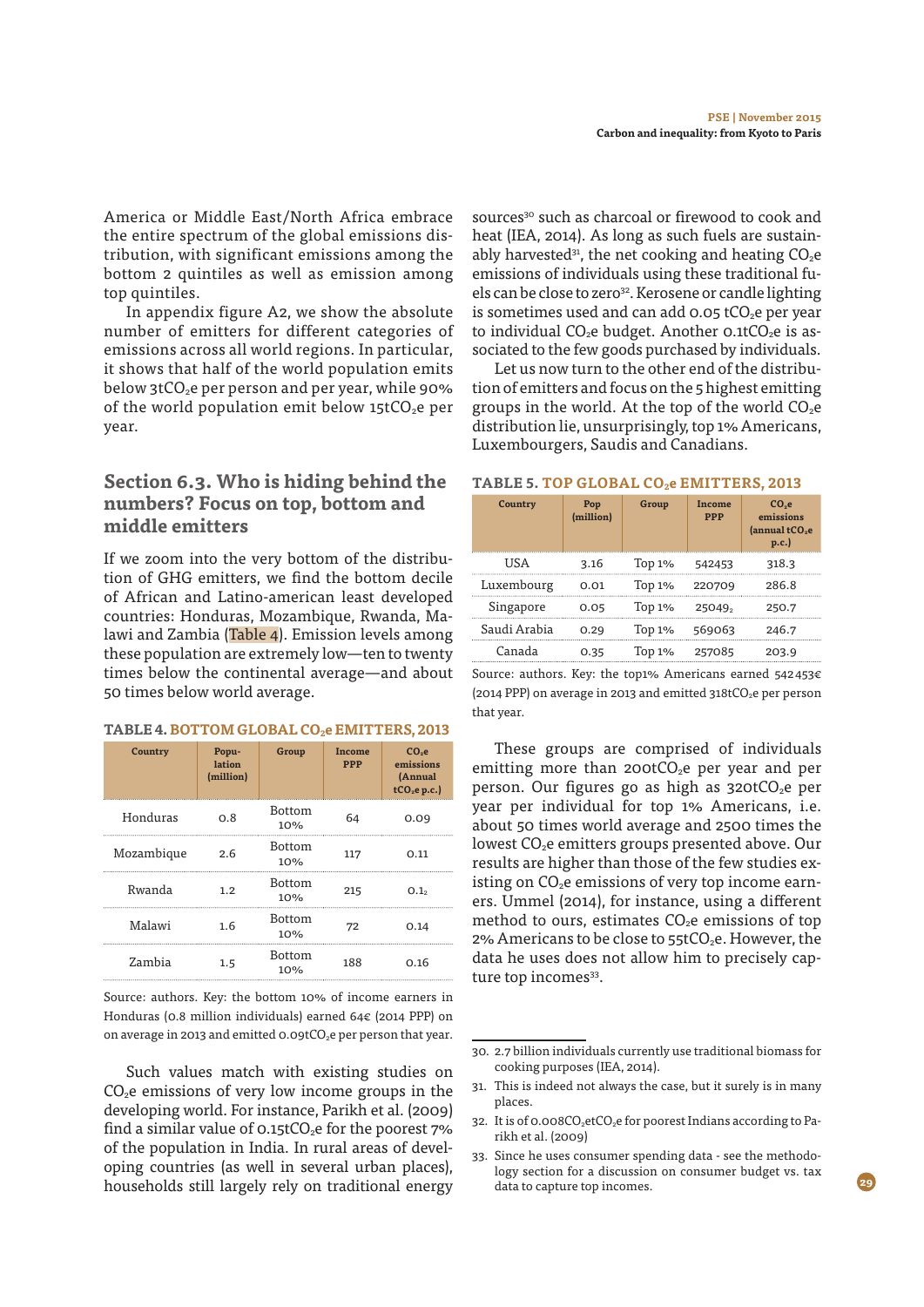The 300tCO<sub>2</sub>e figure for the top 1% Americans can then be seen as a plausible value for the top1% richest individuals of this planet. In order to better represent what  $300tCO<sub>2</sub>e$  per year and per person mean in practice, we present a possible breakdown of such a carbon budget: a rich American travelling 5 times a year from New York to Los Angeles (round trips, frst class) and twice a year to Europe can emit up to  $35tCO<sub>2</sub>e$  per year, solely for her air transport emissions - indeed, for some Americans among the top 1%, air emissions will be less than that, but they can also be much higher for very frequent travellers or for those who have private jets for instance<sup>34</sup>.

Car emissions can add another  $10tCO<sub>2</sub>e$  per year (that's twice the average fgure for top10% Americans - see Chancel, 2014).  $CO<sub>2</sub>e$  emissions associated to household energy requirements (cooling, heating, electrifying) can reasonably add another 10t $CO<sub>2</sub>e$ , assuming, here again, the individual is twice more "energy opulent" than the average top 10% American - note that top 1% Americans earn four times more than the average top 10% American, so our assumption can be seen as conservative. Transport and household energy thus represent about  $55tCO<sub>2</sub>e$  per year for our top 1% income earner. In order to come up to the  $300tCO<sub>2</sub>e$ , another 250tCO<sub>2</sub>e of carbon must then be associated to the production of all the services and goods purchased by the household that given year: i.e. for the production, transport, trade and sale of food, cars, apparel, water, hotel services, etc. purchased by the individual as well as the  $CO<sub>2</sub>e$  associated his or her investments.

Referring to the values used by Ummel (2014), it comes out that twelve dollars spent on home maintenance and repairs everyday correspond to 10 tCO<sub>2</sub>e in indirect emissions at the end of the year, thirty dollars spent every day on beef add another 10  $tCO<sub>2</sub>e$  to an annual individual budget. In other words, indirect emissions can be very carbon intensive and the  $250tCO<sub>2</sub>e$  figure is an enormous one, but, again may correspond to actual emission levels of very top earners - especially if we take into account the carbon content of their investments (see the discussion in the methodology section).

Now, looking at the middle of the distribution of global emitters, say individuals emitting around 7 tCO<sub>2</sub>e per person and per annum, slightly above world average, we fnd groups as diverse as the top 1% earners from Tanzania, the upper middle class (7th decile) in Mongolia and China as well as poor French and Germans (respectively 2nd and 3rd income deciles), Table 6.

#### **TABLE 6. AVERAGE WORLD EMITTERS IN 2013**

| Country  | Pop (million) | Group                 | Income<br><b>PPP</b> | <b>CO<sub>2</sub>e</b> emissions<br>(annual $tCO2e$<br>p.c. |
|----------|---------------|-----------------------|----------------------|-------------------------------------------------------------|
| Tanzania | 0.5           | Top<br>1%             | 9716                 | 7.3                                                         |
| Mongolia | O.3           | 7th<br>decile         | 3129                 | 7.1                                                         |
| Germany  | 8.1           | 2nd<br>decile         | 8921                 | 7.1                                                         |
| China    | 58.5          | $73-$<br>77th<br>pct. | 3277                 | 7.1                                                         |
| France   | 6.6           | 3rd<br>decile         | 9347                 | 6.5                                                         |

Source: authors. Key: the top1% Tanzanians earned 9716€ (2014 PPP) on average in 2013 and emitted  $7.3$ t $CO<sub>2</sub>$ e per person that year.

French individuals in this group (i.e. the 3rd decile of income earners) are likely to emit 2.5  $tCO<sub>2</sub>e$  for housing (heating, furniture, home repairs, etc.), close to  $1tCO<sub>2</sub>e$  for food (mostly at home and some outside),  $2tCO<sub>2</sub>e$  for transport (fuel and car purchases) 35. The 2nd decile from Germany is likely to follow a similar breakdown - though with higher emissions for housing, due to a more carbon intensive energy mix and a diferent climate than in France. Breakdowns for top 1% Tanzanians, or upper middle classes in Mongolia or China are likely to difer however, not only because of national level diferences, but also because of diferent consumption patterns (rich Tanzanians probably have individual electric generators, Air Conditioning systems or water purifers which low income Europeans are less likely to possess).

<sup>34.</sup> There are 11 000 jets in the USA.

<sup>35.</sup> These are derived and adapted from Lenglart et al. (2010).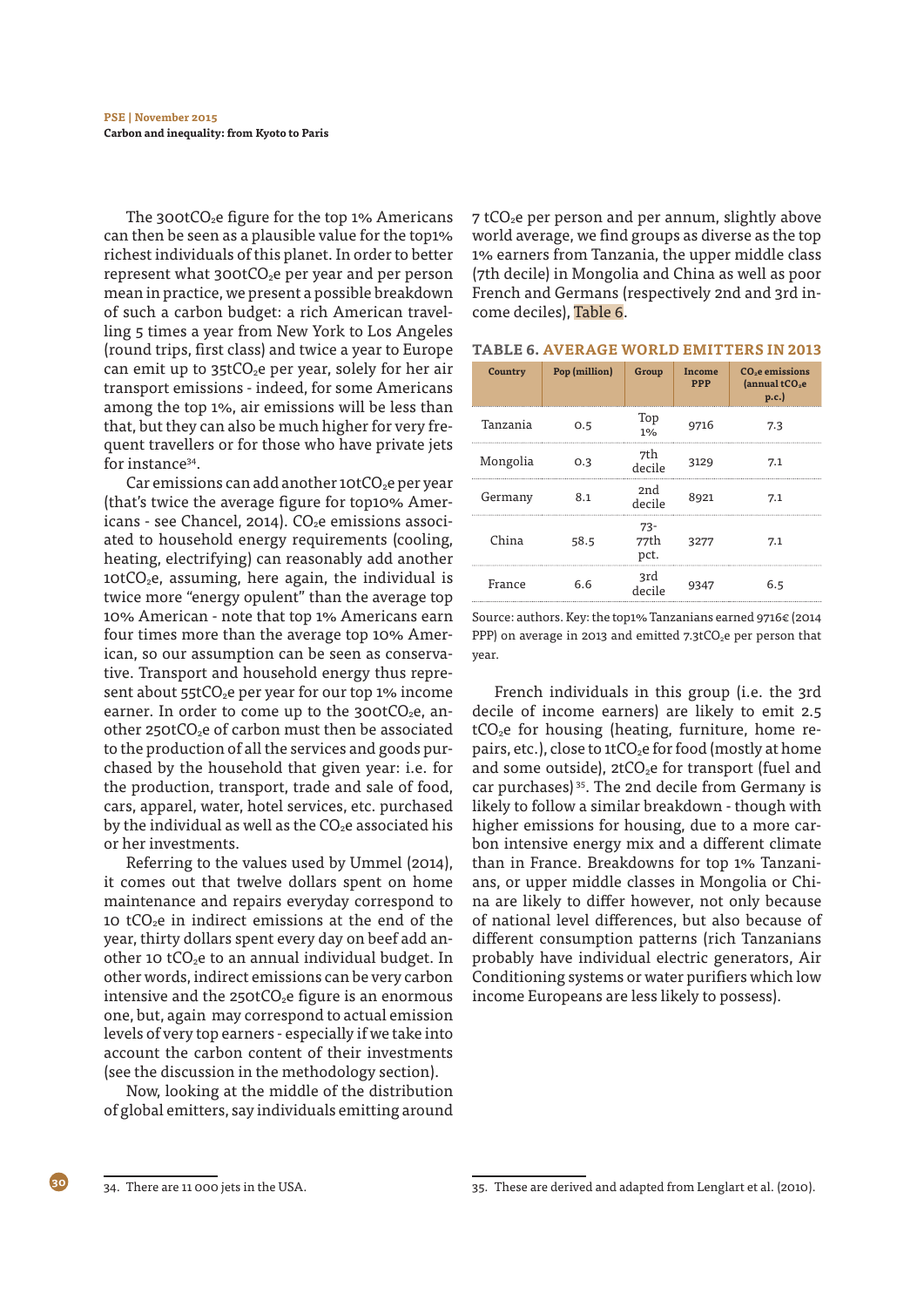

### **FIGURE 7. REGIONAL COMPOSITION OF TOP 10, MIDDLE 40 AND BOTTOM 50% EMITTER GROUPS**

Source: authors. Key: Among the top 10% global emitters, 40% of CO<sub>2</sub>e emissions are due to US citizens, 20% to the EU and 10% from China.

## **Section 6.4. How unequal are global carbon emissions? The "ten-ffty relationship"**

In order to better represent the contribution of different groups of emitters to total  $CO<sub>2</sub>e$  emissions, we now split the world in three groups: top 10%, middle 40% and bottom 50%  $CO<sub>2</sub>e$  emitters. For each of these groups, we present the percentage of the group's emissions stemming from each region of the world.

According to our estimates, top 10% emitters account for 45% of emissions. Middle 40% emitters for 42% of emission and bottom 50% for a meagre 13% of global emissions. At the very top of the distribution, the 1% highest emitters, represent 14% of emissions while the bottom 10% less emitting individuals emit about 1% of global emissions. Indeed, assuming other elasticities would change this repartition (Table 7): with a lower elasticity assumption (say 0.7), emissions are less concentrated at the top of the distribution in each country and globally: the top 10% fgure falls to 40%. Conversely, with a higher elasticity assumption (1.1), top 10% emitters are responsible for more than half of the world  $CO<sub>2</sub>e$  budget (51.3%). As a gross rule of thumb, and assuming an elasticity of 0.9, it is possible to recall the "ten-ffty" relationship, with

10% emitters responsible for close to ffty percent of emissions and the bottom ffty percent emitting slightly over ten percent of emissions.

Focusing on the geographical origin of emitters, it comes out that close to 1/3rd of emissions within the top 10% group are from developing and emerging countries. Clearly, industrialized countries still dominate top emissions, but the contribution of top emitters from developing countries is already substantial.

## **TABLE 7. CO2e EMISSIONS CONCENTRATION SHARES IN 2013 (%)**

| Year |                              |  | elast top1 top5 top10 mid40 bot50 |  | bot10 |
|------|------------------------------|--|-----------------------------------|--|-------|
| 2013 | 0.9 13.8 31.5 45.2 41.8 13.0 |  |                                   |  | 1.2   |
| 2013 | 0.7 9.9 26.6 40.0 44.8 15.3  |  |                                   |  | 1.5   |
| 2013 | 1.1                          |  | 19.0 38.0 51.3 38.0 10.7          |  | 0.9   |

Source: authors. Key: assuming an income-CO<sub>2</sub>e elasticity of 0.9, the top10% highest emitters are responsible for 45% of global emissions.

One can also compare concentration values for  $CO<sub>2</sub>e$  with income concentrations worldwide (see appendix table A1). While  $CO<sub>2</sub>e$  is very concentrated, income is even more unequally distributed than  $CO<sub>2</sub>e$ : at the world level, top 1% earners concentrate close to 20% of global income, that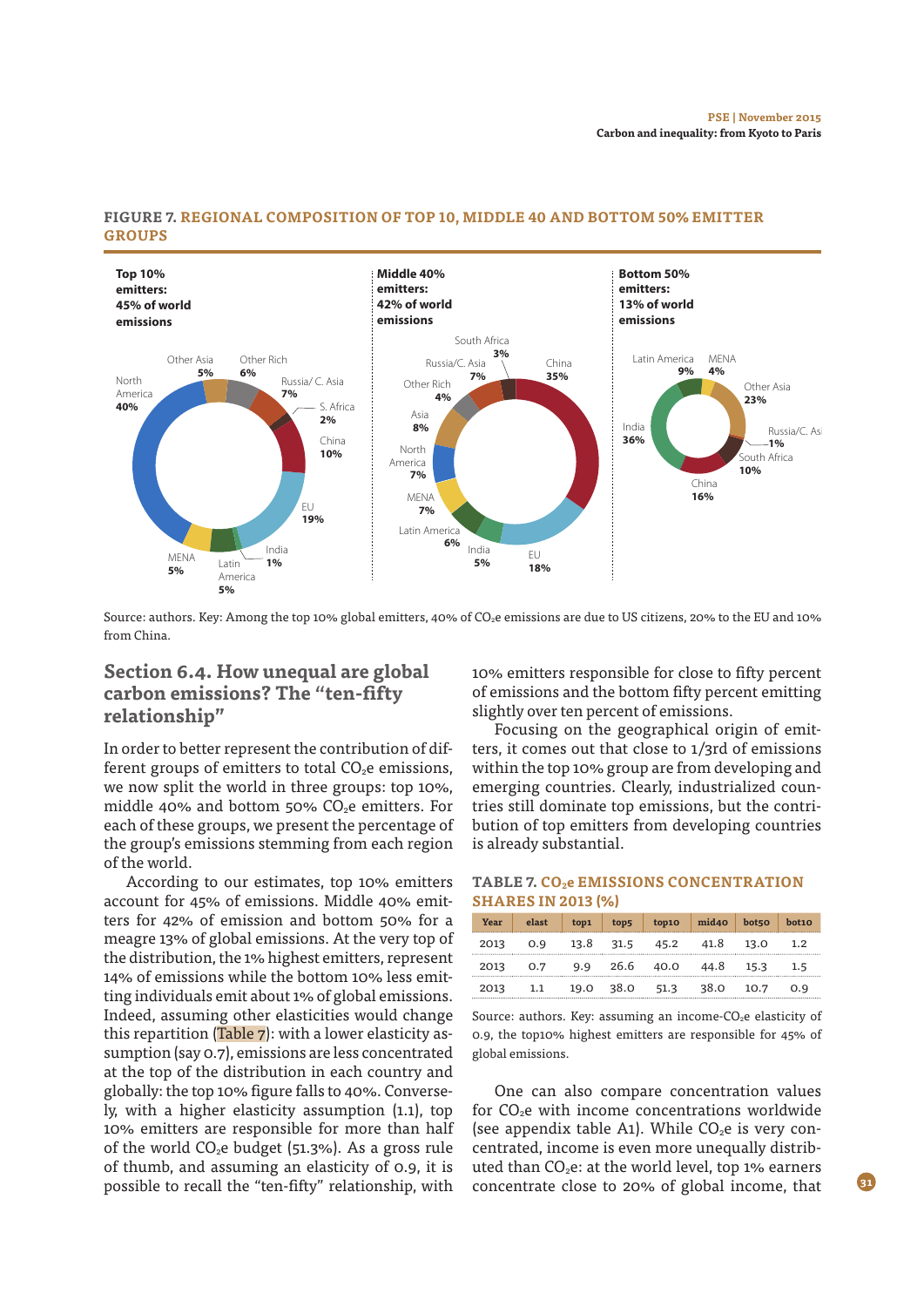is twice more than the bottom 50% earners who concentrate less than 10% of income. The top 10% earners captured 57% of world income before the economic crisis of 2008, and fell to 53% in 2013 following the Great Recession. It is interesting to see how income concentration at the very top of the global distribution, i.e. the top 1% earners, was only slightly hit by the fnancial crisis. This was not the case when we look at top 10% global earners (which include, in particular, middle classes in industrialized countries) and whose income shares in global income was signifcantly reduced during the recession. We stress again, however, that these estimates should be seen as provisional, in particular because available top income data for a number of countries (e.g. China) is unsatisfactory and might well underestimate the level and change in top end inequality.

## **Section 6.5. Who beneftted from the highest growth in CO<sub>2</sub>e emissions since Kyoto?**

Is the distribution of global  $CO<sub>2</sub>e$  emissions more unequal today than it was 15 years ago? If  $CO<sub>2</sub>e$ emissions had remained at the same level within each country between 2013 than in 1998, a more equal concentration of income would mean a more unequal distribution of  $CO<sub>2</sub>e$ , and vice versa. However, the answer to our question is not trivial, as not only within country income distributions evolved over time, but national emissions as well (resulting of economic development, evolutions in energy production sectors, changing consumption patterns, etc.) and so did international fows of CO2e exchanged from countries to countries. Our estimates depend not only on income inequalities within countries, but also of evolution in CO<sub>2</sub>e emissions of each countries and international trade in  $CO<sub>2</sub>e$  emissions (enabling us to account for consumption-based  $CO<sub>2</sub>e$ ). As a result, it is difficult to say, a priori, whether  $CO<sub>2</sub>e$  emissions are more concentrated among certain individuals in the world today than 15 years ago.

Figure 7 presents "growth incidence curves" for  $CO<sub>2</sub>e$  emissions. On the x-axis, we ranked groups of synthetic individuals (fiftieths<sup>36</sup>) according to their per capita  $CO<sub>2</sub>e$  emission level in 2013. On the y-axis, we show by how much  $CO<sub>2</sub>e$  emissions grew for each of these groups between 1998 and 201337. We observe that for the frst two fftieths of the CO<sub>2</sub>e emissions distribution, i.e. the 4% lowest emitters, emissions actually decrease over the period by more than 10%. From the 3rd to the 37th fftieth, the growth rate of emissions rises with the position in the global distribution of emissions, among these groups, the more per capita emissions in 1998 meant the higher growth between 1998 and 2013. For groups between the 27th and 37th fftieth, emissions grew at a rate higher than 30% over the period.

#### **FIGURE 7. GROWTH OF CO2e EMISSIONS FROM 1998 TO 2013**



Source: authors. Key: the group representing the 2% lowest  $CO<sub>2</sub>e$  emitters in the world, saw its per capita  $CO<sub>2</sub>e$  emissions level decrease by 12% between 1998 and 2013. Note that the composition of each quantile of the distribution can vary over time, i.e. the 2% lowest emitters group is not necessarily made up of the same country-income groups in 1998 and 2013.

Remarkably, emissions' growth falls back after the 37th fftieth: low and middle income groups in rich countries exhibit a limited increase in  $CO<sub>2</sub>e$ emissions. This diference can be attributed to different factors: slowdown in growth and incomes in rich countries (as shown by Lakner and Milanovic,



<sup>36.</sup> i.e. ffty groups ranked in ascending per capita emission order and representing each of them 2% of the world population.

<sup>37.</sup> We compare, for instance the  $CO<sub>2</sub>e$  emission level of the 25th percentile of the world CO<sub>2</sub>e distribution in 1998 with the CO<sub>2</sub>e emission level of the 10th ventile in 2013, in order to derive CO<sub>2</sub>e emissions growth for this ventile over the two dates. Indeed, individuals within the two groups are not the same at the two points of time.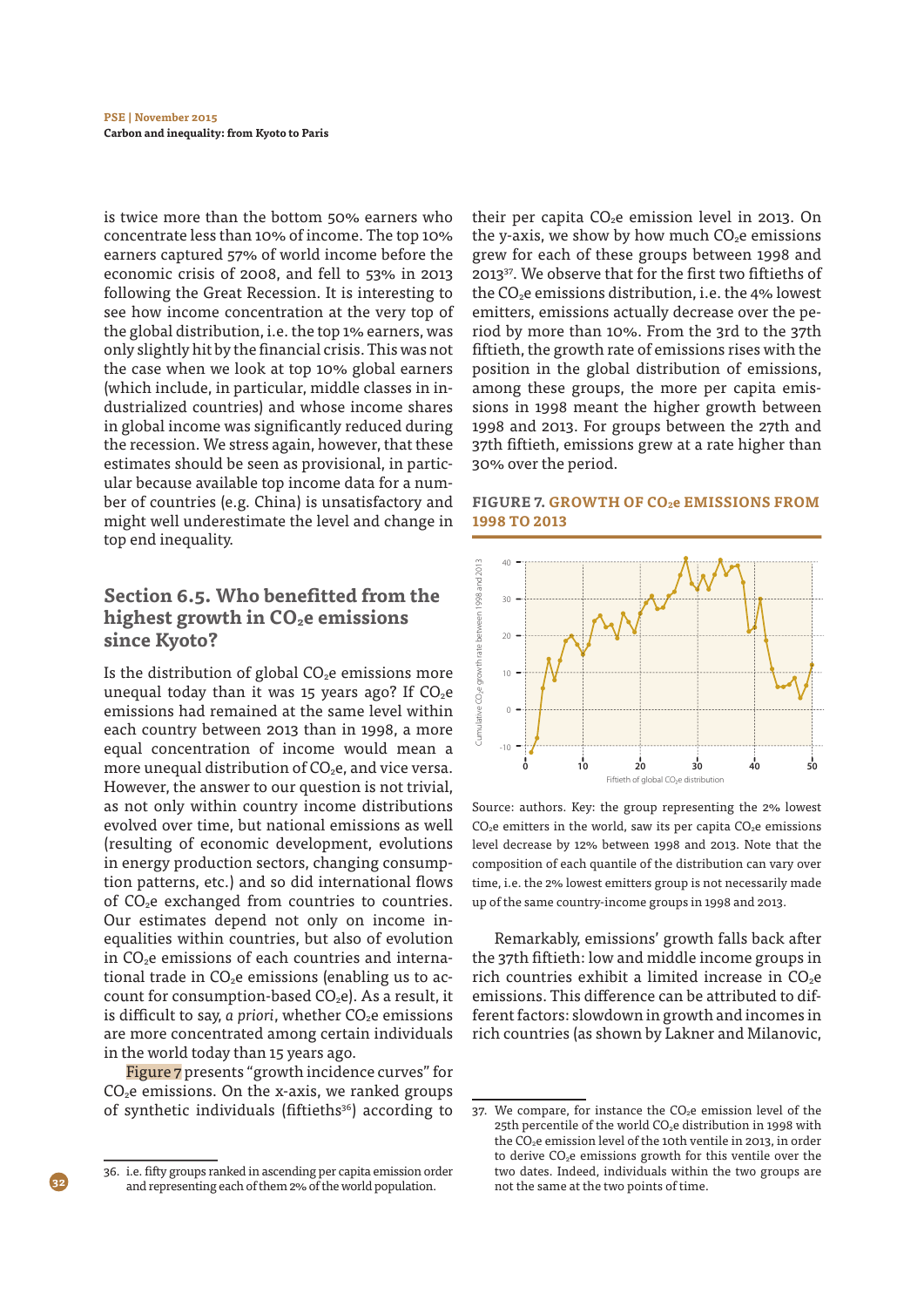2013) combined with a slowdown in energy consumption at the end of the period associated to economic slowdown, higher efficiency in energy production processes associated to energy and climate policies as well as technological change. At the top of the  $CO<sub>2</sub>e$  emissions distribution, growth seems to recover slightly: this refects the very good economic situation of top income earners over the period. A similar graph, focusing on income growth rather than  $CO<sub>2</sub>e$ , is presented in the appendix (see appendix fgure A2). The profle of the curve is very close to that of  $CO<sub>2</sub>e$  and confirms the pattern found by Lakner and Milanovic (2013) between 1988 and 2008.

Another way to look at the rise in  $CO<sub>2</sub>e$  emissions at diferent points of the world distribution is to compare different parts of the  $CO<sub>2</sub>e$  distribution with one another, i.e. focus on the evolution of percentile ratios as is often done for income or wealth inequalities. Table 8 shows that inequalities in  $CO<sub>2</sub>e$  emissions were reduced between the top and the middle of the distribution (the p90-p50 ratio falls from 6 to 4.9 over the period) whereas inequalities between the top and the bottom of the distribution increased as per the p75-p25 ratio. Inequalities also increased between the bottom and the middle of the distribution, as shown by the reduction in the p10-p50 ratio.

**TABLE 8. EVOLUTION OF PERCENTILE RATIOS FOR CO2e EMISSIONS**

|      | p90/p10 | p90/p50 | p10/p50 | p75/p25 |
|------|---------|---------|---------|---------|
| 1998 | 15.4    | 6.0     | 0.39    | 1.27    |
| 2013 | 15.2    | 4.9     | 0.32    | 4.64    |

Source: authors. Key: In 2013, individuals at the 75th percentile of the global  $CO<sub>2</sub>e$  distribution emit 4.6 times more than individuals at the 25th percentile of the global CO<sub>2</sub>e distribution.

## **Section 6.6. Did global CO<sub>2</sub>e emission inequalities increase or decrease over the past decades?**

Are the trends highlighted above the result of dynamics of  $CO<sub>2</sub>e$  emission levels between countries (toput it simply: China, as a whole, catches up with the industrialized world), or are they due to a rise in within country inequalities (the middle class is getting thinner in the USA and  $CO<sub>2</sub>e$  emissions are more unequal there)? One way to answer this question is to look at evolutions of the Theil index.

This index is useful because it can be broken into two components informing the relative importance of "within-group" and "between group" inequalities: it is then possible to represent the contribution of between country diferences to global GHG emissions inequalities (evolution of total emissions for each country) and the contribution of within-country diferences (that is national level inequalities in  $CO<sub>2</sub>e$  emissions).

## **FIGURE 8. EVOLUTION OF WITHIN & BETWEEN COUNTRY CO2e EMISSIONS INEQUALITIES**



Source: authors. Key: in 2008, the within country component of the Theil index was of 0.35 and the between-country component of 0.40.

From the Kyoto protocol in 1998 to the Paris Climate Conference in 2015, three important facts must be highlighted. The frst one is that overall carbon inequalities decreased over the period, as measured by the Theil index - which moves from 0.75 to 0.70.  $CO<sub>2</sub>e$  emissions are more equally distributed among world individuals and regions today than ffteen years ago. This is the direct consequence of fgure 7: the middle 40% emitters caught up with the top emitters thanks to (much) higher growth rates in emissions. However, this reduction in CO<sub>2</sub>e emissions inequalities hides two opposite trends. On the one hand, we notice a clear reduction in between-country inequalities. The Theil index was 0.46 in 1998 and falls to 0.35 in 2013. This is the "rise of China efect" (and other "BRICS" countries). But we also see a clear increase in within country  $CO<sub>2</sub>e$  emissions inequalities. The within country component of the Theil index moves from 0.29 to 0.35. What is striking here is that the two lines of Fig. 8 cross each other in 2013. In 1998, between country diferences contributed to about two third of overall  $CO<sub>2</sub>e$  emissions inequalities. Fifteen years later, between country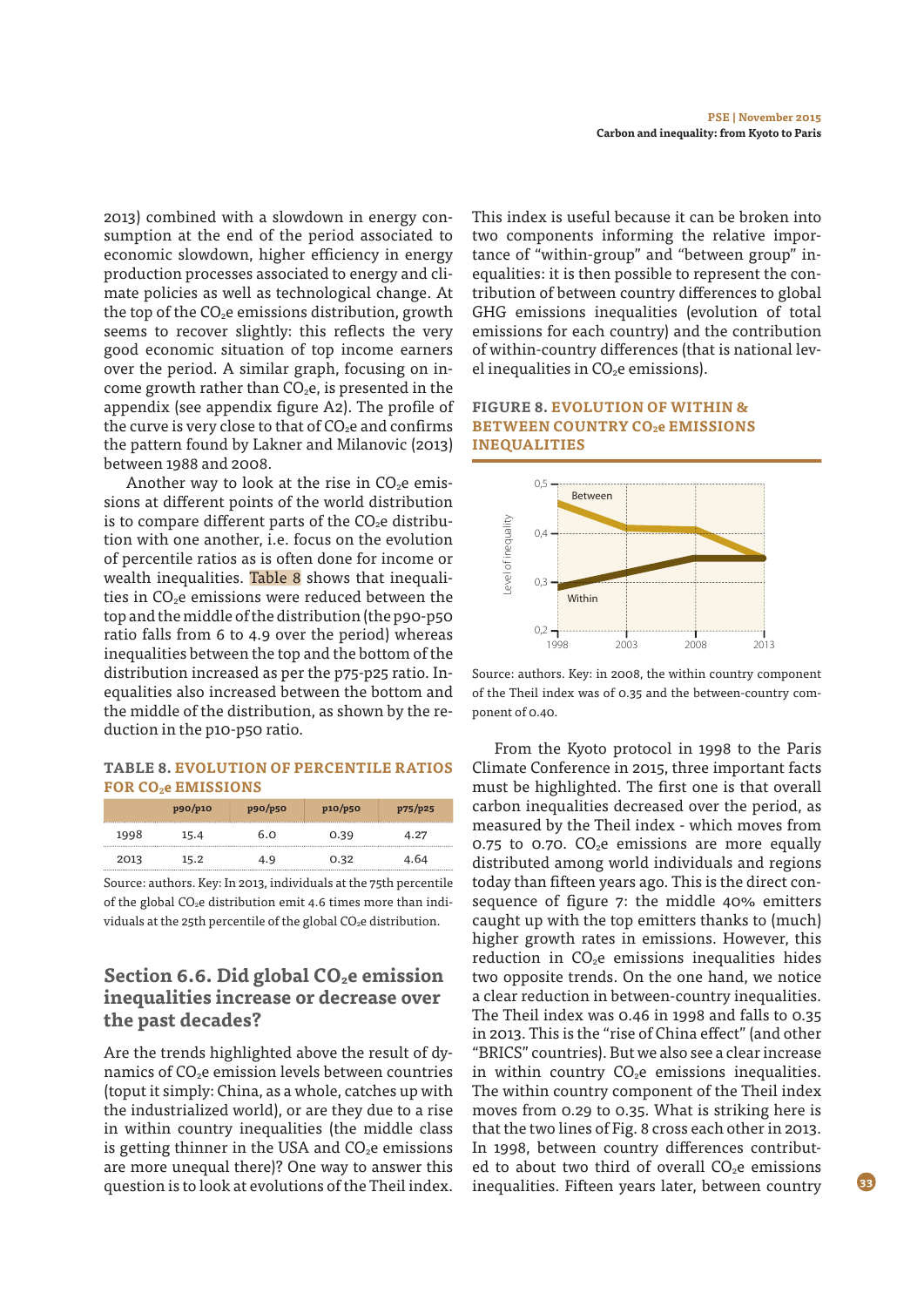and within country inequalities contribute in the same proportion to overall inequalities<sup>38</sup>.

The evolution of within and between country income inequality displays similar results: i.e. a reduction in between country inequalities driven by economic development, in particular among BRICS countries, coinciding with an increase in within country inequalities over the same period. However income inequalities between countries are more important than  $CO<sub>2</sub>e$  emissions inequalities. One way to illustrate this is to compare American and Indian mean income and mean  $CO<sub>2</sub>e$ emissions: per capita emissions are on average 12 times higher in the USA, while average income is on average 15 higher in the USA.

<sup>38.</sup> Indeed, with different income- $CO<sub>2</sub>e$  elasticity values, the within country component of inequality would difer. With an elasticity of 0.7, only 37% of global inequality is explained by within country diferences in 2013. With an elasticity of 1.1, 62% of global inequality is explained by within country diferences.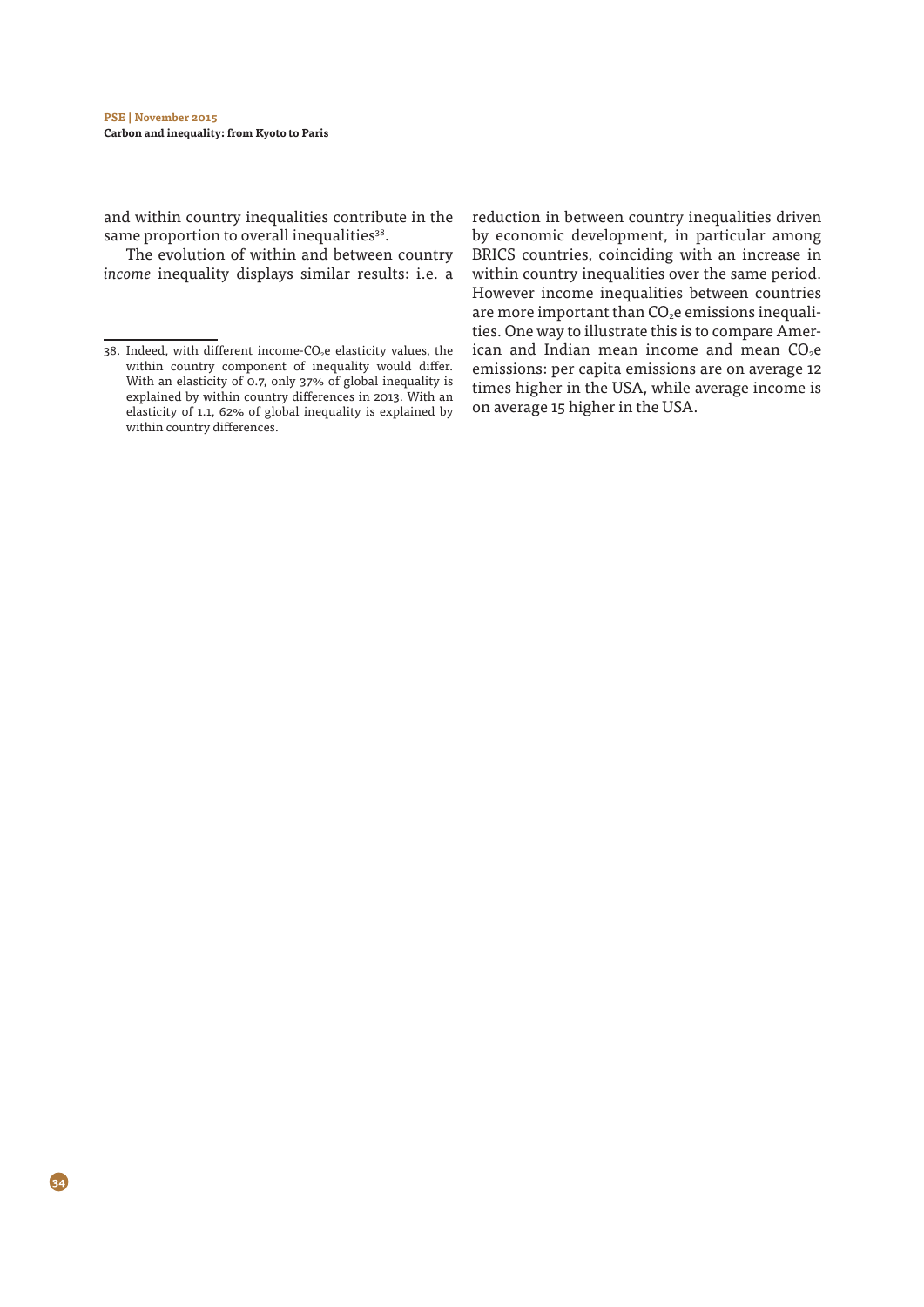## **SECTION 7. FINANCING ADAPTATION VIA A GLOBAL PROGRESSIVE CARBON TAX**

Results from section 6 show to what extent the geography of individual  $CO<sub>2</sub>e$  emissions changed from the Kyoto Conference in 1998 to the Paris Conference of Parties. A signifcant number of high emitters can now be found in emerging countries. Inequalities increased between the bottom of the  $CO<sub>2</sub>e$  emissions pyramid and the middle, and were reduced between the middle and the top. Our results thus corroborate and support the key messages of Chakravarty et al. (2009), for whom all countries should contribute to climate mitigation efforts and emerging countries in particular had to stop "hiding behind their poor" (see Chakravarty and Ramana, 2011), given the presence of high emitters in China, India or Brazil. On the other hand, our results show that the vast majority of high emitters still come from rich countries (particularly North America). Thus our estimates can be used to provide a more balanced and neutral basis to approach these highly controversial issues.

Our estimates can also prove helpful to frame equity debates on the fnancing of a climate adaptation fund. In terms of climate mitigation efforts, emerging and developing countries have already stopped hiding "behind their poor". In fact, under the Intended Nationally Determined Contribution logic, all countries contribute to climate mitigation efforts - see for instance DDPP, 2015. This is not the case for adaptation financing, for which efforts remain concentrated among a few countries only (Fig. 1). As we have shown in section 2, the current breakdown of contributors neither refects ability to pay principles, nor historical responsibilities.39

In order to better align the amount of funds required for adaptation with adaptation needs, contributions to climate change and individuals' ability to pay, we propose an equity logic in which efforts would be split among the world top current emitters - rather than countries. When it comes to equity debates, there is clearly no "good" allocation rule or formula and our objective is certainly not to discover the perfect solution. At a more

modest level, we hope that our examination of the implications of a global progressive carbon tax on all world emitters can contribute to a more informed discussion. Our exercise clearly has limits - due to the assumptions made to construct our estimates and because of simplicity of the allocation logic we follow- but it also has interests: it provides order of magnitude on "who should pay what" under diferent options for adaptation fnance.

## **Section 7.1. Proposed strategies for climate adaptation contributions**

In its simplest version, our proposed allocation rule works as follows: all individuals in the world emitting above a given emission threshold should contribute to the world adaptation fund, in proportion to their emissions in excess of the threshold. In effect, this is equivalent to a two-bracket global progressive carbon tax, with a 0% marginal tax rate on carbon emissions below a threshold, and a positive marginal tax rate above the threshold (the upper tax rate being set so as to raise the desired budget for the world adaptation fund).

We present results for four main thresholds. We frst look at the case with a zero threshold: this corresponds to a flat carbon tax with a proportional rate on all world emitters, no matter how small or how large their carbon emissions. In strategy 1, we set the threshold at the level of average world emissions above  $(6.2tCO<sub>2</sub>e$  per year per person). In effect, the top 28% emitters of the world population have to contribute. In strategy 2, we set the threshold so as to target the top 10% world emitters (i.e. individuals emitting more than 2.3 times average world emissions). In strategy 3, we set the threshold so as to target the top 1% world emitters (i.e. individuals emitting more than 9.1 times average world emissions).

For example, take a Chinese high-income urban dweller emits 10.2 tonnes of CO<sub>2</sub>e emission per year. In our "average emission threshold" (strategy 1), she would contribute to the fund on the basis of 4 tonnes of  $CO<sub>2</sub>e$  (10.2t $CO<sub>2</sub>e$  minus the world average,  $6.2tCO<sub>2</sub>e$ ). The amount paid is then proportional to the share of the individual's emissions above the threshold in all global emissions above the threshold. We provide estimates to generate €150bn per year (about 0.2% of world GDP), clearly above the  $\epsilon_4$ <sub>2</sub>bn (\$50bn) per year that is supposed to be raised via the Green Climate Fund,

<sup>39</sup> i.e. in terms of historical production-based responsibilities. The estimation of historical consumption-based emissions remains to be done.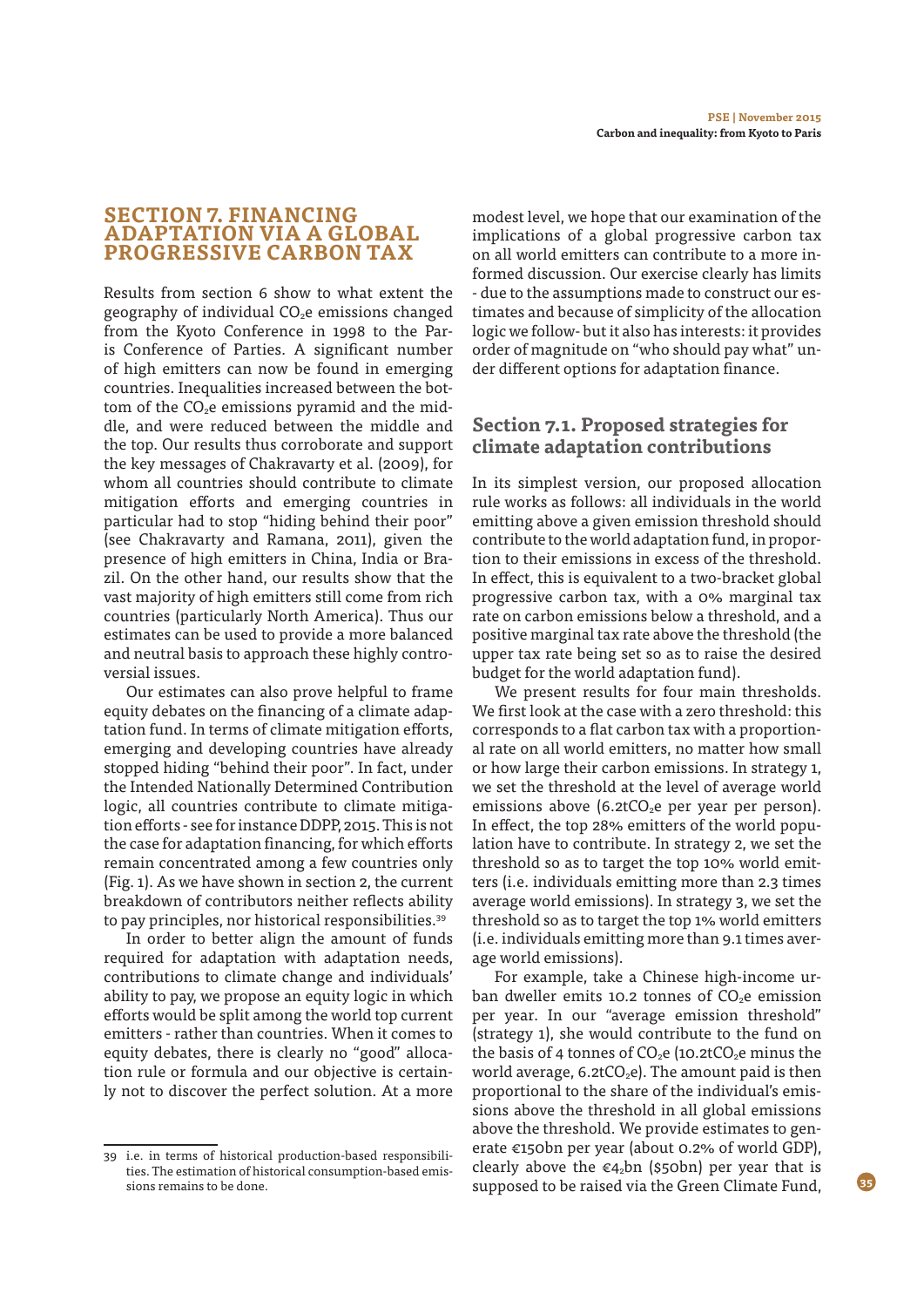#### **PSE | November 2015**

**Carbon and inequality: from Kyoto to Paris**

|               | Flat carbon tax on all world emitters (100% world population) |                                                                                |                                         | Strategy 1. Progressive carbon tax above average emissions<br>(27% world population) |                                                                                |                                                          |
|---------------|---------------------------------------------------------------|--------------------------------------------------------------------------------|-----------------------------------------|--------------------------------------------------------------------------------------|--------------------------------------------------------------------------------|----------------------------------------------------------|
| Region        | Population con-<br>cerned (millions)                          | MeanCO <sub>2</sub> e emis-<br>sions (annual<br>tCO <sub>2</sub> e per capita) | <b>Contribution to</b><br>emissions (%) | Population con-<br>cerned (millions)                                                 | MeanCO <sub>2</sub> e emis-<br>sions (annual<br>tCO <sub>2</sub> e per capital | <b>Contribution to</b><br>emissions above<br>average (%) |
| North America | 351.3                                                         | 22.5                                                                           | 21.2                                    | 316.1                                                                                | 24.6                                                                           | 35.7                                                     |
| EU            | 494.9                                                         | 12.4                                                                           | 16.4                                    | 409.1                                                                                | 14.1                                                                           | 20.0                                                     |
| China         | 1357.0                                                        | 5.9                                                                            | 21.5                                    | 428.1                                                                                | 11.8                                                                           | 15.1                                                     |
| Russia/C.Asia | 222.7                                                         | 10.0                                                                           | 6.0                                     | 123.4                                                                                | 14.8                                                                           | 6.6                                                      |
| Other Rich    | 127.3                                                         | 13.4                                                                           | 4.6                                     | 114.6                                                                                | 14.4                                                                           | 5.8                                                      |
| Mid. East/N.A | 310.8                                                         | 7.0                                                                            | 5.8                                     | 108.8                                                                                | 14.2                                                                           | 5.4                                                      |
| Latin America | 493.1                                                         | 4.5                                                                            | 5.9                                     | 82.7                                                                                 | 14.6                                                                           | 4.3                                                      |
| India         | 1252.0                                                        | 2.1                                                                            | 7.2                                     | 37.0                                                                                 | 10.6                                                                           | 1.0                                                      |
| S.S.Africa    | 610.1                                                         | 1.9                                                                            | 3.1                                     | 31.4                                                                                 | 13.8                                                                           | 1.5                                                      |
| Other Asia    | 995.3                                                         | 3.1                                                                            | 8.3                                     | 102.0                                                                                | 13.6                                                                           | 4.7                                                      |
| World         | 6214.4                                                        | 6.2                                                                            | 100%                                    | 1753.1                                                                               | 15.4                                                                           | 100%                                                     |

#### **TABLE 9A. POPULATION, MEAN EMISSIONS AND WORLD SHARES IN STRATEGIES 0-1**

Source: authors. Key: Under strategy 1 (taxing all emissions above world average), 316 North Americans would be concerned, their average emissions are 24.6tCO<sub>2</sub>e, and they represent 35.7% of all emissions above world average.

|               | Strategy 2. Progressive carbon tax on top 10% world emitters<br>(2.3 times above world avg. emissions) |                                                                      |                                                            | Strategy 3. Progressive carbon tax on top 1% world emitters<br>(9.1 times above world avg. emissions) |                                                                               |                                                            |
|---------------|--------------------------------------------------------------------------------------------------------|----------------------------------------------------------------------|------------------------------------------------------------|-------------------------------------------------------------------------------------------------------|-------------------------------------------------------------------------------|------------------------------------------------------------|
| Region        | Population con-<br>cerned (millions)                                                                   | Mean CO <sub>2</sub> e emis-<br>sions (annual<br>$tCO2e$ per capita) | <b>Contribution to</b><br>emissions above<br>threshold (%) | Population con-<br>cerned (millions)                                                                  | Mean CO <sub>2</sub> e<br>emissions (annual<br>tCO <sub>2</sub> e per capital | <b>Contribution to</b><br>emissions above<br>threshold (%) |
| North America | 210.8                                                                                                  | 32.1                                                                 | 46.2                                                       | 32.0                                                                                                  | 85.8                                                                          | 57.3                                                       |
| EU            | 141.4                                                                                                  | 22.8                                                                 | 15.6                                                       | 4.8                                                                                                   | 107.4                                                                         | 14.8                                                       |
| China         | 58.5                                                                                                   | 30.3                                                                 | 11.6                                                       | 13.6                                                                                                  | 63.2                                                                          | 5.7                                                        |
| Russia/C.Asia | 43.8                                                                                                   | 25.6                                                                 | 6.3                                                        | 1.4                                                                                                   | 126.5                                                                         | 6.1                                                        |
| Other Rich    | 50.9                                                                                                   | 20.9                                                                 | 4.5                                                        | 1.3                                                                                                   | 106.2                                                                         | 3.8                                                        |
| Mid. East/N.A | 31.2                                                                                                   | 28.5                                                                 | 5.5                                                        | 4.5                                                                                                   | 80.7                                                                          | 6.6                                                        |
| Latin America | 36.2                                                                                                   | 23.0                                                                 | 4.1                                                        | 3.3                                                                                                   | 65.7                                                                          | 1.9                                                        |
| India         | 12.5                                                                                                   | 17.9                                                                 | 0.7                                                        | 0.0                                                                                                   | 0.0                                                                           | n.n                                                        |
| Other Asia    | 33.8                                                                                                   | 23.7                                                                 | 4.1                                                        | 1.1                                                                                                   | 98.5                                                                          | 2.7                                                        |
| S.S.Africa    | 9.3                                                                                                    | 26.7                                                                 | 1.5                                                        | 0.5                                                                                                   | 89.7                                                                          | 1.1                                                        |
| World         | 628.4                                                                                                  | 27.0                                                                 | 100                                                        | 62.4                                                                                                  | 82.7                                                                          | 100                                                        |

#### **TABLE 9B. POPULATION, MEAN EMISSIONS AND WORLD SHARES IN STRATEGIES 2-3**

Source: authors. Key: 58.5 million individuals living in China emit above 2.3 average emissions levels. They contribute to 11.6% of emissions over the threshold and their mean emissions are  $11.6tCO<sub>2</sub>e$ .

but clearly under the estimated true costs of adaptation according to the UNEP, which can be higher than  $\epsilon$ 300 bn (see section 2). The reference value we take falls in the mid range of recent estimates for climate adaptation.

We should make clear from the outset that we do not view any of these strategies as fully satisfactory. The ideal solution from a world social welfare viewpoint - whatever the way one defnes such an optimum - would presumably involve a mixture

**36**

of these diferent strategies, i.e. a many-bracket progressive carbon tax with graduated rates on the diferent interval of carbon emissions. Given the enormous inequality of the world distribution of carbon emissions, we feel that the fat tax can hardly be regarded as an equitable solution. In our view, the best compromise probably involves a combination of strategies 1, 2 and 3. In particular, strategy 2 - with its focus on top 10% world emitters, who are responsible for nearly 50% of all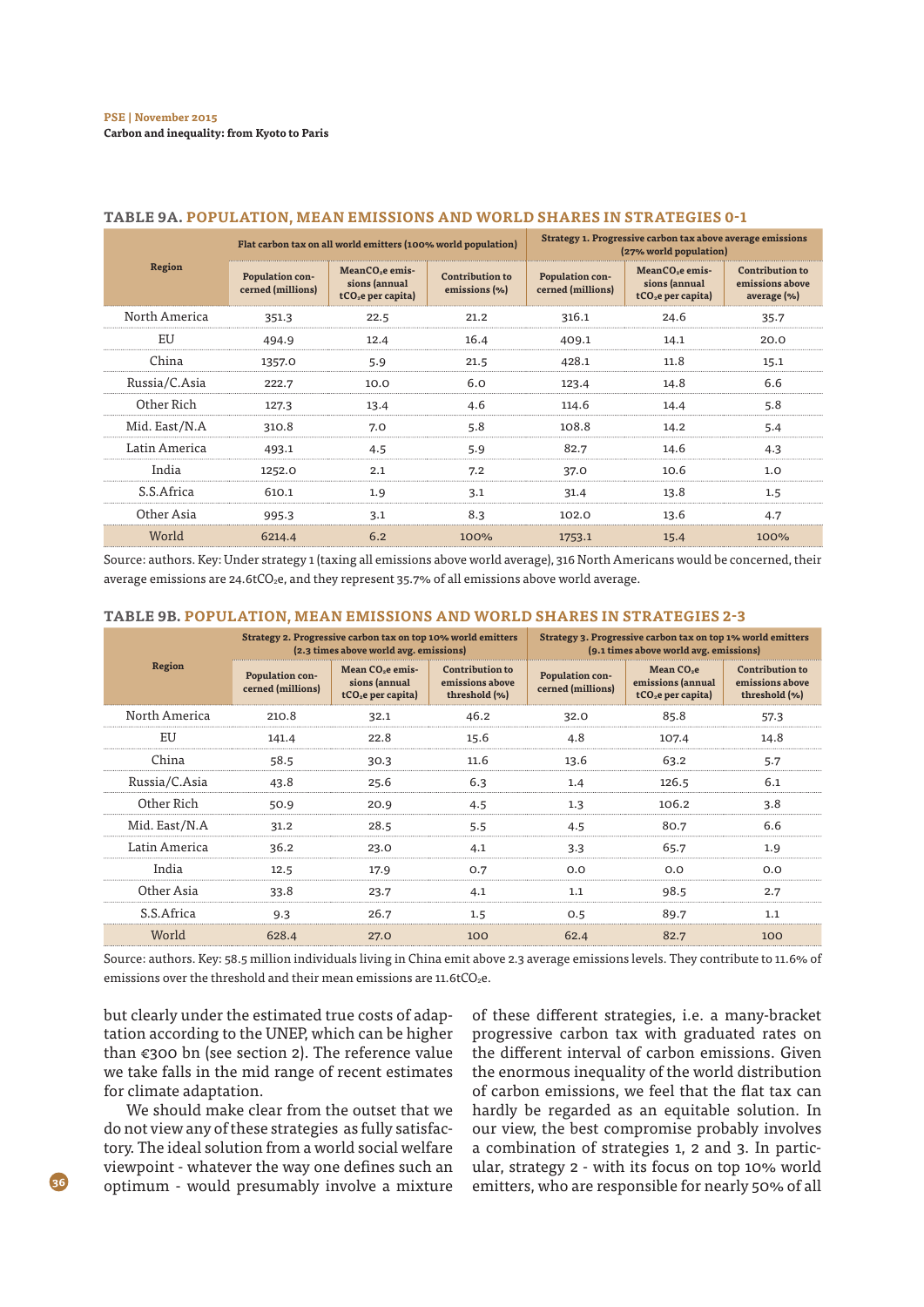|               | Above average           |                                    |                                      | Top 10% emitters (Above 2.3x average)         |                         |                           |                                          |                                           |
|---------------|-------------------------|------------------------------------|--------------------------------------|-----------------------------------------------|-------------------------|---------------------------|------------------------------------------|-------------------------------------------|
| Region        | Pop. share<br>concerned | <b>Mean income</b><br>$(\epsilon)$ | <b>Marginal</b><br>income tax<br>(%) | Lower in-<br>come thresh-<br>old $(\epsilon)$ | Pop. share<br>concerned | <b>Mean income</b><br>(€) | <b>Marginal</b><br>income tax<br>$(y_6)$ | Marginal in-<br>come thresh-<br>old $(€)$ |
| North America | 90%                     | 32600                              | 0.6                                  | 5851                                          | 60%                     | 43400                     | 1.2                                      | 14278                                     |
| EU            | 83%                     | 18200                              |                                      | 6155                                          | 29%                     | 30100                     | 1.2                                      | 13797                                     |
| China         | 32%                     | 5900                               | 1.6                                  | 2730                                          | 4%                      | 16800                     | 2.9                                      | 6663                                      |
| Russia/C.Asia | 55%                     | 15900                              | O.8                                  | 5904                                          | 20%                     | 29200                     | 1.4                                      | 14609                                     |
| Other Rich    | 90%                     | 19200                              | 0.6                                  | 7083                                          | 40%                     | 28900                     | 1.1                                      | 17284                                     |
| Mid. East/N.A | 35%                     | 18000                              | 0.6                                  | 6512                                          | 10%                     | 41300                     | 1.1                                      | 16657                                     |
| Latin America | 17%                     | 23700                              | 0.5                                  | 10330                                         | 7%                      | 37200                     |                                          | 23982                                     |
| Other Asia    | 5%                      | 14800                              | 0.8                                  | 5600                                          | 6%                      | 26200                     |                                          | 14406                                     |
| S.S. Africa   | 10%                     | 13200                              | 0.9                                  | 5522                                          | $1\%$                   | 29200                     | 1.6                                      | 11051                                     |

#### **TABLE 10. IMPLEMENTATION VIA COUNTRY-LEVEL PROGRESSIVE INCOME TAXATION**

|               | Top 1% emitters (Above 9.1x average) |                          |                                            |                                                  |  |  |  |
|---------------|--------------------------------------|--------------------------|--------------------------------------------|--------------------------------------------------|--|--|--|
| Region        | Pop. share<br>concerned              | Mean income $(\epsilon)$ | <b>Marginal income</b><br>$\text{tax}(% )$ | <b>Marginal income</b><br>threshold $(\epsilon)$ |  |  |  |
| North America | 9.1%                                 | 130100                   |                                            |                                                  |  |  |  |
| EU            | 0.96%                                | 171000                   | 5.4                                        | 71922                                            |  |  |  |
| China         | $1.0\%$                              | 37300                    | 13.9                                       | 32799                                            |  |  |  |
| Russia/C.Asia | ሰ 6%                                 | 168200                   |                                            |                                                  |  |  |  |
| OtherRich     | 1.0%                                 | 172300                   |                                            |                                                  |  |  |  |
| Mid.East/N.A  | 1.4%                                 | 141100                   |                                            | 79693                                            |  |  |  |
| Latin America | በ.7%                                 | 115200                   |                                            |                                                  |  |  |  |
| Other Asia    | 0.2%                                 | 100000                   |                                            |                                                  |  |  |  |
| S.S.Africa    | በ.1%                                 | 105200                   |                                            |                                                  |  |  |  |

Source: authors. Key: emitters from North America with individuals CO<sub>2</sub>e emissions levels above world average earn 32600€ per person (on average). The lower income threshold to be part of this group in the USA is 5851€. The tax would correspond to 0.6% of their income above the threshold.

world emissions—can be regarded as a reasonable middle ground and reference point. In particular, although we do not provide explicit estimates of negative externalities and associated social welfare computations, it should be noted that the tax burden imposed on this group (about 0.2% of world GDP) is much less than the reduction in welfare imposed on the rest of the world by their emissions (middle-range estimates of the long-run annual costs of global warming typically range from 2% to 10% of world GDP, and are higher under some estimates; see e.g. Stern et al., 2006).

Tables 9A and 9B present populations concerned, mean emissions, and emissions contributions of each region under diferent contribution strategies.

The main conclusions emerging from tables 9A-9B are relatively clear. According to the fat carbon tax strategy, China and North America

should both contribute about 21% of the world adaptation fund, and EU should contribute 16% (strategy 0). However most emitters in China are very low emitters, so this does not look like an equitable solution. In strategy 1, we split the burden on individuals polluting more than world average emissions (28% of the world population). The share of North America jumps to 36%, while that of China falls to 15%, and that of Europe rises to 20%. When we split the burden between top 10% world emitters, the share of North America further rises to 46%, while China stands at 12% and Europe at 16% (strategy 2). When we split the burden between top 1% world emitters, the share of North America further rises to 57%, while China falls at 6% and Europe stands at 15% (strategy 3). Interestingly, the share of China falls below that of Russia/Central Asia or Middle-East/North Africa in the most progressive strategy).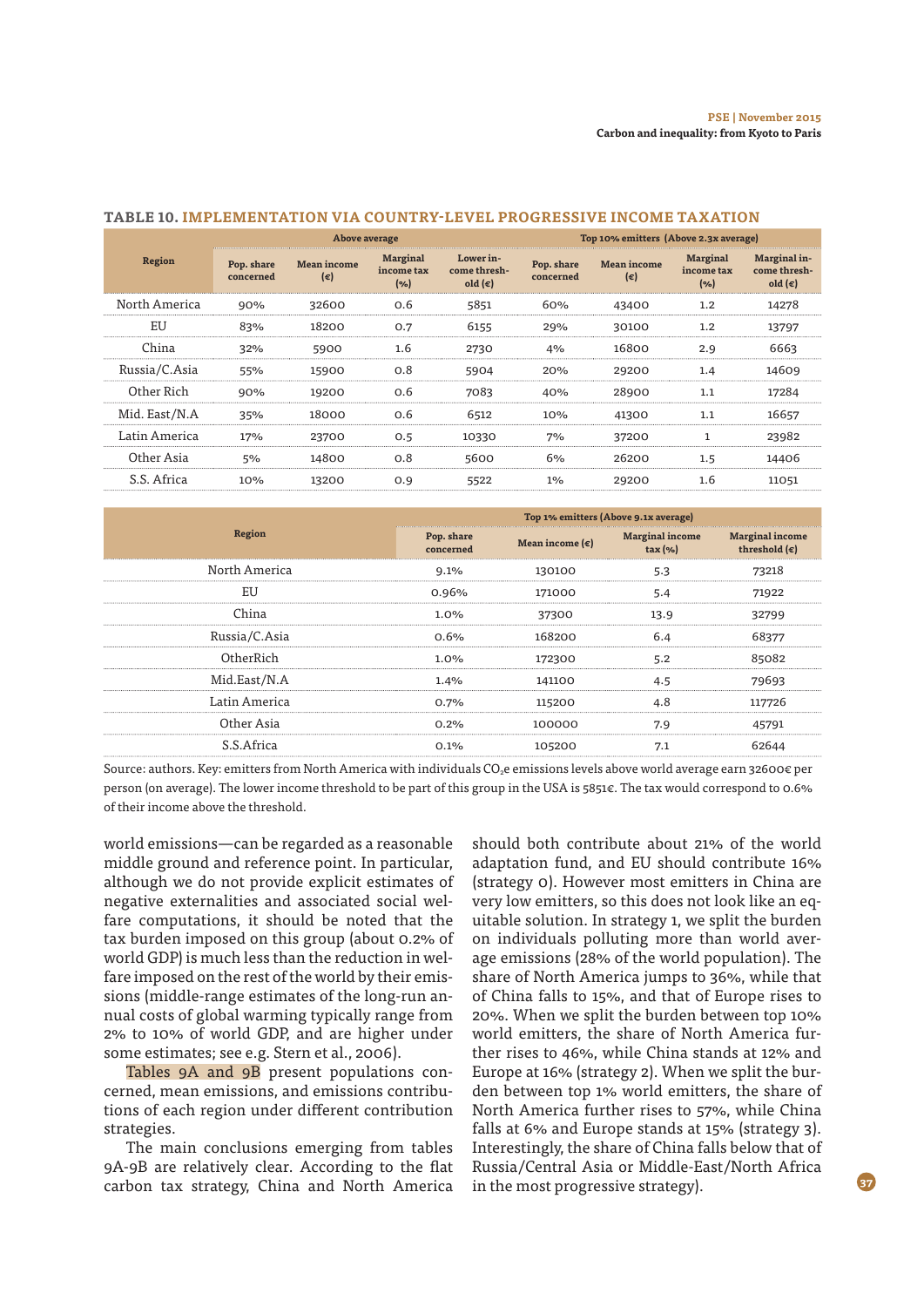To summarize: equitable adaptation fnance requires to defne neutral criteria applying to all citizens of the world equally, whether they come from rich, emerging or developing countries. We certainly do not know with certainty how to combine the diferent strategies so as to reach an equitable solution to all. But the bottom line of our simulations is that, at the end of the day, by far the largest contribution to world adaption funds should come from rich countries: contributions from European countries should increase by more than 3 times and those from the USA by more than 15 times so as to reach  $\in$  150 billion for adaptation.

## **Section 7.2. Implementation via country-level progressive taxation**

Our preferred strategy for equitable adaptation finance is a global progressive carbon tax. However enforcing a progressive carbon tax at the global level seems very difficult, to say the least. Another strategy might be to use the global progressive carbon tax simulations to determine country shares in global adaptation funding, and then to let each country raise the required amount as they see ft. Ideally each country could raise the required amount via a contry-level progressive carbon tax. This is technically challenging but not impossible. In order to fix ideas, we also illustrate on table 10 how each country could raise the required amount via country-level supplement to existing progressive income taxes. To summarize: in order to raise the equivalent of 150 billions  $\epsilon$  per year (about 0.2% of world GDP), one can use income tax supplements with marginal rates around 1-2% of income on the top 10% emitters of the world, or around 5-10% on the top 1% emitters of the world. Note that the required tax rates vary across countries because the carbon intensity of income is not the same everywhere. We should stress again, however, that this is not our favoured solution: for given income, diferent individuals have diferent carbon emissions, and it is highly preferable —whenever possible—to use a progressive carbon tax, either at the country or world level.

## **Section 7.3 Implementation via a global progressive tax on air tickets**

Yet another possible option to implement a tax on the world's highest emitters is to tax certain consumption items - those associated with high individual energy consumption and  $CO<sub>2</sub>e$  emissions levels. Car ownership, being an air transport passenger or possessing an AC system may constitute such markers. Indeed, none of them are ideal ways to identify high  $CO<sub>2</sub>e$  emitters or high energy consumers: car ownership is a relatively poor marker of high emitting lifestyles and this is even more true for ownership of AC system. Air transport may stand out as a relatively good marker of high income and high  $CO<sub>2</sub>e$  emitting lifestyles. It is generally associated with high living standards - at the world level at least - and it generally also operates a distinction between different income or social groups with the economy/ frst and business class system. A global tax on air transport could thus have two interesting properties: it would reach high-income individuals and high emitters.

Table 11 shows how each region of the world contributes to global air passengers<sup>40</sup> and also presents the contribution of world regions to each of the three groups targeted in section 7.1. The repartition between different regions for air tickets is relatively to each region's contribution to emissions above world average, i.e. in terms of regional efforts, taxing flights (without distinguishing business or economy, national or international) would then be close to our first strategy.

A tax on fights to fnance specifc development schemes was in fact discussed and established after the Paris International conference on the fnance of development in 2005. Initially signed by 30 countries, the tax was implemented in 9 countries. The tax generates about €200m per year and its revenues are used to fnance an international organizations (UNITAID and the International Finance Facility for Immunisation) which act in the field of vaccination and fight against epidemics. According to our estimates, the tax reaches about only 4.3% of fights worldwide (and much less in terms of km travelled).

<sup>40.</sup> The data informs on the share of fights by passengers of a given region in global air trafc.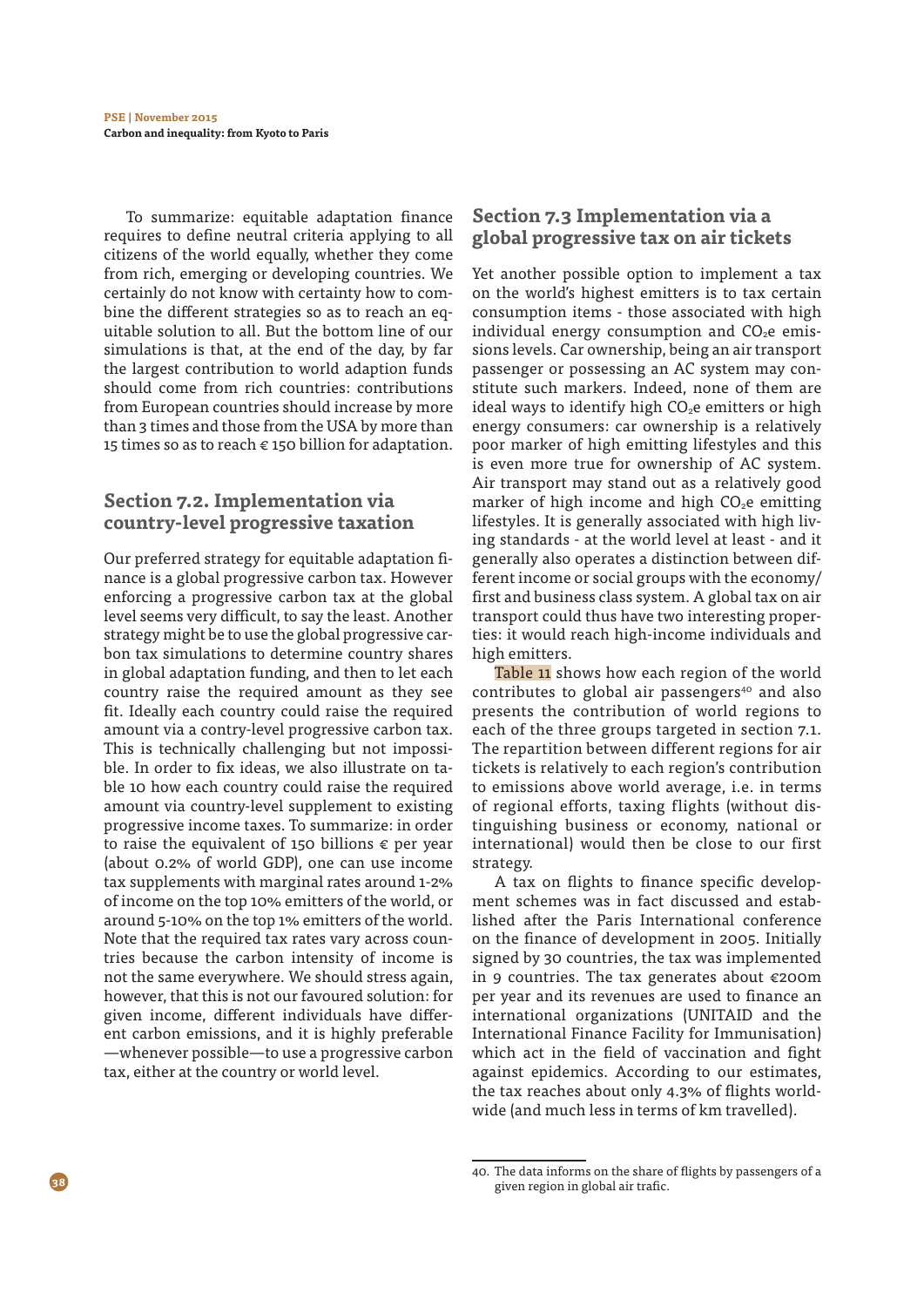|                 | <b>Effort sharing</b>                                  | Progressive carbon tax strategies                                            |                                                                                         |                                                                                          |                                                    |
|-----------------|--------------------------------------------------------|------------------------------------------------------------------------------|-----------------------------------------------------------------------------------------|------------------------------------------------------------------------------------------|----------------------------------------------------|
|                 |                                                        | Strategy <sub>1</sub>                                                        | <b>Strategy 2</b>                                                                       | <b>Strategy 3</b>                                                                        | <b>Effort sharing</b>                              |
| <b>Regions</b>  | according to all<br>emissions (flat<br>carbon tax) (%) | <b>Effort sharing</b><br>among all emitters<br>above world<br>average<br>(%) | <b>Effort sharing</b><br>among top 10%<br>emitters (above<br>2.3x world<br>average) (%) | <b>Effort sharing</b><br>among top 1%<br>emitters (above<br>9.1x world average)<br>(9/6) | according to a<br>global tax on air<br>tickets (%) |
| North America   | 21.2                                                   | 35.7                                                                         | 46.2                                                                                    | 57.3                                                                                     | 29.1                                               |
| EU              | 16.4                                                   | 20.0                                                                         | 15.6                                                                                    | 14.8                                                                                     | 21.9                                               |
| China           | 21.5                                                   | 15.1                                                                         | 11.6                                                                                    | 5.7                                                                                      | 13.6                                               |
| Russia/C. Asia  | 6.0                                                    | 6.6                                                                          | 6.3                                                                                     | 6.1                                                                                      | 2.8                                                |
| Other Rich      | 4.6                                                    | 5.8                                                                          | 4.5                                                                                     | 3.8                                                                                      | 3.8                                                |
| Middle East/N.A | 5.8                                                    | 5.4                                                                          | 5.5                                                                                     | 6.6                                                                                      | 5.7                                                |
| Latin America   | 5.9                                                    | 4.3                                                                          | 4.1                                                                                     | 1.9                                                                                      | 7.0                                                |
| India           | 7.2                                                    | 1.0                                                                          | 0.7                                                                                     | 0.0                                                                                      | 2.9                                                |
| Other Asia      | 8.3                                                    | 4.7                                                                          | 4.1                                                                                     | 2.7                                                                                      | 12.1                                               |
| S.S. Africa     | 3.1                                                    | 1.5                                                                          | 1.5                                                                                     | 1.1                                                                                      | 1.1                                                |
| World           | 100                                                    | 100                                                                          | 100                                                                                     | 100                                                                                      | 100                                                |

#### **TABLE 11. WHO SHOULD CONTRIBUTE TO CLIMATE ADAPTATION FUNDS?**

Source: Authors. Air passenger data from World Bank ( 2015). Key: North Americans represent 46.2% of global emissions released by individuals who emit 2.3 times more than the global average. Individuals who emit more than 2.3 times average emissions (14.3 tCO2e per year) belong to the top 10% emitters. Note: 27% of individuals emit more than world average emissions (Strategy 1). These estimations focus on consumption-based emissions.

One way to go forward would be to generalize such a tax to all fights in the world and increase the per ticket cost. Taxing all flights at a rate of  $\epsilon_{52}$ per ticket would yield €150bn, required to fnance climate adaptation in our adaptation scenario. Indeed, there can be many ways to make such a tax more 'progressive': diferent tax levels according to regions, on the basis of their contributions to top income emissions can be thought of. A differentiation between economy class and business class is also an option—already implemented in a country like France. With simple assumptions, we

estimate that taxing business class at a rate of €180 per fight and economy class at a rate of €20 would yield about the same amount of money<sup>41</sup>. Here, we do not diferentiate between national and international fights. Indeed, the former could be taxed at lower rate, and the latter at a higher rate.

<sup>41.</sup> Assuming that 20% of total fights are business or premier class, which is a typical breakdown for medium size planes (Boeing 747-400 for instance).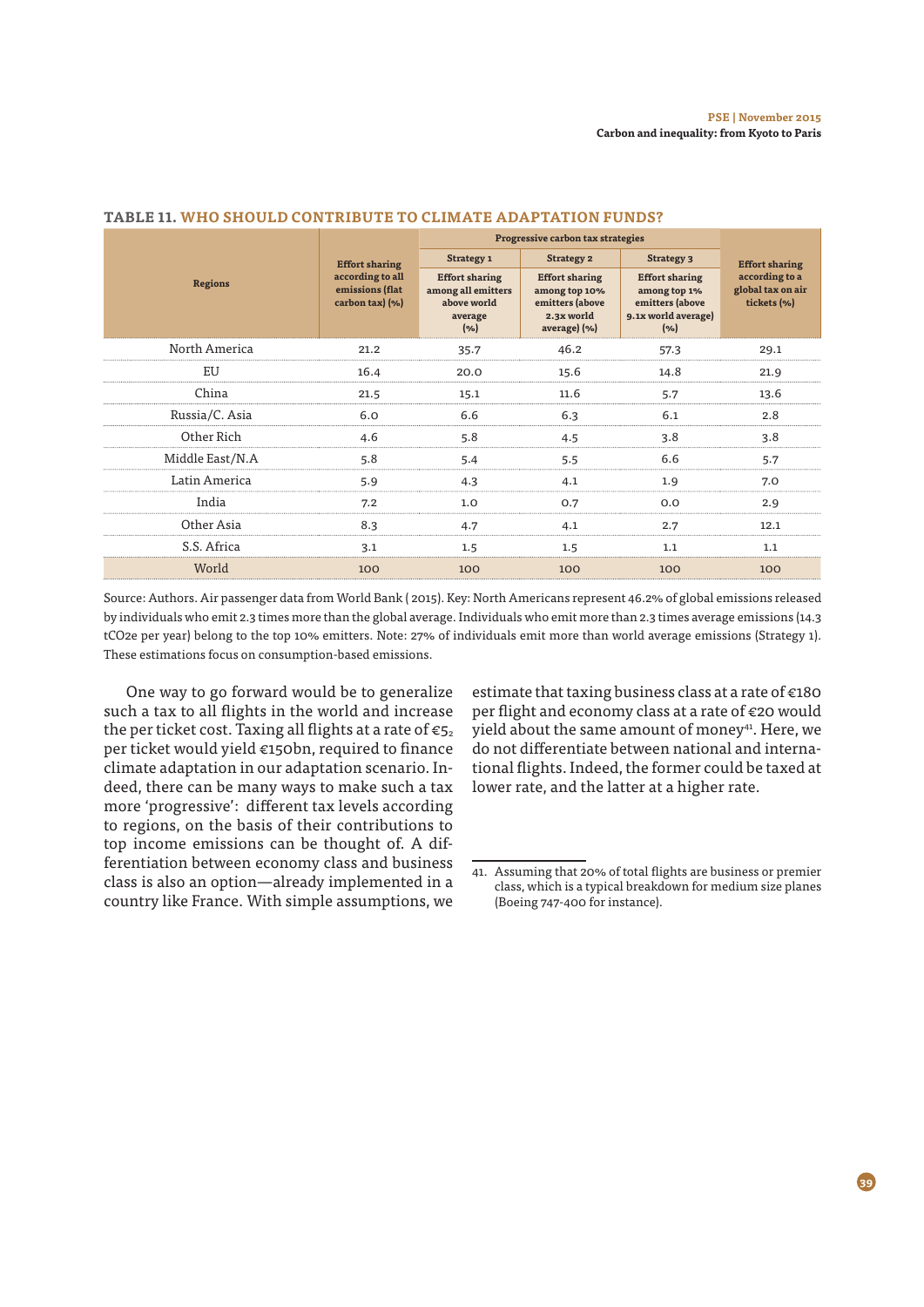## **SECTION 8. CONCLUSIONS AND PROSPECTS FOR FUTURE RESEARCH**

In this report, we have presented new estimates on the evolution of the global distribution of  $CO<sub>2</sub>e$ emissions between world individuals from 1998 and 2013. We then applied our fndings to examine diferent strategies to fnance a global climate adaptation fund based on efforts shared among high world emitters rather than high-income countries.

Our estimates are provisional and should be refned in many ways. In particular, world income distribution estimates need to be improved, as well as the reference values for carbon-income elasticities and how they vary between countries.

**40**

However our main conclusions appear to be relatively robust to alternative specifcations.

To summarize: equitable adaptation requires to defne neutral criteria applying to all citizens of the world equally, whether they come from rich, emerging or developing countries. We certainly do not know with certainty how to combine the different strategies so as to reach an equitable solution to all. But the bottom line of our simulations is that, at the end of the day, by far the largest contribution to world adaption funds should come from rich countries—particularly from the USA, but also from the EU. Even if high income groups from emerging and developing countries were to contribute to adaptation efforts, Americans and Europeans would need to substantially scale up their current contributions to fll the adaptation gap.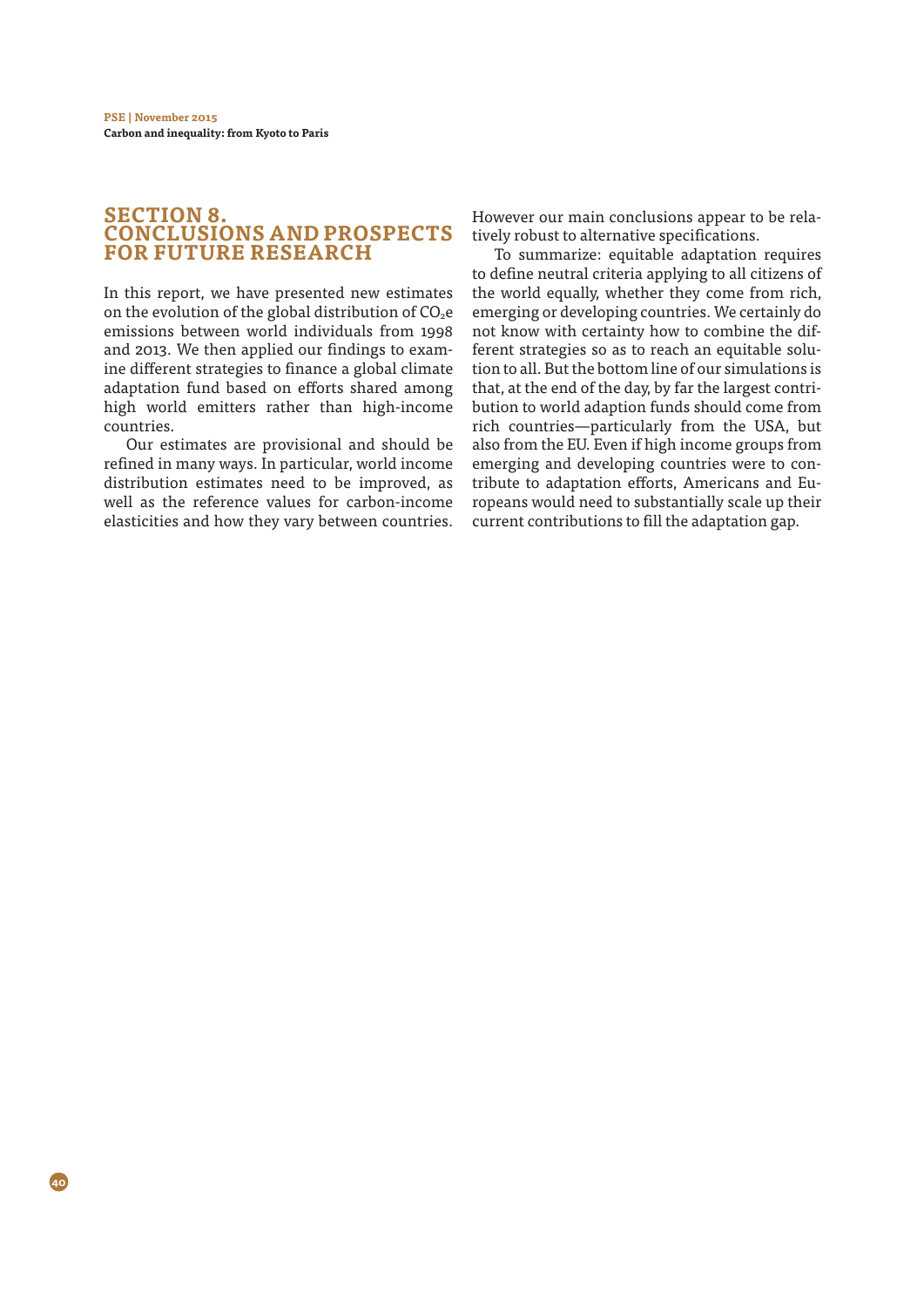## **BIBLIOGRAPHY**

- Aizer, A., Curie, J., Simon, P., Vivier, P., 2015. Lead Exposure and Racial Disparities in Test Scores. Brown Univ. Work. Pap.
- Alvaredo, F., Atkinson, A.B., Piketty, T., Saez, E., 2013. The top 1 percent in international and historical perspective. National Bureau of Economic Research.
- Alvaredo, F., Piketty, T., 2014. Measuring top incomes and inequality in the middle east: Data limitations and illustration with the case of Egypt.
- Andrew, R.M., Peters, G.P., 2013. A multi-region input–output table based on the global trade analysis project database (GTAP-MRIO). Econ. Syst. Res. 25, 99–121.
- Atkinson, A.B., Piketty, T., Saez, E., 2011. Top incomes over a century or more. J. Econ. Lit. 49, 3–71.
- Baer, P., 2006. Adaptation: who pays whom. MIT Press, Cambridge Massachusetts.
- Boden, T.A., Marland, G., Andres, R.J., 2015. Global, Regional, and National Fossil-Fuel CO<sub>2</sub>e Emissions. Carbon Dioxide Information Analysis Center, Oak Ridge National Laboratory, U.S. Department of Energy, Oak Ridge, Tenn., U.S.A.
- Brown, J., Vigneri, M., 2008. INNOVATIVE CARBON-BASED FUNDING FOR ADAPTATION. Overseas Development Institute.
- Cavailhes, J., Hilal, M., 2012. Les émissions directes de CO2e des ménages selon leur localisation. Httpwww Stat. Dev.-Durable Gouv Frpublicationscpoint Html.
- Chakravarty, S., Chikkatur, A., de Coninck, H., Pacala, S., Socolow, R., Tavoni, M., 2009. Sharing global  $CO<sub>2</sub>e$  emission reductions among one billion high emitters. Proc. Natl. Acad. Sci. 106, 11884–11888.
- Chakravarty, S., Ramana, M.V., 2011. The hiding behind the poor debate: a synthetic overview. Handb. Clim. Change India Dev. Polit. Gov. Oxf. Univ. Press New Delhi 218–229.
- Chancel, L., 2014. Are younger generations higher carbon emitters than their elders?: Inequalities, generations and  $CO<sub>2</sub>e$  emissions in France and in the USA. Ecol. Econ. 100, 195–207.
- Dabla-Norris, M.E., Kochhar, M.K., Suphaphiphat, M.N., Ricka, M.F., Tsounta, E., 2015. Causes and consequences of income inequality: A global perspective. International Monetary Fund.
- DDPP, 2015. Deep Decarbonization Pathways Report. Institute for Sustainable Development and International Relations and United Nations Sustainable Development Solutions Network, Paris, New York.
- Flacher, D., 2003. Révolutions industrielles, croissance et nouvelles formes de consommation. Université Paris-Dauphine.
- Fournier, J., 2015. Generalized Pareto curves: Theory and application using income and inheritance tabulations for France 1901-2012.
- Genty, A., Arto, I., Neuwahl, F., 2012. Final database of environmental satellite accounts: technical report on their compilation. WIOD Doc.
- Golley, J., Meng, X., 2012. Income inequality and carbon dioxide emissions: The case of Chinese urban households. Energy Econ. 34, 1864–1872.
- Grubler, A., Pachauri, S., 2009. Problems with burdensharing proposal among one billion high emitters. Proc. Natl. Acad. Sci. 106, E122–E123. doi:10.1073/ pnas.0909994106
- Heede, R., 2014. Carbon Majors: Accounting for Carbon and Methane Emissions 1854-2010, Methods and Results Report. Clim. Mitig. Serv. Httpwww Clim. OrgpdfMRR Percent209 1.
- Herendeen, R., Tanaka, J., 1976. Energy cost of living. Energy 1, 165–178.
- IEA, 2014. World Energy Outlook 2014. International Energy Agency, London.
- IPCC, 2014a. Climate change 2014: Impacts, adaptation, and vulnerability. Vol. Glob. Sect. Asp. Contrib. Work. Group II Fifth Assess. Rep. Intergov. Panel Clim. Chang. Univ. Press Camb. N. Y.
- IPCC, 2014b. Climate change 2014: Mitigation of Climate Change.
- IPCC, 2013. Climate change 2013: the physical science basis. Contribution of Working Group I to the Fifth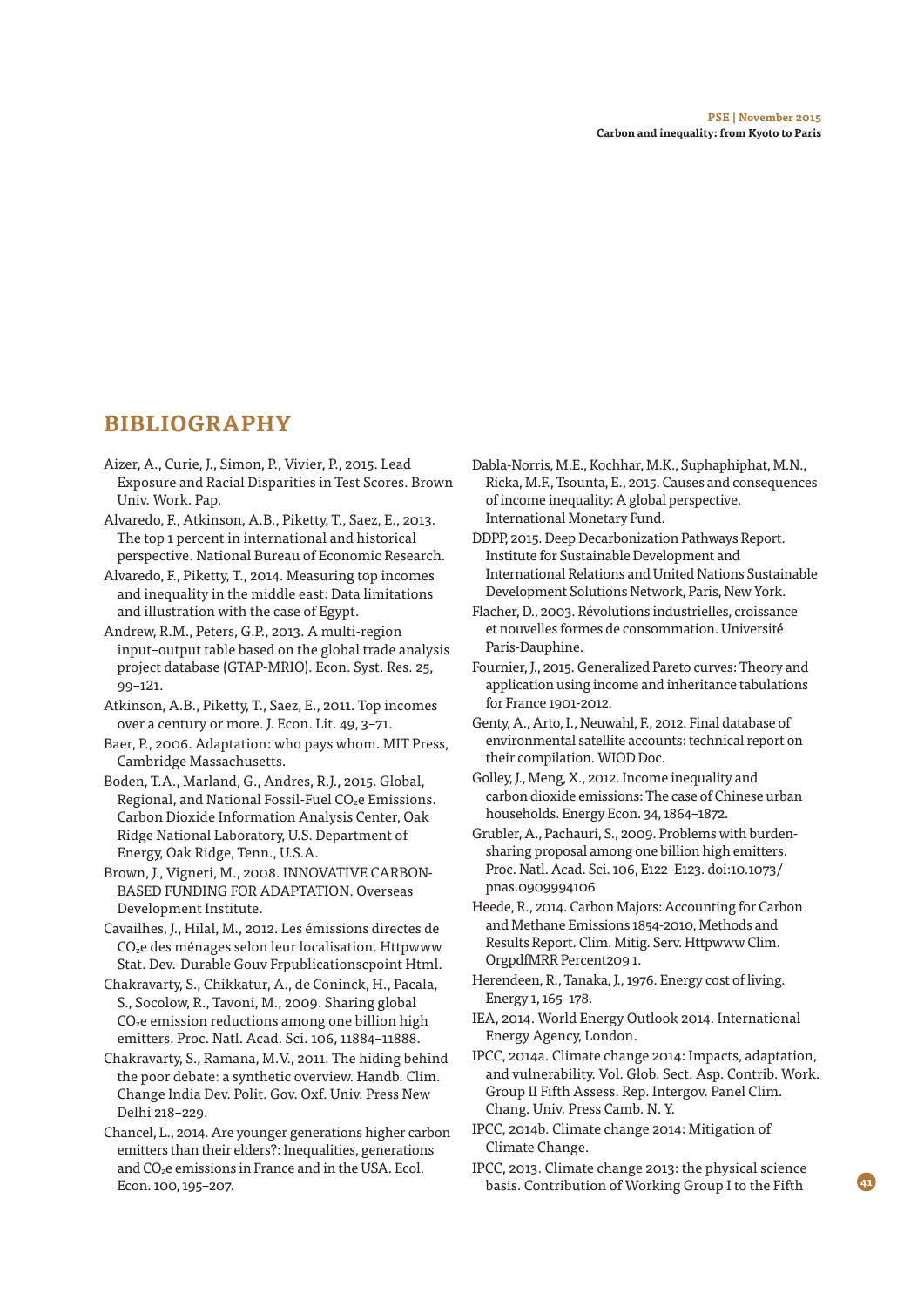Assessment Report of the Intergovernmental Panel on Climate Change. Long-Term Clim. Change Proj. Commit. Irreversibility Camb. Univ Press Camb. UK N. Y.

- Jackson, T., Papathanasopoulou, E., 2008. Luxury or 'lock-in? An exploration of unsustainable consumption in the UK. Ecol. Econ. 68, 80–95.
- Kenworthy, J.R., 2003. Transport energy use and greenhouse gases in urban passenger transport systems: a study of 84 global cities.
- Lakner, C., Milanovic, B., 2013. Global income distribution: From the fall of the Berlin Wall to the Great Recession.
- Lamb, W.F., Steinberger, J.K., Bows-Larkin, A., Peters, G.P., Roberts, J.T., Wood, F.R., 2014. Transitions in pathways of human development and carbon emissions. Environ. Res. Lett. 9, 014011. doi:10.1088/1748-9326/9/1/014011
- Lenglart, F., Lesieur, C., Pasquier, J.-L., 2010. Les émissions de CO<sub>2</sub>e du circuit économique en France. L'économie Fr.-.
- Lenzen, M., Kanemoto, K., Moran, D., Geschke, A., 2012. Mapping the structure of the world economy. Environ. Sci. Technol. 46, 8374–8381.
- Lenzen, M., Wier, M., Cohen, C., Hayami, H., Pachauri, S., Schaeffer, R., 2006. A comparative multivariate analysis of household energy requirements in Australia, Brazil, Denmark, India and Japan. Energy 31, 181–207.
- Leontief, W., 1970. Environmental repercussions and the economic structure: an input-output approach. Rev. Econ. Stat.  $26<sub>2</sub>$ -271.
- Leontief, W.W., 1941. Structure of the American economy, 1919-1929. Rev. Econ. Stat.
- Maddison, A., 2013. The Maddison-Project [WWW Document]. URL http://www.ggdc.net/maddison/ maddison-project/home.htm
- Martinez-Alier, J., 2003. The environmentalism of the poor: a study of ecological conficts and valuation. Edward Elgar Publishing.
- Nicolas, J.-P., Verry, D., 2015. A socioeconomic and spatial analysis to explain greenhouse gas emission due to individual travels. Presented at the RGS-IBG Annual International Conference, University of Exeter.
- OECD (Ed.), 2011. Divided we stand: Why inequality keeps rising. Oecd Publishing.
- OECD (Ed.), 2009. Growing Unequal?: Income Distribution and Poverty in OECD Countries. Organization for Economic.

**42**

OECD, O., 2015. Climate fnance in 2013-14 and the USD 100 billion goal. Organisation for Economic Cooperation and Development (OECD) in collaboration with Climate Policy Initiative (CPI).

- Pachauri, S., 2004. An analysis of cross-sectional variations in total household energy requirements in India using micro survey data. Energy Policy 32, 1723–1735. doi:10.1016/S0301-4215(03)00162-9
- Parikh, J., Panda, M., Ganesh-Kumar, A., Singh, V., 2009.  $CO<sub>2</sub>e$  emissions structure of Indian economy. Energy 34, 1024–1031.
- Peters, G.P., Andrew, R., 2015. Consumption and Production GHG data from GTAP-CICERO Input Output tables.
- Peters, G.P., Andrew, R., Lennox, J., 2011. Constructing an environmentally-extended multi-regional input– output table using the GTAP database. Econ. Syst. Res. 23, 131–152.
- Peters, G.P., Hertwich, E.G., 2008. CO<sub>2</sub>e embodied in international trade with implications for global climate policy. Environ. Sci. Technol. 42, 1401-1407.
- Piketty, T., 2014. Capital in the 21st Century. Harvard University Press Cambridge.
- Piketty, T., Saez, E., 2003. Income Inequality in the United States: 1913-2002. Q. J. Econ. 118.
- Pourouchottamin, P., Barbier, C., Chancel, L., Colombier, M., 2013. New representations of energy consumption. CLIP 22.
- Richards, J.-A., Boom, K., 2014. Big oil, coal and cas producers paying for their climate damage. (No. 39), Publication Series Ecology. Heinrich Böll Stiftung, Berlin.
- Sterner, T., 2011. Fuel Taxes and the Poor: The distributional consequences of gasoline taxation and their implications for climate policy. Routledge Journals, Taylor & Francis Ltd.
- Stern, N.H., Treasury, H.M., others, 2006. Stern Review: The economics of climate change. HM treasury London.
- Teixidó-Figueras, J., Duro, J.A., 2015. International ecological footprint inequality: a methodological review and some results. Environ. Resour. Econ. 60, 607–631.
- Ummel, K., 2014. Who pollutes? A Household-Level Database of America's Greenhouse Gas Footprint (Working Paper No. 381). Center for Global Development.
- UN, 2014. System of Environmental-Economic Accounting 2012: Central Framework. United Nations.
- UNDP, 2013. Humanity Divided: Confronting Inequality in Developing Countries. United Nations Development Programme, New Yotk.
- UNEP, 2014. The Adaptation Gap Report 2014. The United Nationes Environment Programme (UNEP)., Nairobi.
- Weber, C.L., Matthews, H.S., 2008. Quantifying the global and distributional aspects of American household carbon footprint. Ecol. Econ. 66, 379–391.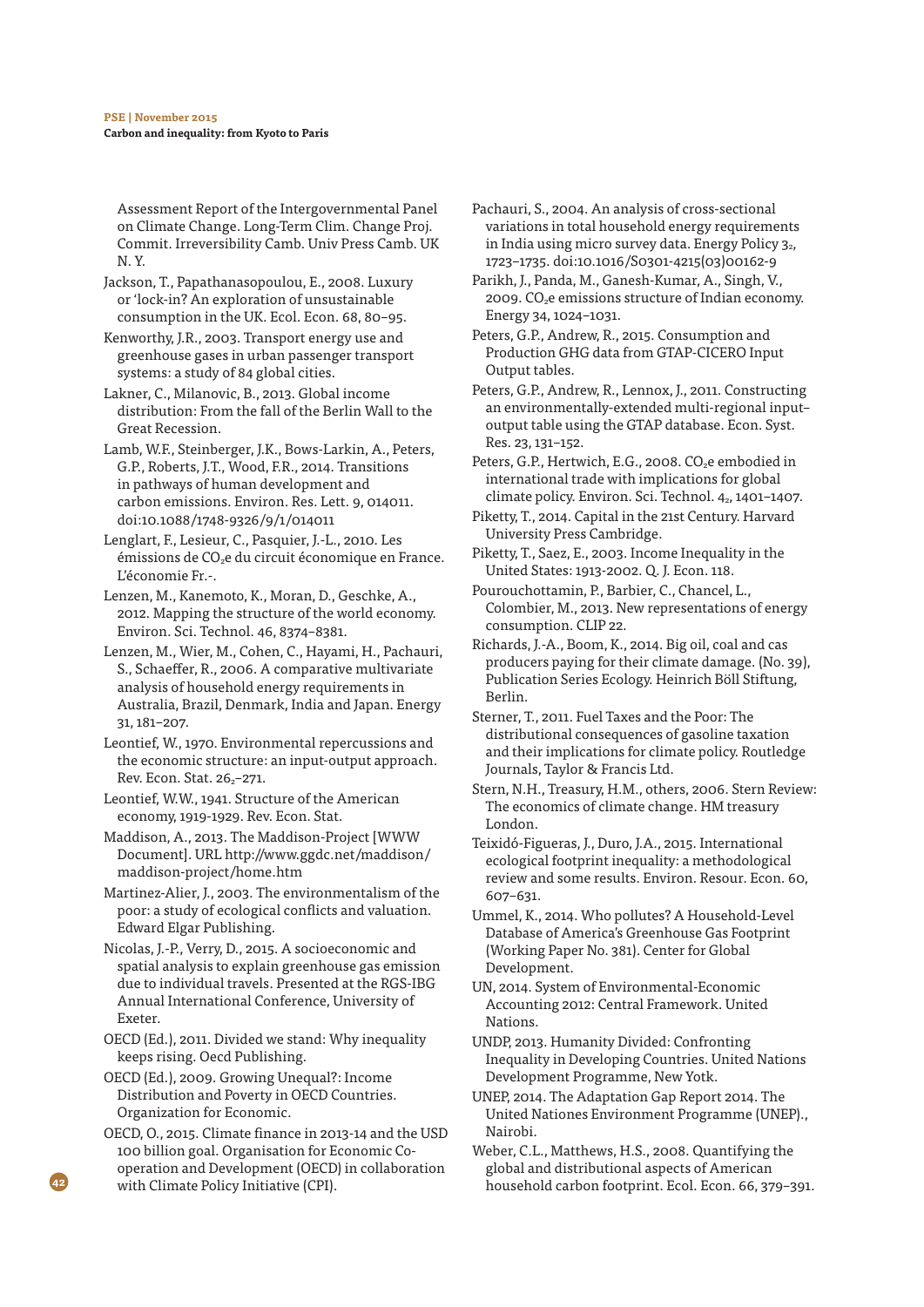Wiedenhofer, D., Lenzen, M., Steinberger, J.K., 2013. Energy requirements of consumption: Urban form, climatic and socio-economic factors, rebounds and their policy implications. Energy Policy 63, 696–707.

Wier, M., Lenzen, M., Munksgaard, J., Smed, S., 2001. Efects of Household Consumption Patterns on CO<sub>2</sub>e Requirements. Econ. Syst. Res. 13, 259-274. doi:10.1080/09537320120070149

Wilson, J., Tyedmers, P., Spinney, J.E., 2013. An exploration of the relationship between socioeconomic and well-being variables and household greenhouse gas emissions. J. Ind. Ecol. 17, 880–891.

Wood, R., Stadler, K., Bulavskaya, T., Lutter, S., Giljum, S., de Koning, A., Kuenen, J., Schütz, H., Acosta-Fernández, J., Usubiaga, A., others, 2014. Global sustainability accounting—developing EXIOBASE for multi-regional footprint analysis. Sustainability 7, 138–163.

World Bank, 2015. World Bank Air Passenger Statistics.

- WRI, 2015. CAIT Country Greenhouse gas emissions: sources & methods. World Resources Institute.
- WTID, 2015. World Top Income Database [WWW Document]. URL opincomes. parisschoolofeconomics.eu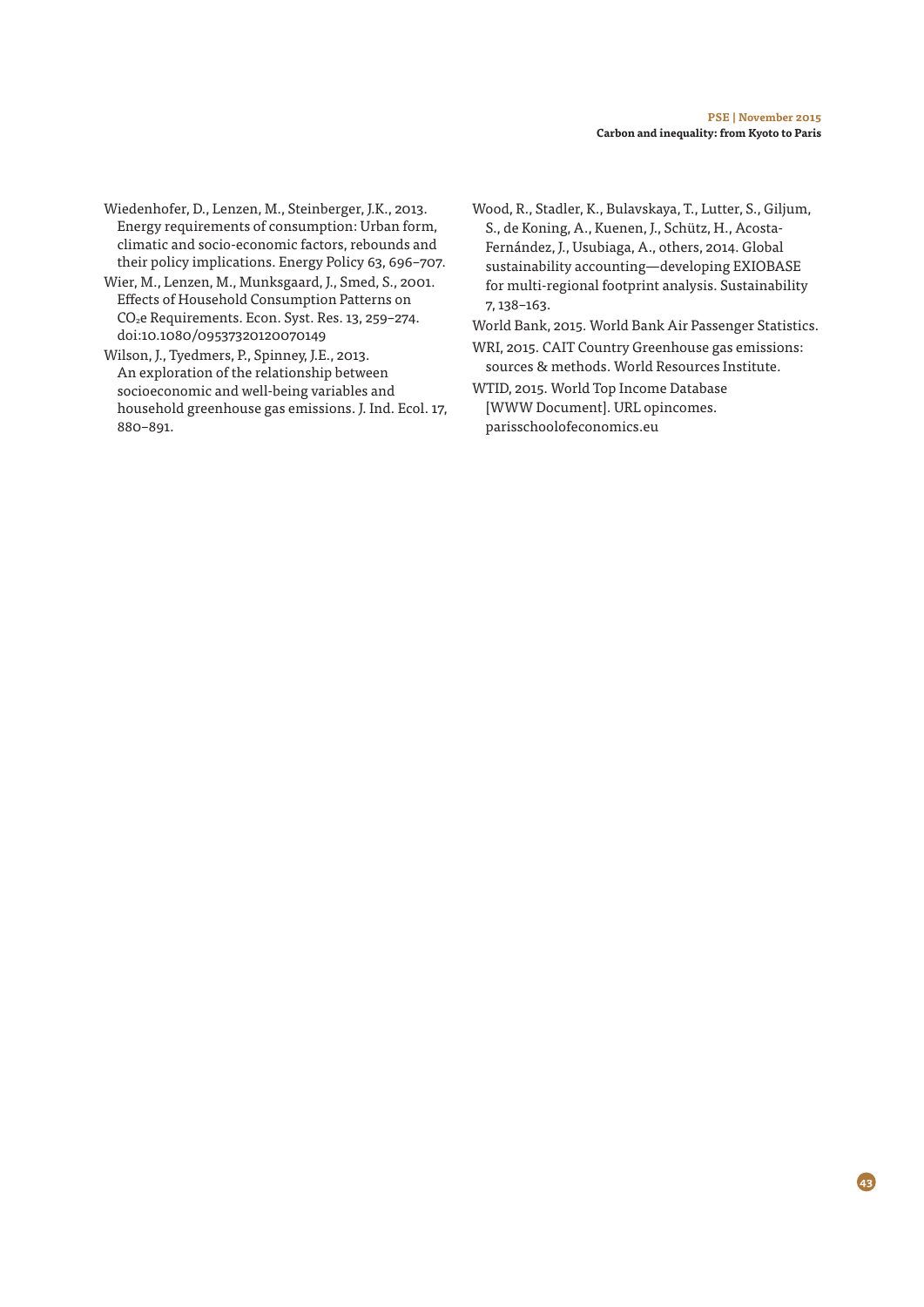## **APPENDIX FIGURES AND TABLES**

#### (For additional details, see on-line computer codes and data fles, http://piketty.pse.ens.fr/fles/ChancelPiketty2015Data.zip)

## **FIGURE A.0. LIST OF COUNTRIES AND AVAILABLE YEARS**

| Region        | Country            | Y1998 | <b>Y2003</b> | <b>Y2008</b> | Y2013 |
|---------------|--------------------|-------|--------------|--------------|-------|
| China         | China              | Yes   | Yes          | Yes          | Yes   |
| EU            | Austria            | Yes   | Yes          | Yes          | Yes   |
| EU            | Belgium            | Yes   | Yes          | Yes          | Yes   |
| EU            | Bulgaria           | Yes   | Yes          | Yes          | Yes   |
| EU            | Czech Republic     | Yes   | Yes          | Yes          | Yes   |
| EU            | Denmark            | Yes   | Yes          | Yes          | Yes   |
| EU            | Estonia            | Yes   | No           | Yes          | Yes   |
| EU            | Finland            | Yes   | Yes          | Yes          | Yes   |
| EU            | France             | Yes   | Yes          | Yes          | Yes   |
| EU            | Germany            | Yes   | Yes          | Yes          | Yes   |
| EU            | Greece             | Yes   | Yes          | Yes          | Yes   |
| EU            | Hungary            | Yes   | Yes          | Yes          | Yes   |
| EU            | Ireland            | Yes   | Yes          | Yes          | Yes   |
| EU            | Israel             | Yes   | Yes          | Yes          | Yes   |
| EU            | Italy              | Yes   | Yes          | Yes          | Yes   |
| EU            | Latvia             | Yes   | Yes          | Yes          | Yes   |
| EU            | Luxembourg         | Yes   | Yes          | Yes          | Yes   |
| EU            | Netherlands        | Yes   | Yes          | Yes          | Yes   |
| EU            | Norway             | Yes   | Yes          | Yes          | Yes   |
| EU            | Poland             | Yes   | Yes          | Yes          | Yes   |
| EU            | Portugal           | Yes   | Yes          | Yes          | Yes   |
| EU            | Singapore          | Yes   | Yes          | Yes          | Yes   |
| EU            | Slovakia           | Yes   | Yes          | Yes          | Yes   |
| EU            | Slovenia           | Yes   | Yes          | Yes          | Yes   |
| EU            | Spain              | Yes   | Yes          | Yes          | Yes   |
| EU            | Sweden             | Yes   | Yes          | Yes          | Yes   |
| EU            | Switzerland        | Yes   | Yes          | Yes          | Yes   |
| EU            | United Kingdom     | Yes   | Yes          | Yes          | Yes   |
| India         | India              | Yes   | Yes          | Yes          | Yes   |
| Latin America | <b>Bolivia</b>     | Yes   | Yes          | Yes          | Yes   |
| Latin America | Brazil             | Yes   | Yes          | Yes          | Yes   |
| Latin America | Colombia           | Yes   | Yes          | Yes          | Yes   |
| Latin America | Costa Rica         | Yes   | Yes          | Yes          | Yes   |
| Latin America | Dominican Republic | Yes   | Yes          | Yes          | Yes   |
| Latin America | Ecuador            | Yes   | Yes          | Yes          | Yes   |
| Latin America | El Salvador        | Yes   | Yes          | Yes          | Yes   |
| Latin America | Guatemala          | Yes   | Yes          | Yes          | Yes   |
| Latin America | Honduras           | Yes   | Yes          | Yes          | Yes   |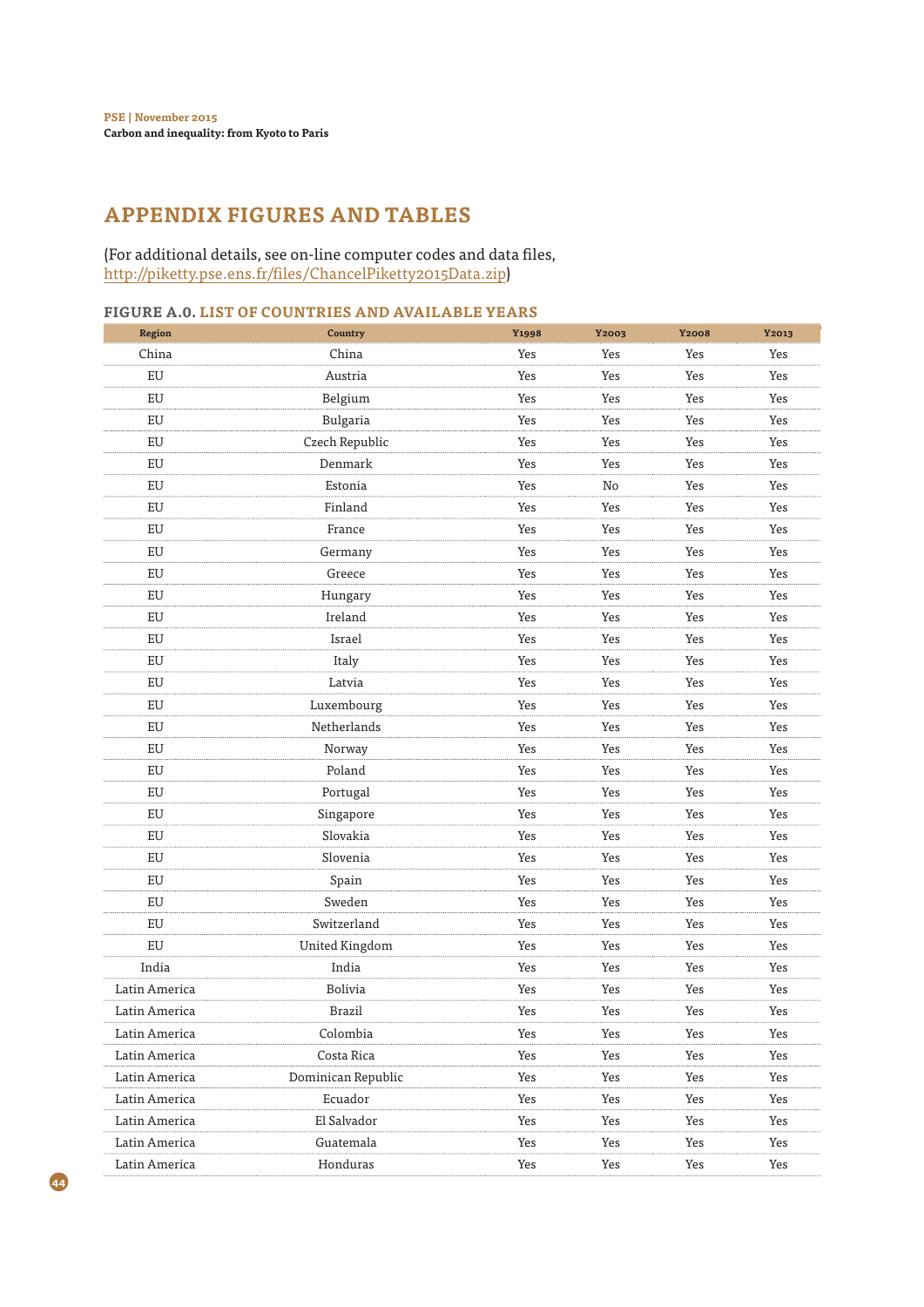| Latin America | Jamaica                         | Yes | Yes | No  | No  |
|---------------|---------------------------------|-----|-----|-----|-----|
| Latin America | Mexico                          | Yes | Yes | Yes | Yes |
| Latin America | Nicaragua                       | Yes | Yes | Yes | Yes |
| Latin America | Panama                          | Yes | Yes | Yes | Yes |
| Latin America | Paraguay                        | Yes | Yes | Yes | Yes |
| Latin America | Peru                            | Yes | Yes | Yes | Yes |
| Latin America | Uruguay                         | Yes | Yes | Yes | Yes |
| Mid.East/N.A  | Egypt                           | Yes | Yes | Yes | Yes |
| Mid.East/N.A  | Iran, Islamic Republic of       | Yes | Yes | Yes | Yes |
| Mid.East/N.A  | Jordan                          | Yes | Yes | Yes | Yes |
| Mid.East/N.A  | Morocco                         | Yes | Yes | Yes | Yes |
| Mid.East/N.A  | Saudi Arabia                    | Yes | Yes | Yes | Yes |
| Mid.East/N.A  | Tunisia                         | Yes | Yes | No  | No  |
| North America | Canada                          | Yes | Yes | Yes | Yes |
| North America | <b>United States of America</b> | Yes | Yes | Yes | Yes |
| Other Asia    | Bangladesh                      | Yes | Yes | Yes | Yes |
| Other Asia    | Cambodia                        | Yes | Yes | Yes | Yes |
| Other Asia    | Indonesia                       | Yes | Yes | Yes | Yes |
| Other Asia    | Korea, Republic of              | Yes | Yes | Yes | Yes |
| Other Asia    | Malaysia                        | Yes | Yes | Yes | Yes |
| Other Asia    | Mongolia                        | No  | Yes | Yes | Yes |
| Other Asia    | Nepal                           | Yes | Yes | Yes | Yes |
| Other Asia    | Pakistan                        | Yes | Yes | Yes | Yes |
| Other Asia    | Philippines                     | Yes | Yes | Yes | Yes |
| Other Asia    | Sri Lanka                       | Yes | Yes | Yes | Yes |
| Other Asia    | Thailand                        | Yes | Yes | Yes | Yes |
| Other Asia    | Vietnam                         | Yes | Yes | Yes | Yes |
| OtherRich     | Australia                       | Yes | Yes | No  | No  |
| OtherRich     | Japan                           | Yes | Yes | Yes | Yes |
| OtherRich     | New Zealand                     | Yes | No  | No  | No  |
| Russia/C.Asia | Albania                         | Yes | Yes | Yes | Yes |
| Russia/C.Asia | Armenia                         | Yes | Yes | Yes | Yes |
| Russia/C.Asia | Azerbaijan                      | No  | Yes | Yes | Yes |
| Russia/C.Asia | <b>Belarus</b>                  | Yes | Yes | No  | No  |
| Russia/C.Asia | Croatia                         | Yes | Yes | Yes | Yes |
| Russia/C.Asia | Georgia                         | Yes | Yes | Yes | Yes |
| Russia/C.Asia | Kazakhstan                      | Yes | Yes | No  | No  |
| Russia/C.Asia | Kyrgyzstan                      | Yes | Yes | Yes | Yes |
| Russia/C.Asia | Russian Federation              | Yes | Yes | Yes | Yes |
| Russia/C.Asia | Tajikistan                      | Yes | Yes | Yes | Yes |
| Russia/C.Asia | Turkey                          | Yes | Yes | Yes | Yes |
| Russia/C.Asia | Ukraine                         | Yes | Yes | Yes | Yes |
| S.S.Africa    | Angola                          | Yes | No  | No  | No  |
| S.S.Africa    | Benin                           | No  | Yes | No  | No  |
|               |                                 |     |     |     |     |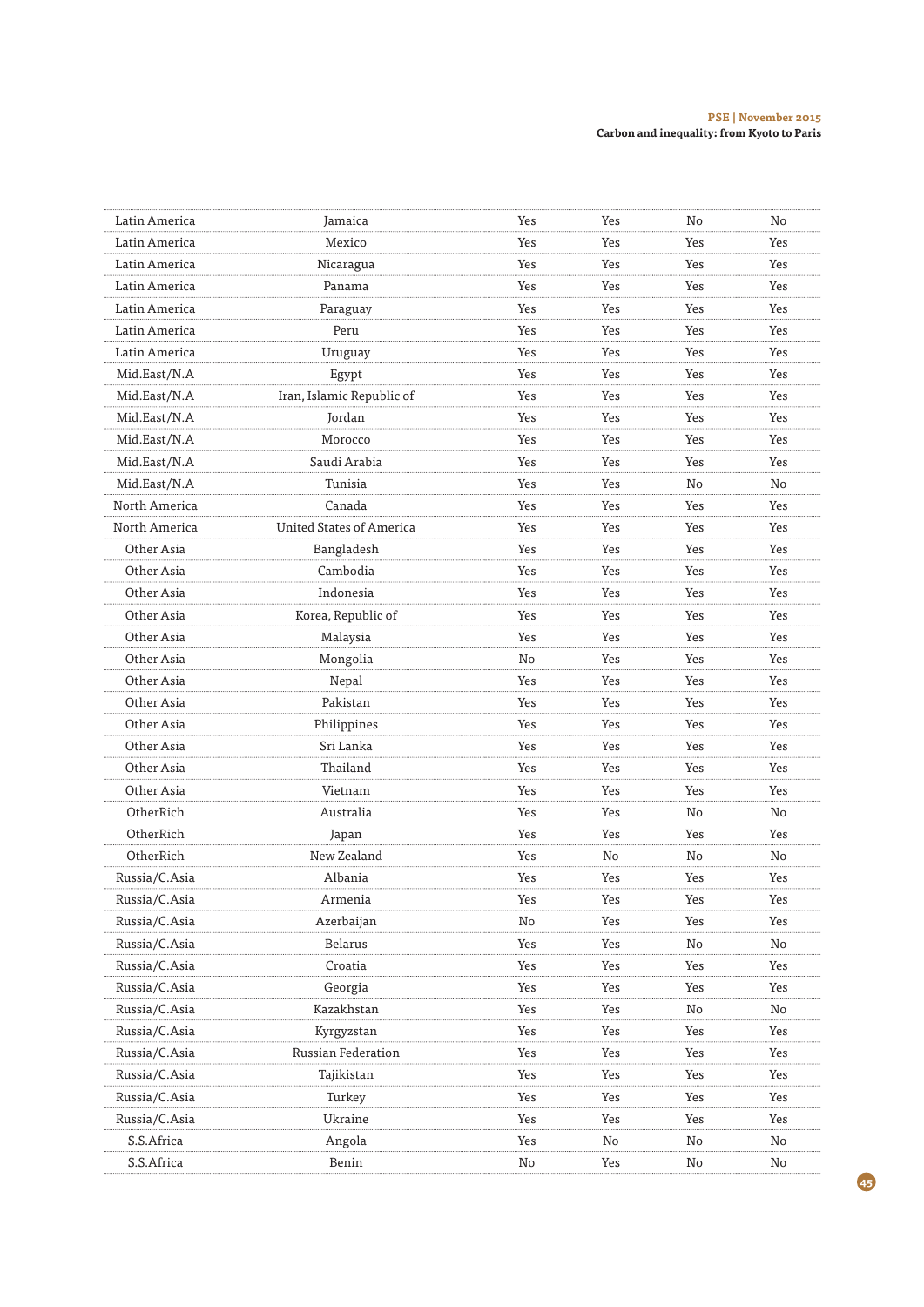| S.S.Africa | Burkina Faso                 | Yes | Yes | Yes | Yes            |
|------------|------------------------------|-----|-----|-----|----------------|
| S.S.Africa | Burundi                      | Yes | No  | Yes | Yes            |
| S.S.Africa | Cameroon                     | Yes | Yes | Yes | Yes            |
| S.S.Africa | Cote d'Ivoire                | Yes | Yes | Yes | Yes            |
| S.S.Africa | Ethiopia                     | Yes | Yes | No  | No             |
| S.S.Africa | Ghana                        | Yes | Yes | No  | N <sub>o</sub> |
| S.S.Africa | Guinea                       | No  | Yes | Yes | Yes            |
| S.S.Africa | Kenya                        | Yes | No  | Yes | Yes            |
| S.S.Africa | Liberia                      | No  | No  | Yes | Yes            |
| S.S.Africa | Madagascar                   | Yes | Yes | Yes | Yes            |
| S.S.Africa | Malawi                       | Yes | Yes | Yes | Yes            |
| S.S.Africa | Mali                         | No  | Yes | Yes | Yes            |
| S.S.Africa | Mauritania                   | Yes | Yes | Yes | Yes            |
| S.S.Africa | Mozambique                   | Yes | Yes | Yes | Yes            |
| S.S.Africa | Namibia                      | No  | Yes | No  | N <sub>o</sub> |
| S.S.Africa | Niger                        | No  | No  | Yes | Yes            |
| S.S.Africa | Nigeria                      | Yes | Yes | Yes | Yes            |
| S.S.Africa | Rwanda                       | Yes | Yes | Yes | Yes            |
| S.S.Africa | Senegal                      | No  | Yes | No  | N <sub>o</sub> |
| S.S.Africa | Sierra Leone                 | No  | Yes | No  | No             |
| S.S.Africa | South Africa                 | Yes | Yes | Yes | Yes            |
| S.S.Africa | Sudan                        | No  | No  | Yes | Yes            |
| S.S.Africa | Tanzania, United Republic of | No  | Yes | Yes | Yes            |
| S.S.Africa | Uganda                       | Yes | Yes | Yes | Yes            |
| S.S.Africa | Zambia                       | Yes | Yes | Yes | Yes            |

### **FIGURE A.1. BREAKDOWN OF GLOBAL GDP IN 2014**







Source: authors based on World Bank (2015). Key: North America represents 18% of global PPP adjusted GDP in 2014.

Source: authors. Key: China represents 22% (21.5%) of global CO<sub>2</sub>e emissions when measured from a consumption-based perspective.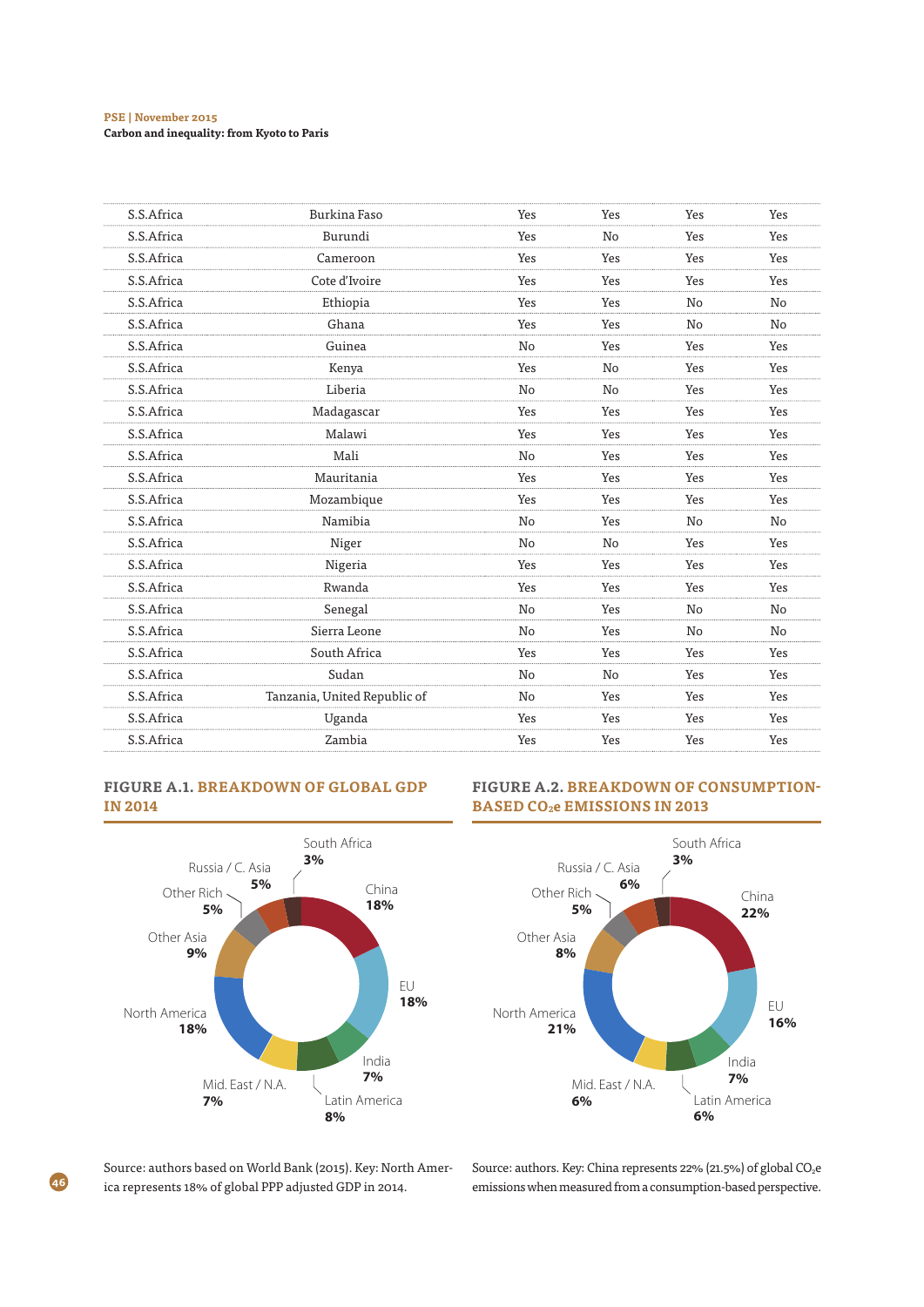

## **FIGURE A.3. DISTRIBUTION OF WORLD EMITTERS ACCORDING TO GHG EMISSION CATEGORIES**

Source: authors. Key: 708 million individuals emit below 1 tonne of CO<sub>2</sub>e emissions per year. 324 million people in this category live in Sub-Saharian Africa, 125 million in India, 177 million in South Asia and 73 million in Latin America.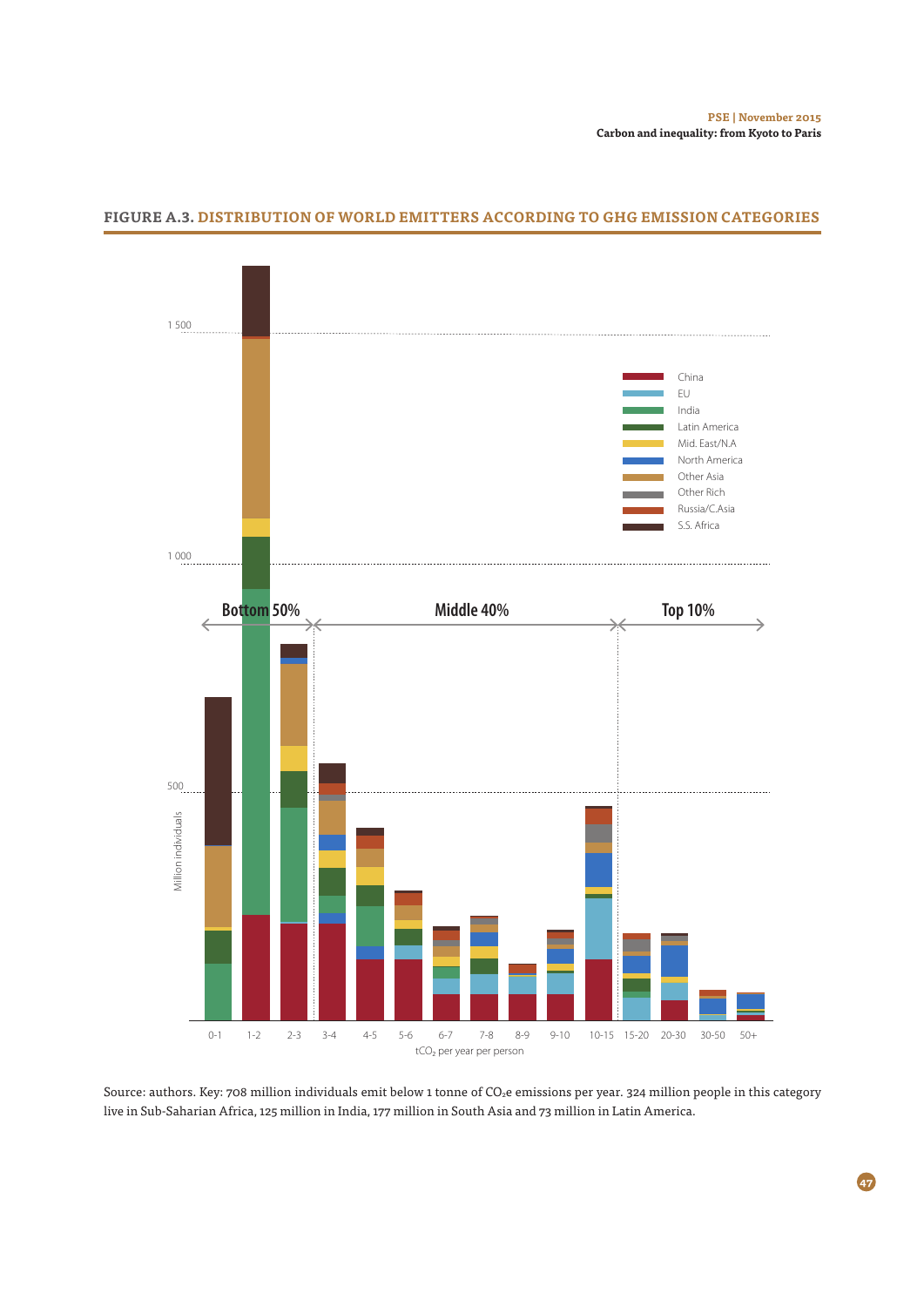

## **FIGURE A.4. INCOME GROWTH FROM 1998 TO 2013**

Source: authors. Key: the group representing the 2% lowest income earners in the world, saw its per capita income level increase by 28% between 1998 and 2013.

#### **TABLE A.1. INCOME CONCENTRATION SHARES OVER TIME (%)**

| year | ິເop 1% | <b>OD 5%</b> | Top 10% | Middle 40% | Bottom 50% | Bottom 10% |
|------|---------|--------------|---------|------------|------------|------------|
| 2013 | 17.8    | 38.2         | 52.7    | 36.3       | 11.ດ       |            |
| 2008 | 18.4    | 39.8         | 55.3    | 35.4       |            |            |
| 2003 | 18.5    | 41.O         | 57.1    | 34.7       |            |            |
|      | 17.9    | 39.9         | 56.5    | 35.6       |            |            |
|      | 16 F    | $-38 -$      | 56.3    | 36.1       |            |            |
|      | 16 (    | 38.2         | 55.5    | 37.9       |            |            |

Source: authors. Note: these are preliminary reconstructions used to derive a global GHG distribution of emissions and could be subject to ulterior modifcations.